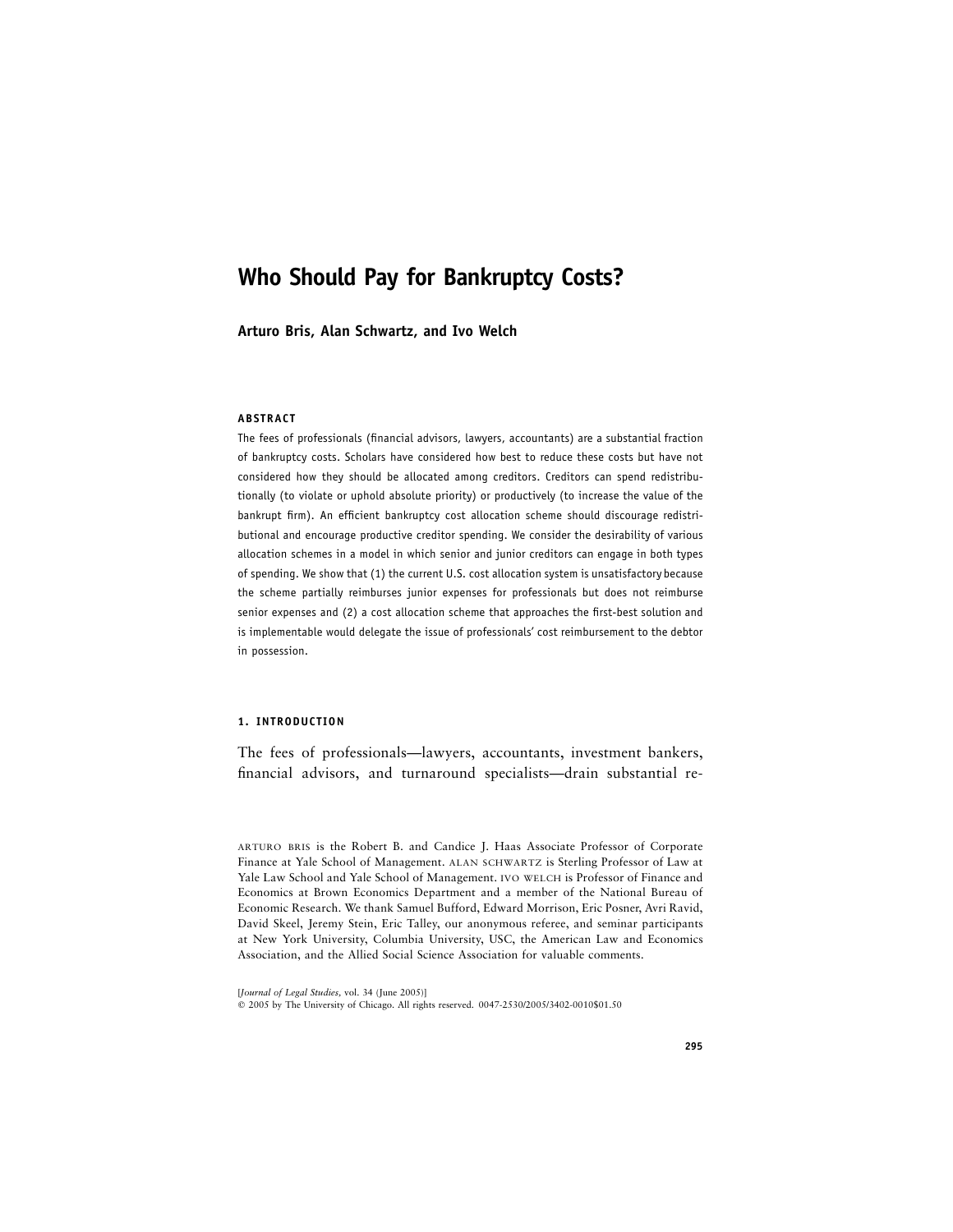sources from the estates of large bankrupts.<sup>1</sup> The scholarly literature considers how total bankruptcy costs are best reduced but devotes little attention to how the costs of professionals should be allocated. There are three candidates for bearing these costs: the creditors, the bankrupt estate, or the government. The U.S. Bankruptcy Code implicitly rules out the government but then is almost completely unilluminating with respect to the optimal allocation of costs between the parties and the estate. Instead, the code confers a large discretion on the bankruptcy courts.<sup>2</sup>

In this paper, we open the subject of how professional costs should be allocated. Creditors<sup>3</sup> spend on professionals for two reasons: junior creditors (or juniors) spend to capture a larger part of the estate than the absolute priority rule (APR) would otherwise grant to them, and senior creditors (or seniors) spend to fend off the redistributional efforts of others and to increase the value of the estate. The cost allocation problem would be trivial if value-increasing and redistributive efforts

2. Subsection 330(a)(1) of the U.S. Bankruptcy Code authorizes the bankruptcy court to compensate professionals by awarding "reasonable compensation for actual, necessary services." The court, in making its award, is to consider "the nature, the extent and the value of such services taking into account all relevant factors." These factors include time spent, rates charged, comparable fees for nonbankruptcy cases, and "whether the services were necessary to the administration of, or beneficial . . . toward the completion of, a case." The Bankruptcy Abuse Prevention and Consumer Protection Act of 2005 makes no material changes in any of the code sections cited in this paper.

3. The equity interest has the same incentives as do junior creditors. Hence, we refer only to juniors and seniors for convenience.

<sup>1.</sup> The magnitude of direct professional expenses in bankruptcy can be significant. Warner (1977) finds that the direct costs of bankruptcy—compensation provided to lawyers, accountants, consultants, and expert witnesses—are about 4 percent of the market value of the firm 1 year prior to the default. Altman (1984) calculates these costs to be about 7.5 percent of firm value using a broader sample of 19 bankrupt companies from 1974 to 1978. In a sample of 22 firms from 1994, Lubben (2000) calculates the cost of legal counsel in Chapter 11 bankruptcy to represent 1.8 percent of the distressed firm's total assets, with percentages above 5 in some cases. In the average case, the debtor spends \$500,000 on lawyers, and creditors spend \$230,000. LoPucki and Doherty (2004) study a sample of 48 cases from 1998 to 2002, mostly from Delaware and New York cases, and report that professional fees were 1.4 percent of the debtor's total assets at the beginning of the bankruptcy case. Evidence from administrative fees from 105 Chapter 11 cases from the Western District of Oklahoma in Ang, Chua, and McConnell (1982) suggests that administrative fees are about 7.5 percent of the total liquidating value of the bankrupt corporation's assets. Weiss (1990) and Betker (1997) have similar estimates. Fees can be large in absolute terms for large, complex bankruptcies. Advisors (whom we call experts) to MCI, the former WorldCom, Inc., have applied to collect about \$600 million in fees, and Enron's Chapter 11 plan estimates that fees to bankruptcy advisors' will ultimately reach \$995 million (Pacelle 2004).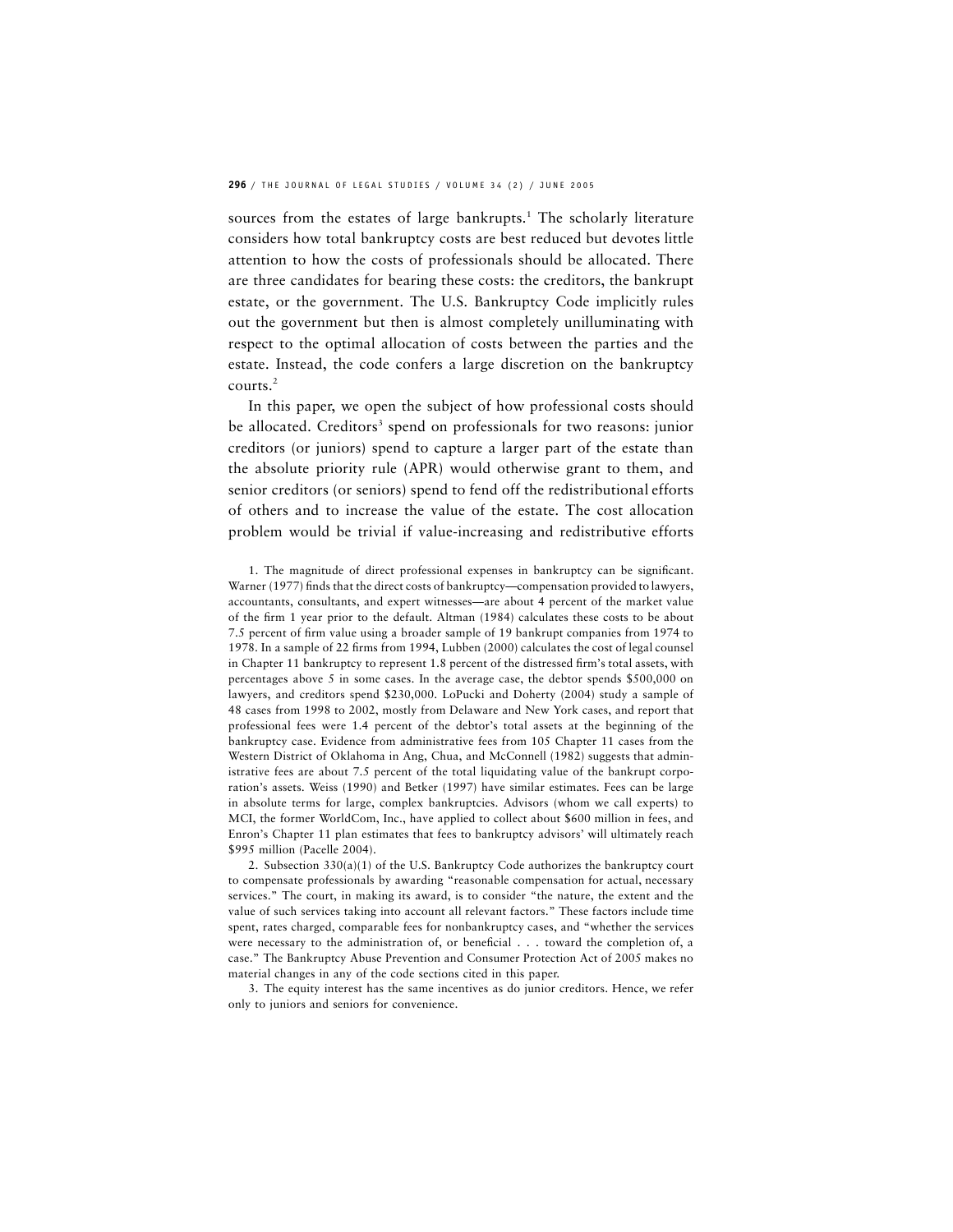were separate and courts could distinguish between them: courts then would reimburse only productive creditor efforts. We make the realistic assumption that courts cannot draw this distinction for two reasons. First, the same actions can have both productive and redistributional effects. For example, business continuation may increase firm value but also can redistribute wealth in favor of the juniors and against the seniors. Continuation increases the value of the juniors' call option on the firm, while liquidation may fully pay off the seniors' claims. Also, efforts by juniors to establish the firm's value can be productive, because an accurate valuation is necessary to create a viable business plan, but the juniors have an incentive to inflate value to increase their payout. Second, courts usually cannot observe the parties' production functions for effort and therefore cannot assess the optimality of the parties' actions. For these reasons, when bankruptcy courts cannot tell the difference, the public policy problem is to allocate the costs of professionals in such fashion as to reward productive and to dampen redistributional creditor efforts. This turns out to be a difficult problem, and our early effort here tries to isolate the relevant considerations.

The incentive problem that bankruptcy law has to solve is created by the parties' priority rankings. The seniors have too little incentive to spend on productive activities because, at the inception of a bankruptcy, their claim is partly or totally in the money. The seniors' primary motive to spend thus is defensive—to fend off the redistributional efforts of the juniors. The juniors, in contrast, have an incentive to spend too much on professionals. Because the juniors are the residual claimants, they have an incentive to spend optimally on value-increasing activities, but because junior efforts also decrease the probability that the APR will be followed (as we assume), the juniors have an additional incentive to spend redistributionally. The policy task thus is to allocate the costs of professionals such that the seniors spend more, some of which would be productive, and the juniors spend less to curb their socially inefficient rent seeking.

We show that the three corner solutions are not optimal:

1. It is inefficient for the government to pay for all professional expenses because that would subsidize spending on both value-increasing activities and redistributional activities. This would increase firm value but reduce social welfare, because subsidies induce excessive professional representation.

2. It is inefficient for the firm to pay for all professional expenses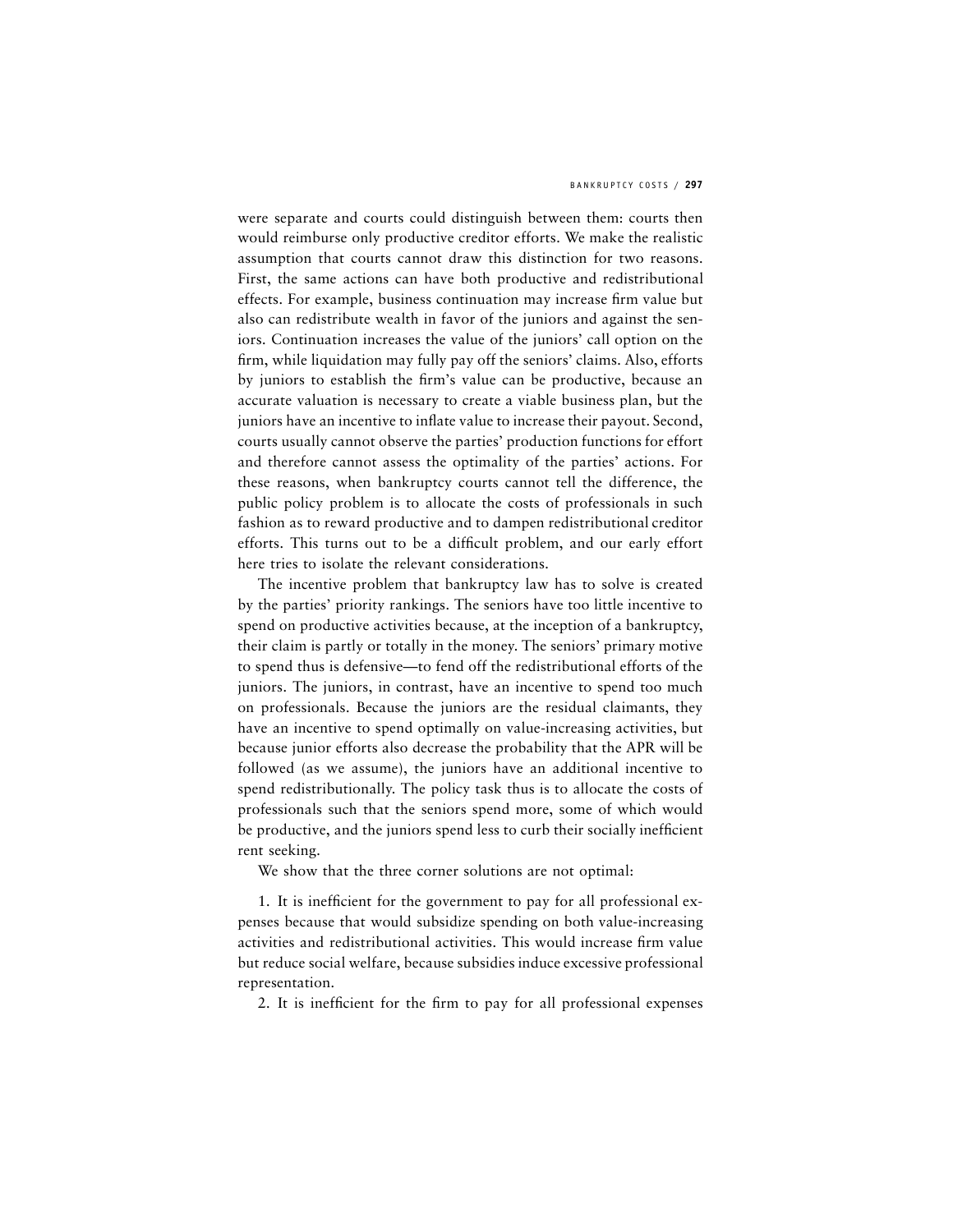because that would permit the seniors to spend the juniors' money to prevent redistributional efforts by juniors. This is socially wasteful. On the other hand, some subsidized senior spending would likely preserve absolute priority, thereby making the juniors purely residual claimants. Under APR, juniors then invest optimally in value-increasing activities.

3. It is inefficient for creditors to pay their own professional expenses. The seniors' claim would be partly or totally in the money, so they would spend primarily to fend off the redistributional efforts of the juniors but not enough to increase value. The juniors, on the other hand, would spend both to increase value and to undermine absolute priority. Thus, the seniors would spend too little and the juniors would spend too much.

The failure of the three corner solutions to achieve efficiency suggests that partial-reimbursement schemes are best. Any such scheme should partially reimburse only the seniors. This would increase their incentive to invest in value-increasing activities. Also, because increased senior spending increases the probability that the APR will be followed, subsidizing the seniors would discourage junior redistributional efforts. Regrettably, the precise partial percentage for a senior subsidy to achieve efficiency is parameter specific, and the parameters likely would be difficult for an administrator, such as a bankruptcy judge, to recover. Thus, the policy problem is to choose among second-best schemes.

The current U.S. Bankruptcy Code is unsatisfactory because, with one exception, it does not expressly reimburse senior spending but expressly reimburses an important category of junior spending, that incurred by creditor committees.<sup>4</sup> The exception is section 506(b), which provides that "there shall be allowed to the holder" of a secured claim that is in the money "any reasonable fees, costs or charges provided for under the agreement under which such claim arose." Section 506(b) clearly authorizes the reimbursement of a secured creditor's attorney fee expenses that are incurred in connection with repossessing or otherwise

<sup>4.</sup> A Chapter 11 creditors' committee is composed of creditors "that hold the seven largest claims against the debtor of the kinds represented on such committee" (11 U.S.C.S. sec. 1102[b][1]). A creditors' committee "with the court's approval . . . may select and authorize the employment of one or more accountants, attorneys or other agents, to represent or perform services for such committee." These services may include the investigation of "the acts, conduct, assets, liabilities and financial condition of the debtor, the operation of the debtor's business, and the desirability of such business, and any other matter relevant to the case or formulation of a plan" (secs. 1103[b] and  $1103[c]$ ). The court is authorized to award "reasonable compensation for actual, necessary services rendered by [a] . . . professional person" who has been employed under section 1103.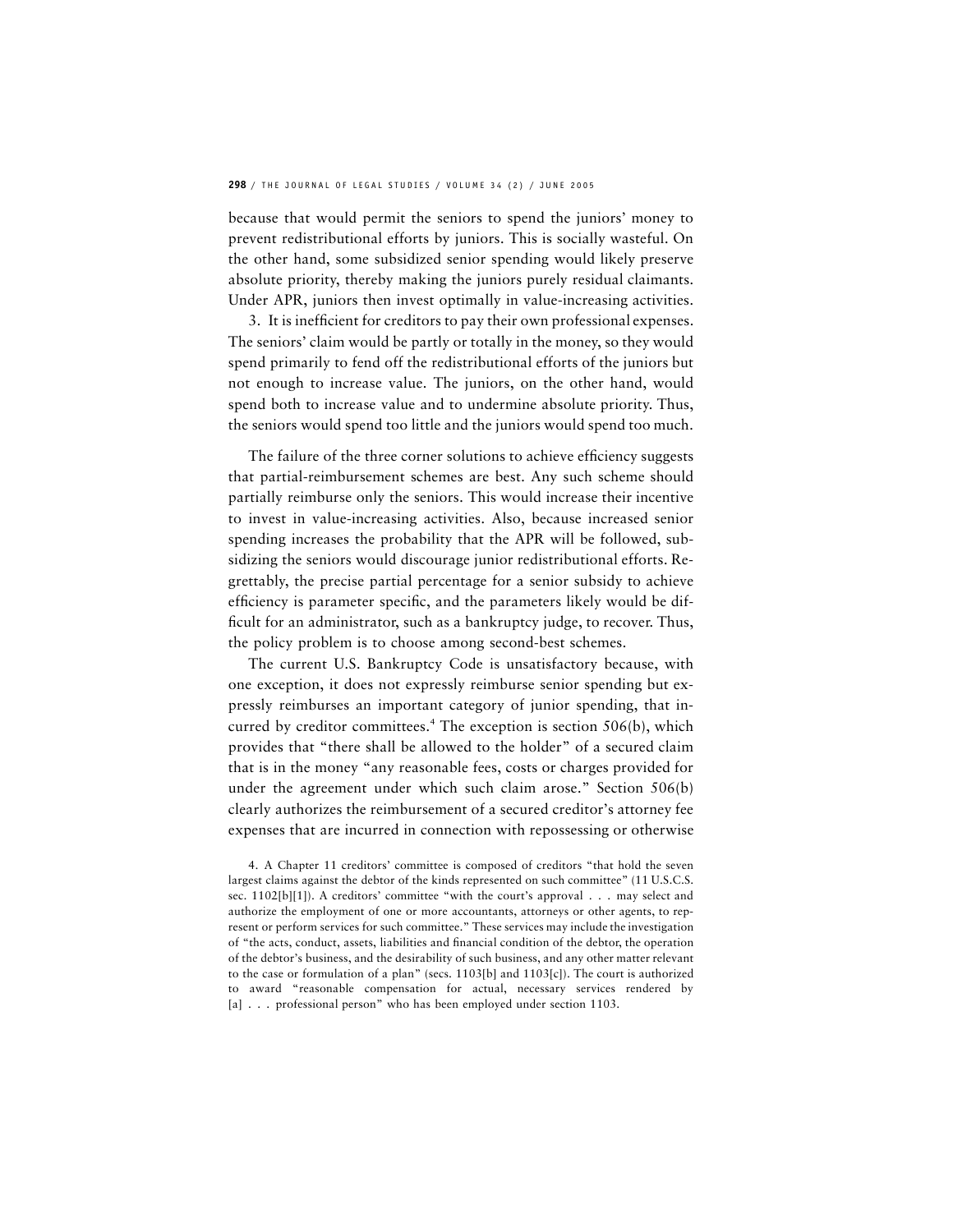protecting the collateral, but otherwise the scope of the section is unclear.5 A bankruptcy court may use its inherent powers, and some courts do, to reimburse other senior expert expenses that are incurred during the course of a Chapter 11, but the extent and scale of this practice are unknown. As a legal matter, then, the Bankruptcy Code encourages junior spending, which we claim is bad, and provides little encouragement for senior spending. The code thus responds inadequately to the agency problems this paper uncovers.

Our paper suggests a partial-reimbursement scheme that is plainly better. Under our scheme, the debtor in possession is given discretion to reimburse creditor spending on professionals. To the extent that the debtor in possession can be given incentives to maximize the value of the firm, the management would have no incentive to subsidize junior redistributional spending. Any dollar spent by managers on reimbursing creditors' professionals would provide a greater increase in value if given to the seniors instead. As a consequence, our scheme does much better than current law at reducing strategic spending by the juniors. But managers will purchase (subsidize) productive senior professional spending to the extent that it enhances firm value. Thus, our scheme also does better than current law at enlisting the seniors in the task of value maximization.

Our scheme will not produce a first-best solution for three reasons. First, the managers of a debtor may attempt to maximize private benefits rather than firm value. Fortunately, bad managers are often replaced in bankruptcy, and compensation contracts can create incentives for man-

<sup>5.</sup> The contract that section 506(b) contemplates is a Uniform Commercial Code (U.C.C.) security agreement. Section  $9-615(a)(1)$  of the U.C.C. permits the secured party to recover out of "the cash proceeds of disposition under sec. 9-610 . . . the reasonable expenses of retaking, holding, preparing for disposition, processing and disposing, and to the extent provided for by agreement and not prohibited by law, reasonable attorney's fees and legal expenses incurred by the secured party." There is a general rule that bankruptcy takes state law rights as it finds them unless there is a federal reason not to follow state law. Under this rule, section 506(b) would permit a secured party to recover only legal fees incurred in connection with liquidating the collateral. There would be no right to recover any expert expenses incurred in a Chapter 11 because no collateral is liquidated then. Two recent cases (*In re Kord Enterprises II,* 139 F.3d 684 [9th Cir. 1998]; *In re Schriock Const., Inc.,* 104 F.3d 200 [8th Cir. 1997]), however, held that the meaning of the word "agreement" in section 506(b) is a federal law question and permitted the secured creditor to recover attorney's fees provided for in the parties' contract, although state law prohibited their recovery. Whether these cases would be applied to the type of attorney's fees considered here or to the fees of other experts is unclear, especially as the cases did not specify a federal reason for overriding the U.C.C. and as the Supreme Court has frequently affirmed the general rule.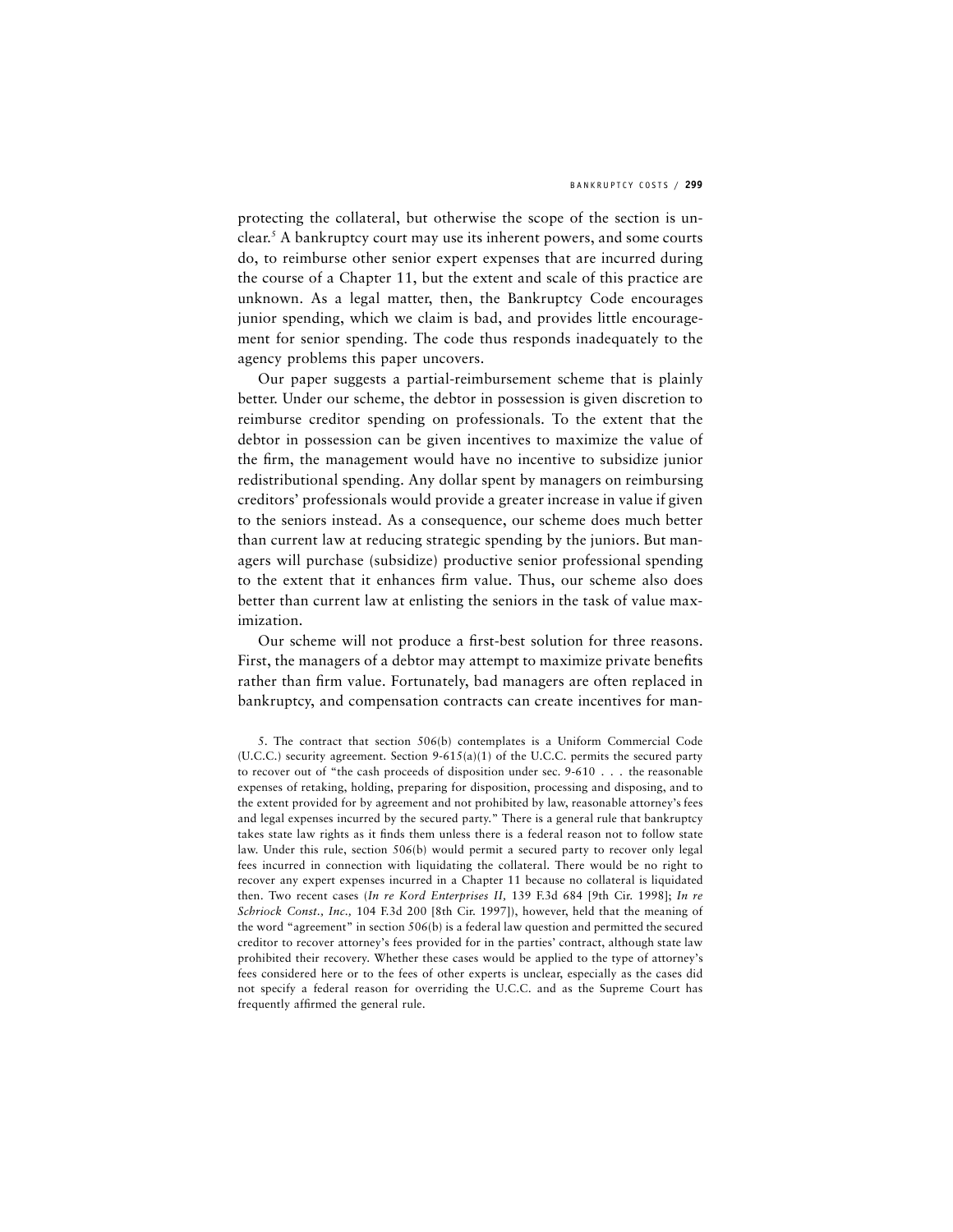agers to lead firms out of Chapter 11 (Skeel 2003). Second, other asymmetric-information and agency problems may prevent the firm managers from making first-best contracts to secure professional services. Third, the juniors may spend their own money on redistributional efforts, which the managers cannot prevent.

Nevertheless, our scheme responds directly to the actual incentive problems that professional spending in bankruptcy poses and thus should materially improve efficiency. Also, although our proposal is radical in one way (taking professional reimbursement decisions largely out of the hands of bankruptcy judges), it is traditional in another. The debtor in possession today already has discretion to make many business decisions. We add to this discretion only the ability to take charge of the creditors' professional reimbursement process, which will result in choices that enlist professionals more efficiently in the task of value maximization.

Our paper proceeds as follows: Section 2 provides a numerical example of our results. Section 3 sets out the model. Section 4 derives the first-best solution, and Section 5 introduces the influence component. Sections 6 and 7 analyze the three corner solutions and the current U.S. system. Section 8 works out our proposed solution. Section 9 considers a utopian omniscient-government-financed partial-reimbursement scheme, and Section 10 concludes.

### **2. NUMERICAL ILLUSTRATION**

Suppose the value of a firm is \$100 without professional effort. The firm has two creditors: a senior creditor who is owed \$40 and a junior creditor who is owed \$80. Each creditor can spend a maximum of 20 hours on professionals. Professionals play two roles: they may tilt the court's final decision on how to split the \$100 in their favor, and they may potentially increase the value of the firm.

The professionals' efforts sway the court in a particular way: if the senior creditor expends enough professional time, the APR is upheld;<sup>6</sup> if the senior creditor spends nothing on professionals, then the parties are paid pro rata; and if both parties spend moderately on professionals, the allocation will be between these two choices. The extent to which the APR is upheld is represented by the parameter  $\theta$ .

<sup>6.</sup> The basis for this assumption is that the U.S. Bankruptcy Code requires the court to follow the absolute priority rule (APR), so calling the court's attention to its legal duty is likely to be effective.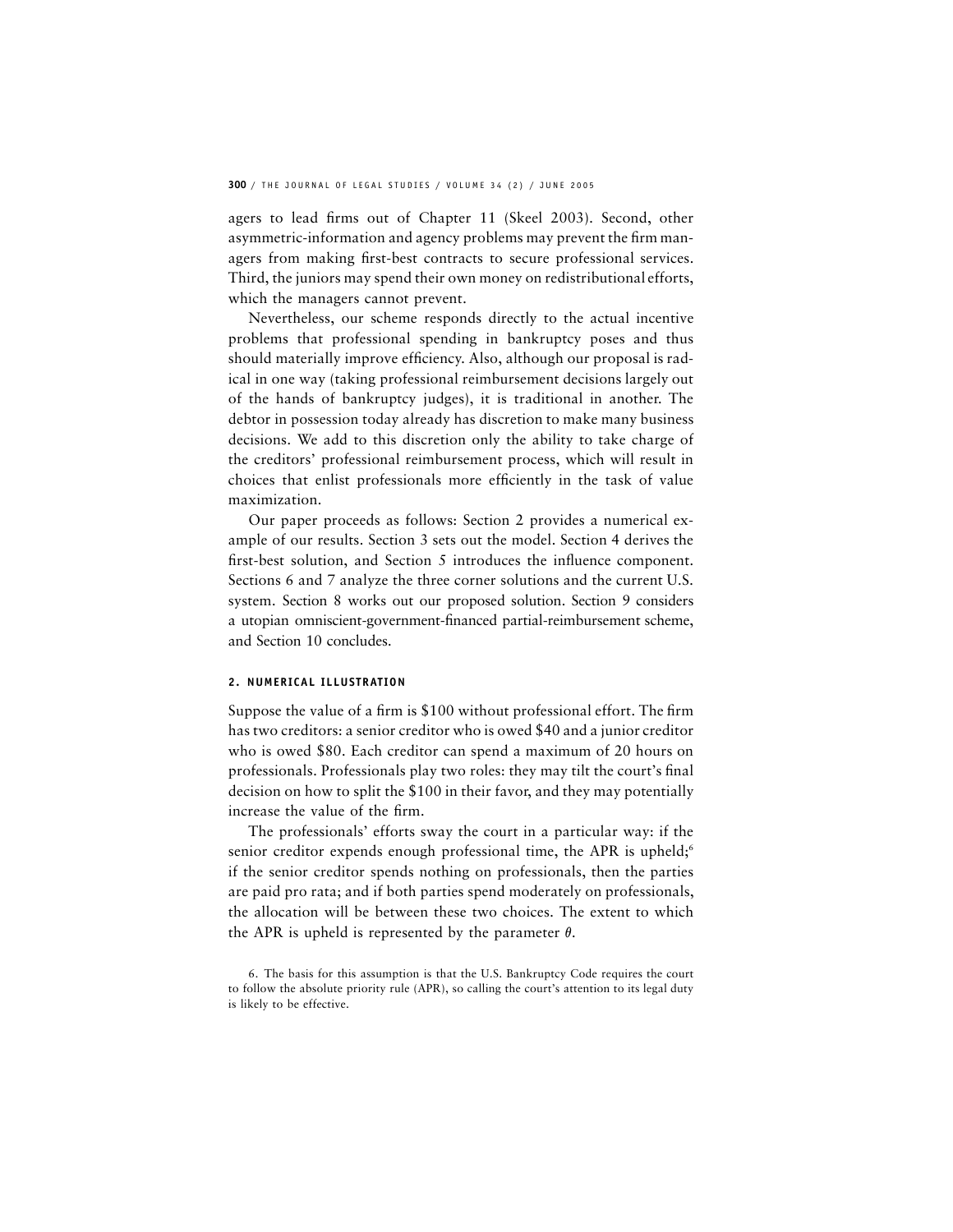

**Figure 1.** The absolute priority rule ( $\theta = 1$ ) and the pro rata priority rule ( $\theta = 0$ )

Naturally, the senior prefers the APR ( $\theta = 1$ ), while the junior prefers a pro rata priority rule (PPR)  $(\theta = 0)$ .<sup>7</sup> In this example, the courts' choice of  $\theta$  is a specific function of the number of professional hours hired by each creditor:

$$
\theta(s, j) = 1 - \left(\frac{j}{20}\right) \left[1 - \left(\frac{s}{20}\right)\right],\tag{1}
$$

where 20 is the maximum number of hours for which a creditor can hire a professional. This function states that if the senior hires professionals for 20 hours, then APR obtains  $(\theta = 1)$  regardless of what the junior does. If the senior hires professionals for fewer than 20 hours, then the junior's professionals can influence the court. For example, if the senior hires professionals for 0 hours and the junior hires professionals for 20 hours, a PPR obtains  $(\theta = 0)$ . If the senior hires professionals for 10 hours and the junior hires professionals for 20 hours, an outcome halfway between a PPR and the APR comes about: the senior receives \$36.67, and the junior receives the remaining \$63.33, as indicated by the middle arrow in Figure 1.

Professionals also can increase the value of the estate. Our professionals increase the value of the firm by  $2\sqrt{x}$  dollars if they spend x hours at work.8 Professionals are expensive and charge \$.50 per hour. We can now consider the costs and benefits of different professional hiring schemes, summarized in Table 1.

In the social first-best outcome, it would not be optimal for a creditor to hire 20 hours of professional work, because this costs  $20 \times $.50 =$ \$10.00. This outweighs the benefit of  $$2\sqrt{20} = $8.94$ . Instead, society would want each creditor to hire 4 hours worth of professionals. Each

<sup>7.</sup> Although we constrain  $\theta$  to be between zero and one (for the functional specification to make sense over the entire domain), the solutions are interior. Therefore, if we permitted payouts in which the senior were to receive more than *S* or the junior were to receive better than the pro rata amount, the same optimal solutions would still emerge.

<sup>8.</sup> We assume that it is more efficient for creditors to spend individually than it is for them to pool their resources and spend jointly, at least on the types of expenses that we are considering. We motivate our assumption in more detail below.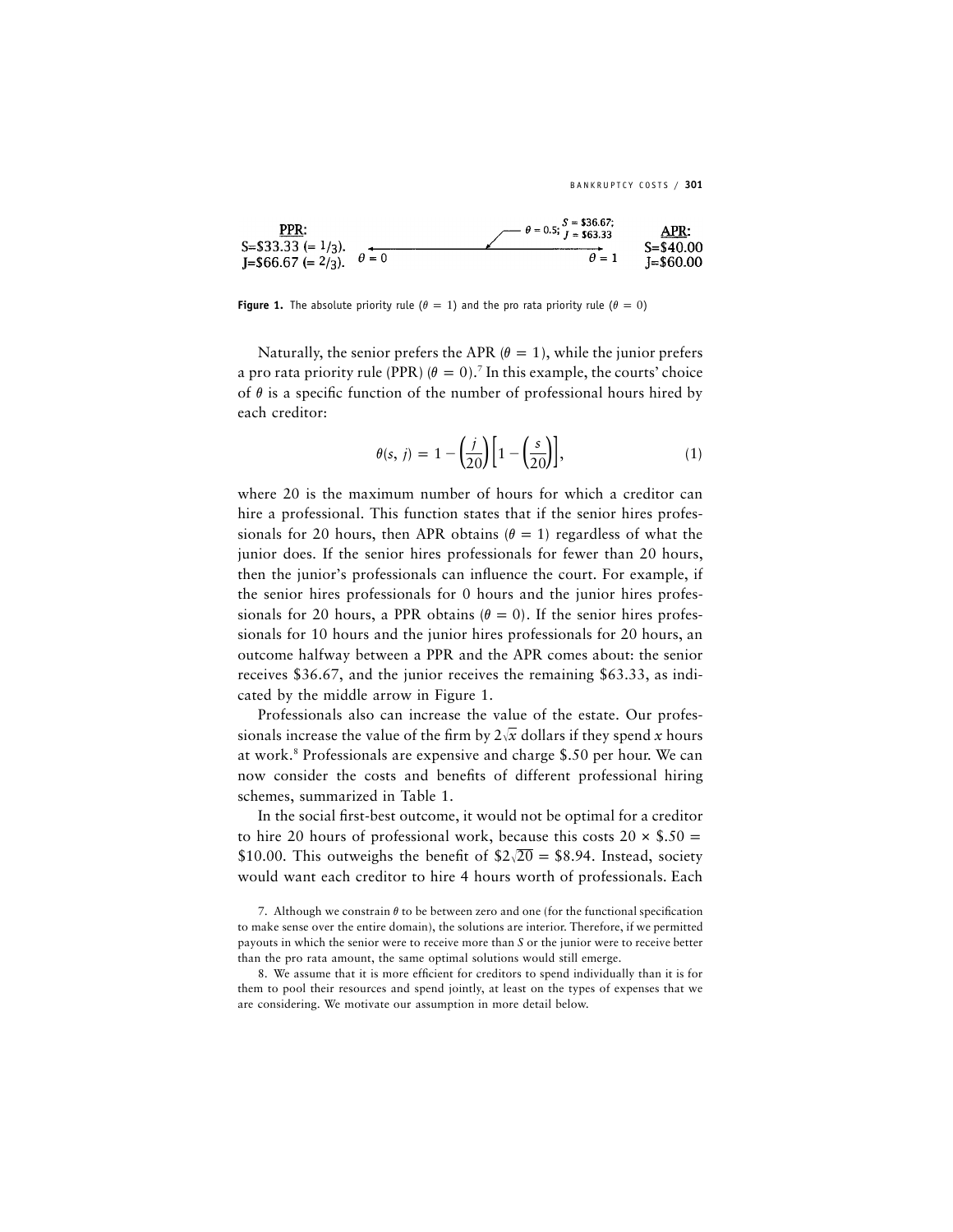#### **Table 1.** Costs and Benefits of Various Professional Hiring Schemes

|                                               | Senior |             |                | Junior |             |                   | APR                     |                   | Senior Junior        | Net            | Ongoing<br>Firm |
|-----------------------------------------------|--------|-------------|----------------|--------|-------------|-------------------|-------------------------|-------------------|----------------------|----------------|-----------------|
|                                               | Hours  | Cost<br>(5) | Benefit<br>(S) | Hours  | Cost<br>(S) | Benefit<br>$($ \$ | ( %)                    | Allocation<br>(5) | Payoff Payoff<br>(5) | Welfare<br>(5) | Value<br>$($ \$ |
| Benchmark: first-best solution                | 4.00   | 2.00        | 4.00           | 4.00   | 2.00        | 4.00              | $\cdot$ $\cdot$ $\cdot$ | .                 | .                    | $+4.00$        | 104.00          |
| Government pays all professionals             | 20.00  | 10.00       | 8.94           | 20.00  | 10.00       | 8.94              | 100.0                   | 40.00             | 77.88                | $-2.11$        | 117.89          |
| Firm reimburses all professionals             | 20.00  | 10.00       | 8.94           | 4.00   | 2.00        | 4.00              | 100.0                   | 40.00             | 60.94                | $+.94$         | 100.94          |
| Creditors pay own professionals               | .14    | .07         | .75            | 9.11   | 4.56        | 6.04              | 54.8                    | 37.94             | 64.23                | $+2.16$        | 106.78          |
| Firm reimburses only junior creditor (current |        |             |                |        |             |                   |                         |                   |                      |                |                 |
| U.S. system)                                  | 2.22   | 1.11        | 2.98           | 20.00  | 10.00       | 8.94              | 11.1                    | 33.53             | 67.28                | $+.82$         | 101.92          |
| Firm reimburses only senior creditor (outcome |        |             |                |        |             |                   |                         |                   |                      |                |                 |
| like "firm pays all")                         | 20.00  | 10.00       | 8.94           | 4.00   | 2.00        | 4.00              | 100.0                   | 40.00             | 60.94                | $+.94$         | 102.94          |
| Partial-reimbursement system:                 |        |             |                |        |             |                   |                         |                   |                      |                |                 |
| Ex ante: firm reimburses senior to maximize   |        |             |                |        |             |                   |                         |                   |                      |                |                 |
| welfare, 84.6% of senior's expenses           | 4.54   | 2.27        | 4.26           | 7.09   | 3.55        | 5.33              | 72.6                    | 38.52             | 65.25                | $+3.77$        | 107.67          |
| Ex post: firm reimburses senior to maximize   |        |             |                |        |             |                   |                         |                   |                      |                |                 |
| firm value, $81.5\%$ of senior's expenses     | 3.16   | 1.58        | 3.56           | 7.46   | 3.73        | 5.46              | 68.6                    | 38.42             | 65.28                | $+3.71$        | 107.73          |
| Optimal scheme: government carries 81.0% of   |        |             |                |        |             |                   |                         |                   |                      |                |                 |
| senior's expenses                             | 4.60   | 2.30        | 4.29           | 6.39   | 3.19        | 5.06              | 75.4                    | 38.69             | 67.02                | $+3.85$        | 109.35          |

**Note.** The per-hour cost of professional advice is \$.50. Each creditor can accumulate no more than 20 hours of such advice. Firm value improvement due to professionals is \$2 $\sqrt{s} +$  \$2 $\sqrt{t}$ , where *s* and *j* are the number of professionals' hours (units) hired by senior (S) or junior (J) creditors. Given this value-improvement function, for <sup>a</sup> <sup>g</sup>iven number of hours, benefits are highest if they are split equally between creditors. Courts are swayed by professionals in a way that depends on senior and junior expenses,  $\theta(s, j) = 1 - (j/20)[(1 - s)/20]$ , where  $\theta = 1$  implies absolute priority allocation and  $\theta = 0$  implies face-value pro rata allocation. APR = absolute priority rule.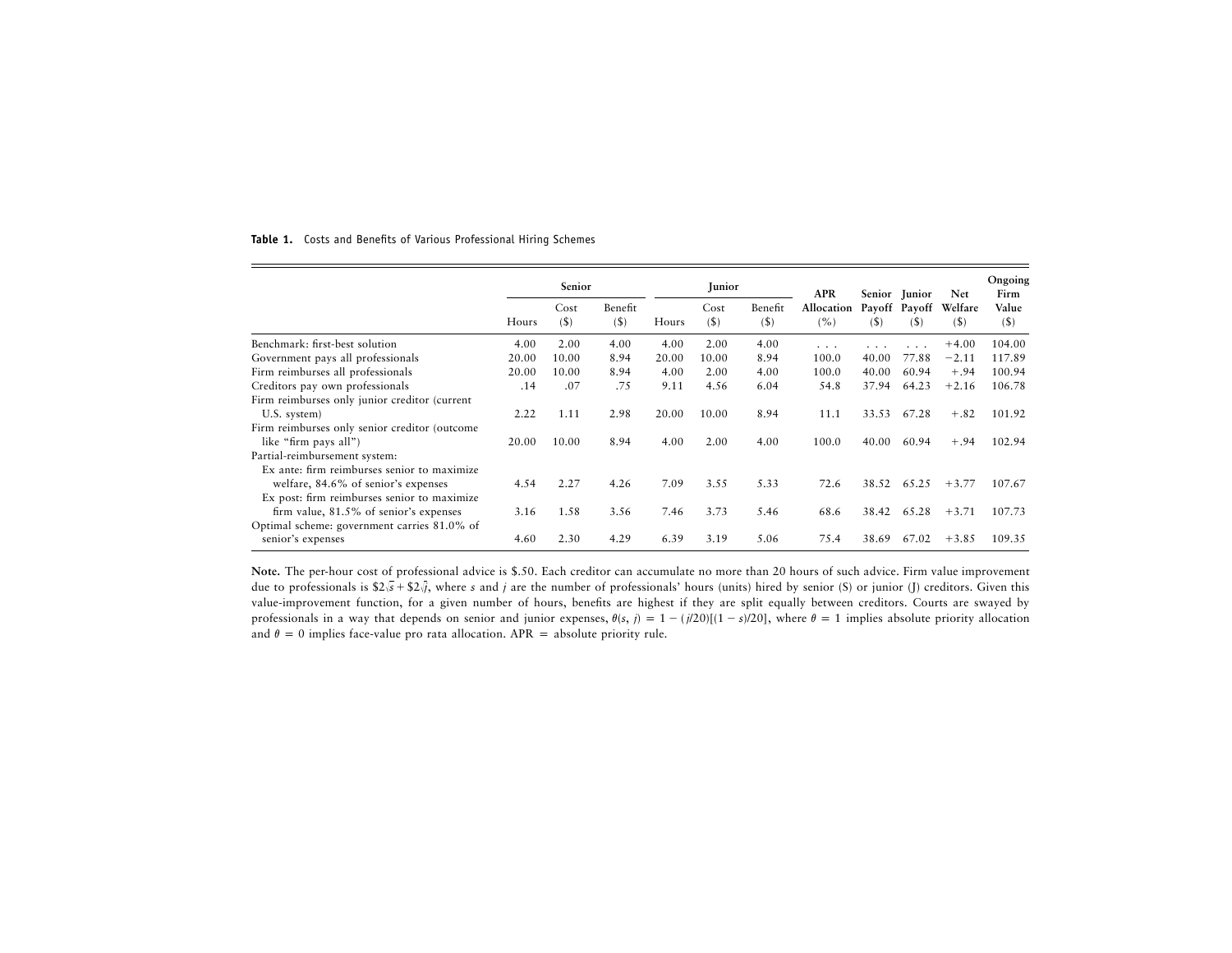creditor increases the firm value by  $$4(\$2\sqrt{4})$  at a cost of \$2, for a net benefit of \$2 per creditor.

1. If the government reimburses professionals, but they are hired by the creditors, each creditor would spend a maximum of 20 hours at a cost of \$10. This would improve firm value by \$8.94. Hence, a government full-reimbursement scheme would induce creditors to spend too much. Government reimbursement of professionals would reduce social welfare by \$2.12.

2. If the firm reimburses professionals, the senior will spend 20 hours, because this ensures that the court will uphold the APR and her claim will be fully satisfied. The junior then becomes the residual claimant and fully internalizes both costs and benefits of any professionals he hires. Thus, he will spend the optimal 4 hours of his professionals' time. The total value of the professionals will be  $$2\sqrt{4} + $2\sqrt{20} = $12.94$ , but at a cost of  $4 \times $.50 + 20 \times $.50 = $12$ . The professionals' total social contribution is a positive \$.94—which is not as high as the social optimum but higher than if the government reimburses professionals.

3. If creditors pay for their own professionals, the junior will overspend on professionals in order to sway the courts away from the APR, thus attacking the senior's claim. Some professional benefits would accrue to the senior because, in equilibrium (see below), the court's allocation ends up between the APR and a PPR. In addition to this participation in the social gain, the senior expenses help defend her claim against the junior's professionals. The senior's objective function is

$$
\theta(s, j) \times \$40 + [1 - \theta(s, j)] \times \left[\frac{1}{3}(\$100 + \$2\sqrt{s} + \$2\sqrt{j})\right] - s \times \$.50.
$$

The junior receives relatively more of the residual claim than the senior. Also, each dollar of expense on professionals shifts the court more in his favor. This means that the junior is more eager to hire professionals than is the senior. The junior's objective function is

$$
\theta(s, j) \times [(\$100 + \$2\sqrt{s} + \$2\sqrt{j}) - \$40] + [1 - \theta(s, j)] \times \left[\frac{2}{3}(\$100 + \$2\sqrt{s} + \$2\sqrt{j})\right] - j \times \$.50.
$$

In the unique Nash equilibrium, the senior thus hires .14 hours of advice; the junior hires 9.11 hours of advice. As a consequence, the court chooses 54.8 percent APR and 45.2 percent PPR; the senior receives \$37.94, and the junior receives \$64.23. The net social professional con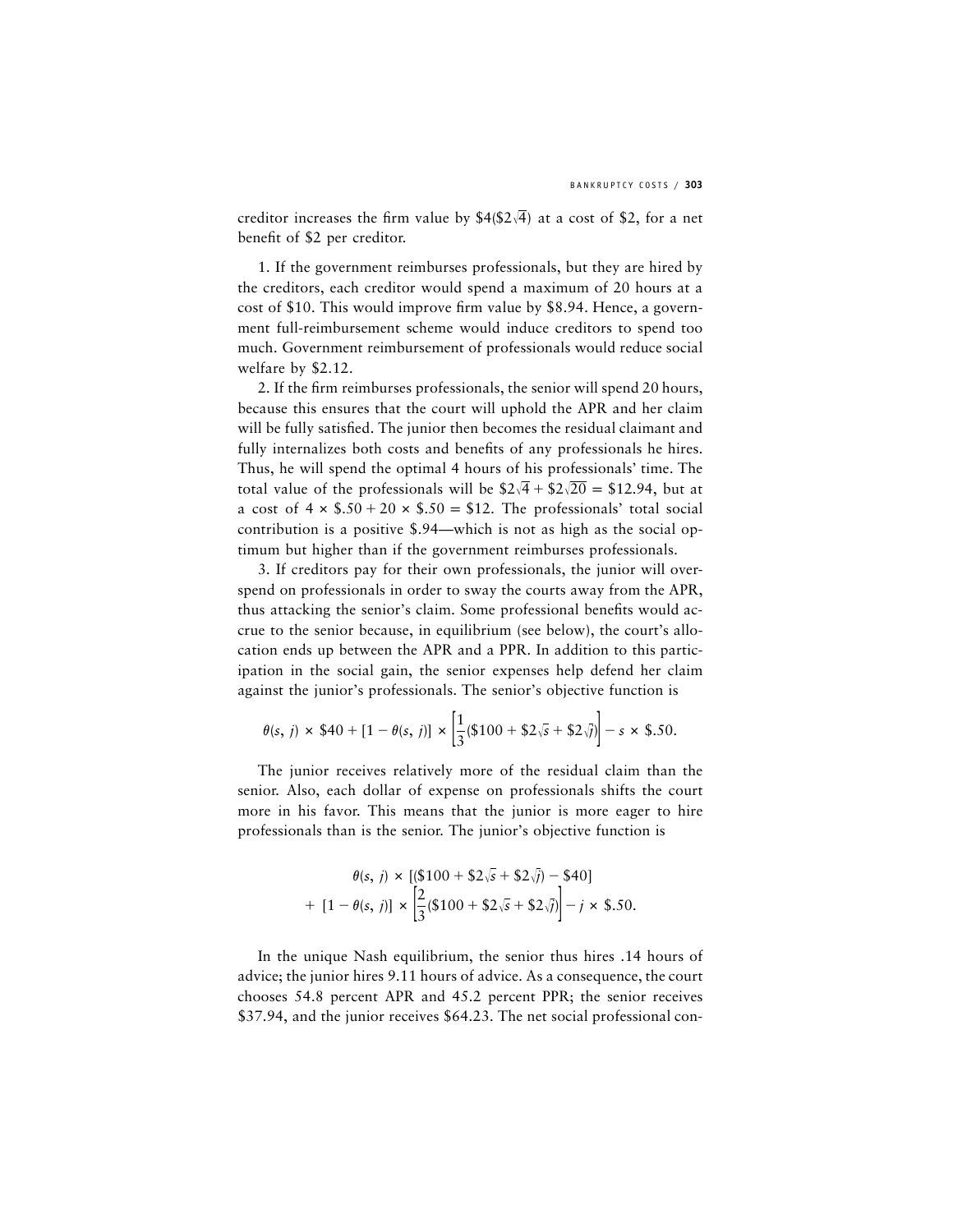tribution is therefore \$2.16. This is the highest that can be achieved in a non-partial-reimbursement system. Still, the problem remains that senior creditors underspend, while junior creditors overspend.

4. In the current U.S. system, the court primarily reimburses juniors.<sup>9</sup> A naive and incorrect intuition is that this case is similar to the previous case because the junior is the residual claimant (so firm reimbursement or self-reimbursement is the same for the junior) and the senior pays for her own expenses. This is incorrect because when the junior spends a lot on professional advice (and in equilibrium, he does) and the senior does not spend a lot on professional advice (and in equilibrium, she does not), then the court leans away from the APR. Thus, under the current U.S. system, junior creditors "morph" from being residual claimants into becoming more pro rata claimants.<sup>10</sup>

In this equilibrium, the junior spends up to the limit, 20 hours, because his own professional expenses are fully reimbursed by the firm. The junior's objective function is

$$
\theta(s, j) \times [(\$100 + \$2\sqrt{s} + \$2\sqrt{j} - j \times \$.50) - \$40] + [1 - \theta(s, j)] \times \left\{ \frac{2}{3} (\$100 + \$2\sqrt{s} + \$2\sqrt{j} - j \times \$.50) \right\}.
$$

The senior maximizes her payoff with respect to the amount of spending on professionals she chooses to purchase, holding fixed the level of junior spending. Because the subsidized junior spends the maximum 20 hours, the senior's objective function becomes

$$
\theta(s, j) \times \$40 + [1 - \theta(s, j)]
$$
  
 
$$
\times \left\{ \frac{1}{3} [(\$100 + \$2\sqrt{s} + \$2\sqrt{j}) - j \times \$.50] \right\} - s \times \$.50.
$$

The senior thus spends only 2.22 hours (at a cost of \$1.11) on professionals, which increases only slightly the probability that the APR will be followed.

In equilibrium, the court chooses 11.1 percent APR and 88.9 percent PPR; the senior receives \$33.53, and the junior receives \$67.28. The

9. In the United States, juniors first request reimbursement, which the court may or may not grant. LoPucki and Doherty (2004) find that, on average, courts reimburse 97.91 percent of the fees and professional expenses sought by creditors.

10. If the junior can commit himself ex ante not to seek court reimbursement in exchange for better loan terms, the U.S. case becomes like the previous case, in which creditors pay for their own professionals. Table 1 shows that this is an improvement, but not a major one.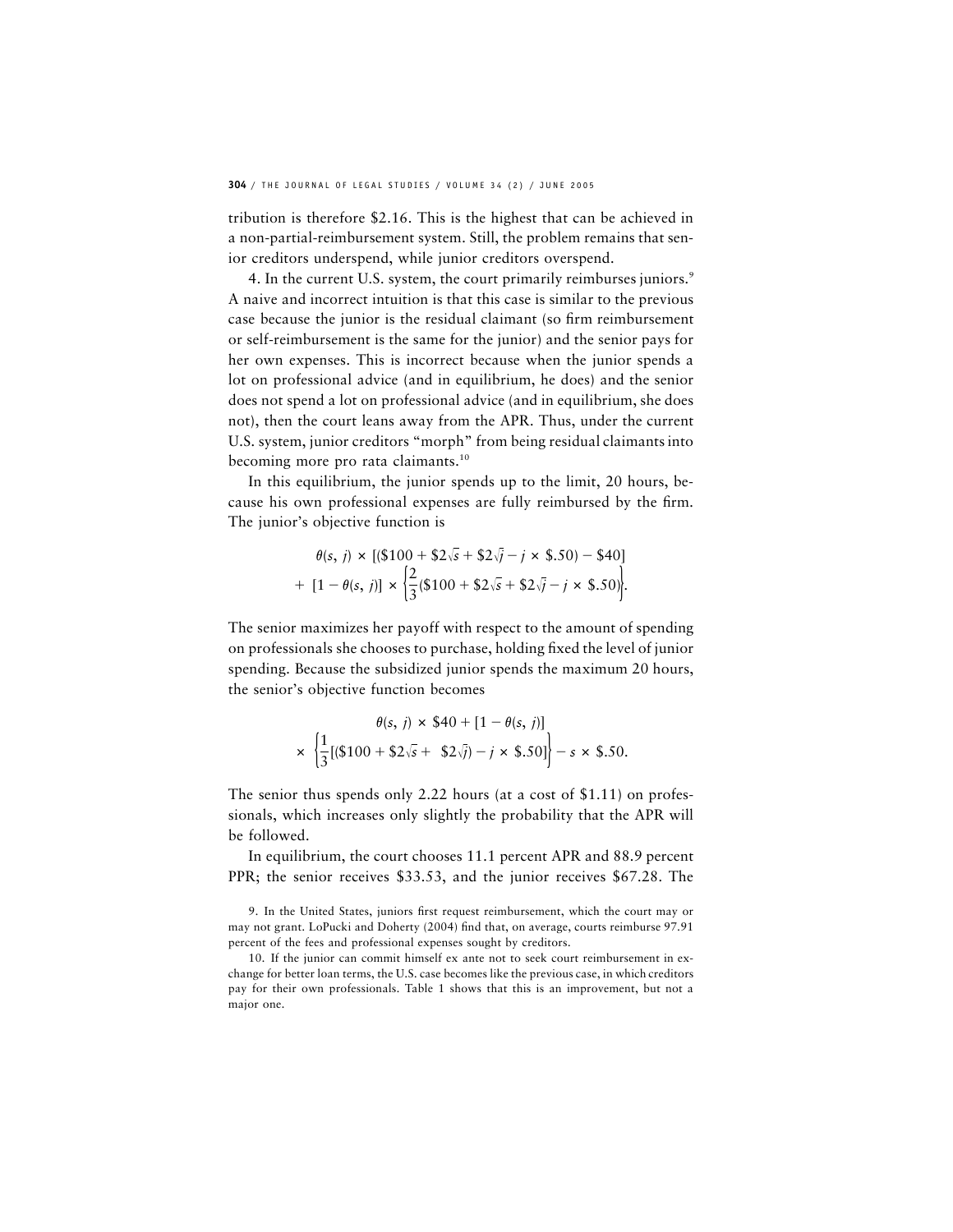social net professional benefit from professionals is +\$.82. This allocation system is worse than when creditors self-pay, because it is counterproductive to subsidize the junior's professionals.

There are three potential improvements to the U.S. system.

1. The simplest improvement to the U.S. system would be to reverse the U.S. system, that is, to have the court reimburse the seniors instead of the juniors. In our model, from the senior's perspective, this is equivalent to having the firm pay all: a senior is the full first claimant in equilibrium (spending 20 hours). The junior remains the residual claimant and spends efficiently.<sup>11</sup> The net social professional benefit is \$.94.

2. In our first improved partial-reimbursement scheme, the firm can commit in its lending agreement to reimburse the creditors in a manner that maximizes professional benefits. In our model, managers are assumed to want to maximize firm value but are not interested in how much or little creditors spend. They will want to calibrate their reimbursement policy to subsidize the senior, but not excessively so. They want the senior to hire more professional hours than when the senior has to pay herself (in which case the senior does not contribute enough, only .14 hours) and fewer professional hours than when the firm gives the senior a blank check (in which case the senior overcontributes, the full 20 hours). In our example, the firm is best off if it reimburses 84.6 percent of the senior's professionals. In equilibrium, the senior then spends 4.54 hours on professionals. Her objective function is

$$
\theta \times \$40
$$
  
+ (1 -  $\theta$ ) ×  $\left\{ \frac{1}{3} [(\$100 + \$2\sqrt{s} + \$2\sqrt{j}) - .846(s \times \$.50)] \right\}$   
- .154(s × \\$.50).

The junior spends 7.09 hours. His objective function is

$$
\theta \times \left[ \left[ (\$100 + \$2\sqrt{s} + \$2\sqrt{j}) - .846(s \times \$.50) \right] - \$40 \right]
$$
  
+ 
$$
(1 - \theta) \times \frac{2}{3} \left[ (\$100 + \$2\sqrt{s} + \$2\sqrt{j}) - .846(s \times \$.50) \right]
$$
  
- 
$$
j \times \$.50.
$$

Both professionals overspend, a direct consequence of the firm's intent to maximize its value ex ante with its reimbursement policy.

<sup>11.</sup> This result follows from our assumption that the APR is protected with certainty when the senior spends, and it may not hold under more general assumptions. The more general insight is that senior creditors would overspend in this regime.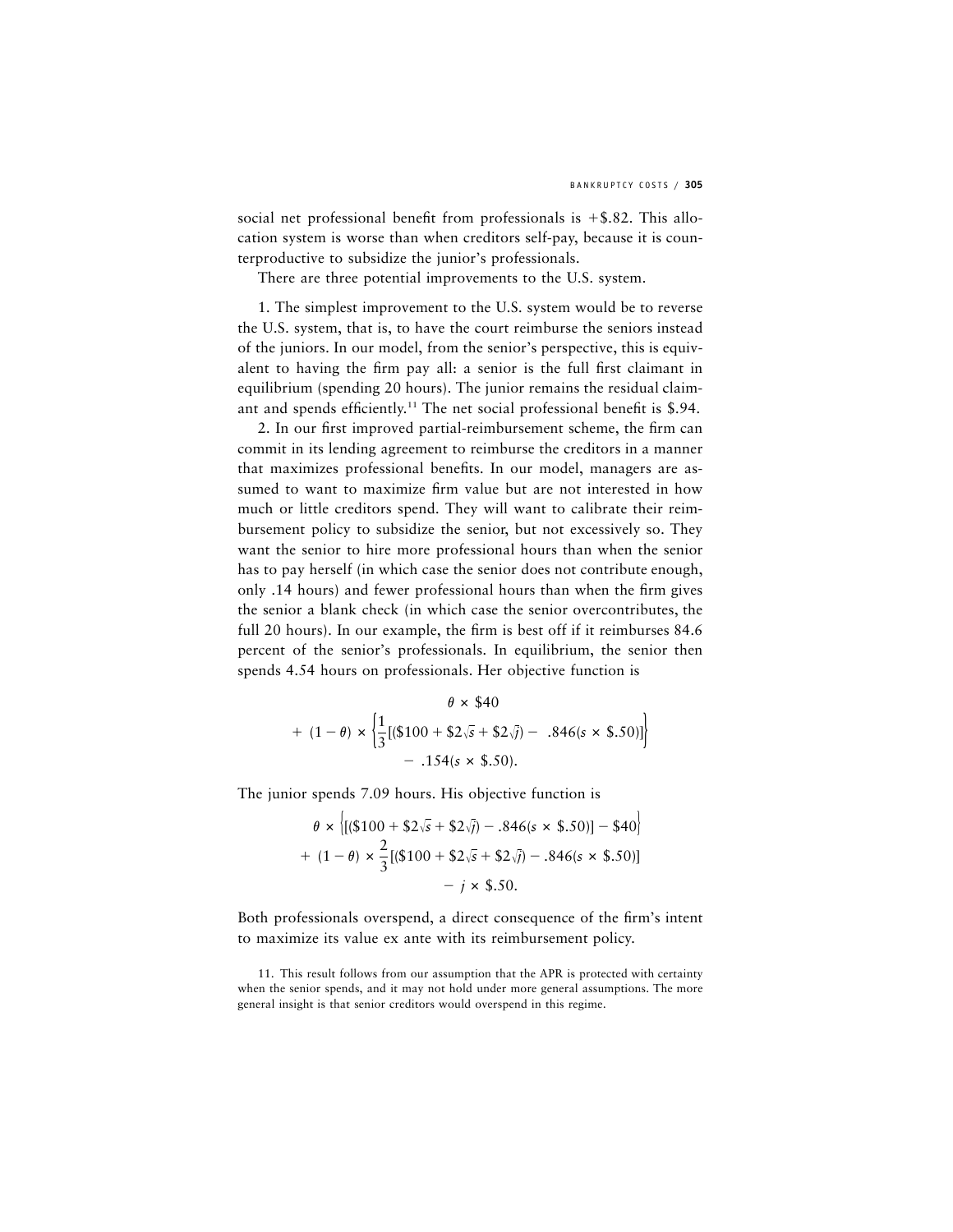It would not be optimal for the firm to reduce the senior reimbursement proportion. Doing so would encourage the senior to reduce her professional hours toward her socially optimal professional choice of 4 hours. But it would also induce the junior to spend more than 7.09 hours on professionals. (In equilibrium, junior and senior professional engagements are substitutes.) In equilibrium, the senior creditor does not enjoy the full APR, but she receives a higher share of the firm than when she has to pay for her own expenses. In this equilibrium, professionals contribute a social gain of \$3.77.

This scheme relies on ex ante professional reimbursement contracts. However, first, the firm may not know the appropriate model parameter values at the time that it borrows money. Second, ex ante contracts that constrain the power of the bankruptcy court to manage the process are seldom legally enforceable. And third, the firm will not have social maximization as its objective after bankruptcy has occurred. Instead, the firm will want to maximize its value at the time of bankruptcy regardless of any precommitment it may have made. (Naturally, it will still not take into account any professional expenses not charged to the firm.) This leads to the following suggested scheme:

3. In our second improved partial-reimbursement scheme, the firm itself makes compensation decisions, subject to the approval of the court, ex post. Compared to the previous case, the firm is a bit more reluctant to reimburse the senior creditor. Thus, if the firm reimburses 81.5 percent of the senior's expenses (rather than 84.6 percent), the senior will choose to reduce her professionals' value enhancement to the firm somewhat. Although this slight reduction is socially undesirable from the managers' perspective, it is offset by the lower sum the firm now pays out in total expenses. Managers do not mind junior professional spending: even if these professionals' cost is socially excessive, management welcomes any professional contributions because they increase firm value. After all, the firm does not reimburse the junior creditor.

In equilibrium, the senior hires 3.16 hours of professional advice, which is below the social optimum of 4 hours. Her objective function is

$$
\theta \times \$40
$$
  
+  $(1 - \theta) \times \left[\frac{1}{3}(\$100 + \$2\sqrt{s} + \$2\sqrt{j}) - .815(s \times \$.50)\right]$   
- .185(s \times \\$.50).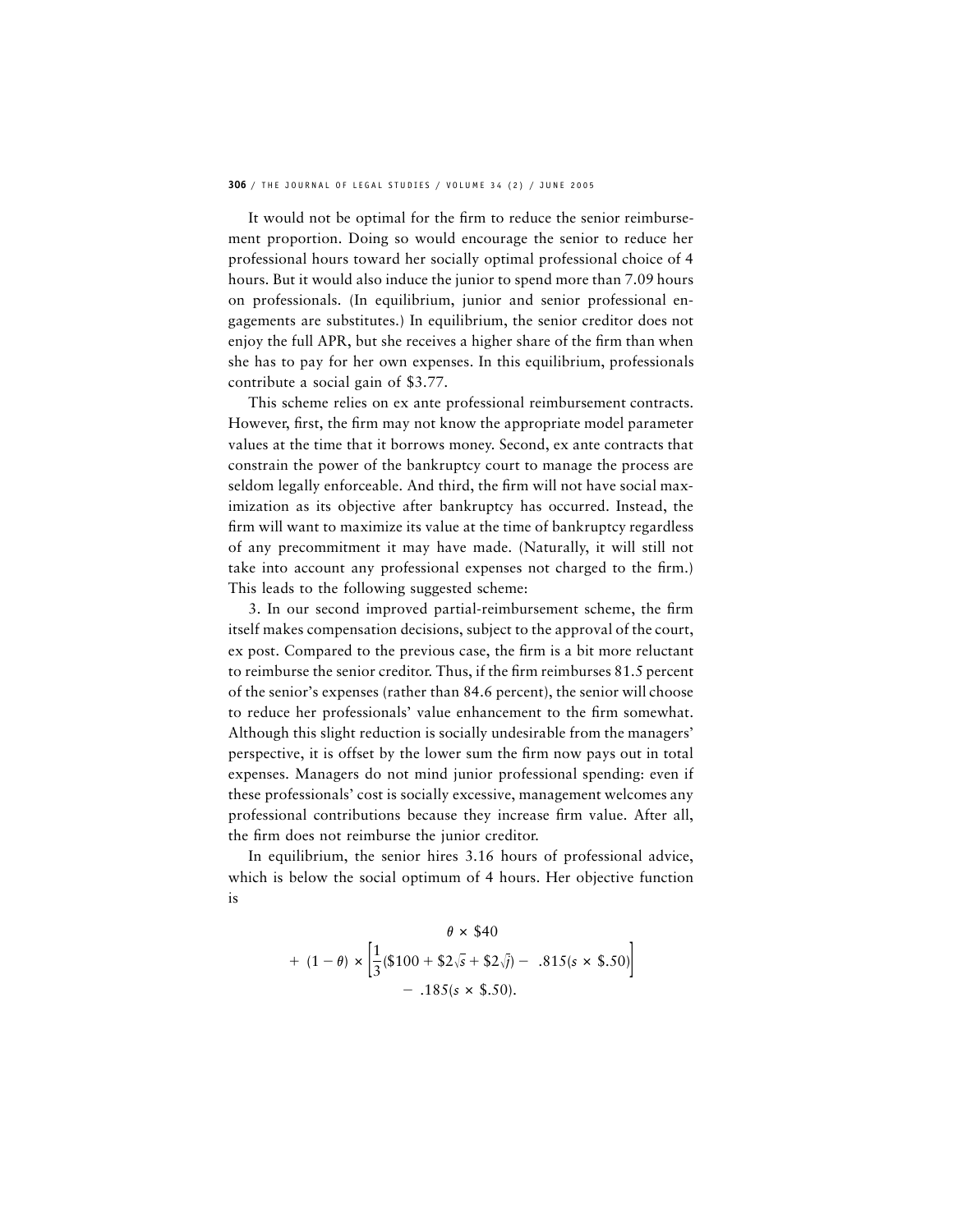Induced by the senior's smaller professional retention, the junior now spends 7.46 hours. His objective function is

$$
\theta \times \left[ \left[ (\$100 + \$2\sqrt{s} + \$2\sqrt{j}) - .815(s \times \$.50) \right] - \$40 \right]
$$
  
+ 
$$
(1 - \theta) \times \frac{2}{3} \left[ (\$100 + \$2\sqrt{s} + \$2\sqrt{j}) - .815(s \times \$.50) \right]
$$
  
- 
$$
j \times \$.50.
$$

Compared to the case in which the firm can commit itself to the socially optimal reimbursement, the professionals' contribution to social welfare at \$3.71 is lower than the earlier \$3.77, because the managers cannot precommit to a higher reimbursement rate. And the improvement in social value is not as great as in the social optimum, because this scheme suffers from the same difficulties as the ex ante scheme: the firm also does not have the socially correct incentives but wants to maximize its own value. On the other hand, although the firm may be unable to observe all of the economic parameters ex post, these parameters are more likely to be observable after insolvency. In our model, the firm makes one upfront hiring/reimbursement choice. In real life, management can continuously evaluate creditor professionals for their contributions to firm value and terminate professionals when they cease their usefulness. Thus, our reform proposal may work better in practice than the model implies.

Both of our partial-reimbursement schemes ignore that management has just run the firm into bankruptcy and therefore may be either incapable or too conflicted to make good choices. However, old management is often replaced with new management in Chapter 11. Our solutions also ignore that management may prefer to continue firm operation, even if liquidation is optimal. (We ignore this by assuming that management wants to maximize firm value, regardless of continuation or termination.) In a more general model, this would lead management not to adequately reimburse senior creditors for professionals, which might establish socially optimal termination. (Recall that senior creditors will almost invariably argue in favor of termination!) However, the current U.S. system suffers from the same problem: senior creditor expenses to convince the court that termination is optimal must already be borne by senior creditors themselves. Appendix A completes our numerical examples by illustrating a utopian second-best scheme, in which an omniscient government can fine-tune reimbursement.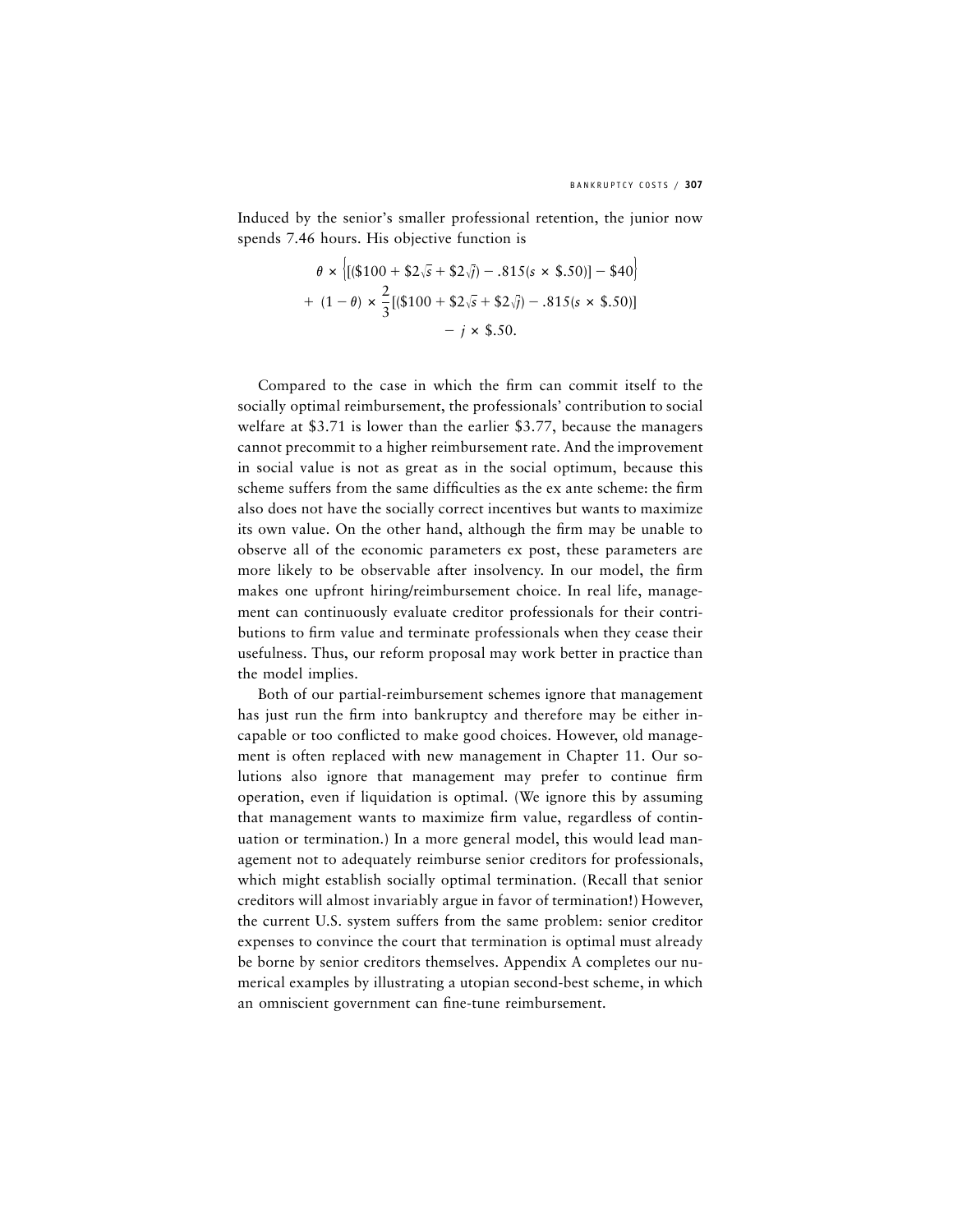**Table 2.** Variables and Conditions

| Variable                                            | Condition                                                                                                                                |  |  |  |
|-----------------------------------------------------|------------------------------------------------------------------------------------------------------------------------------------------|--|--|--|
| $\mathcal{S}_{0}$                                   | Face value of claim of senior creditor; exogenous                                                                                        |  |  |  |
| J                                                   | Face value of claim of junior creditor; exogenous                                                                                        |  |  |  |
| $\boldsymbol{V}$                                    | Value of the firm before professional activity; exogenous                                                                                |  |  |  |
| $P_{\rm S}$                                         | Payoff to senior claimant; exogenous                                                                                                     |  |  |  |
| $P_{\rm J}$                                         | Payoff to junior claimant; exogenous                                                                                                     |  |  |  |
| s                                                   | Units of professional representation purchased by senior<br>creditor; endogenous                                                         |  |  |  |
| $\mathfrak{1}$                                      | Units of professional representation purchased by junior<br>creditor; endogenous                                                         |  |  |  |
| h                                                   | Per-unit firm value enhancement; exogenous                                                                                               |  |  |  |
| $\mathcal{C}$                                       | Parameterization of cost of professional representation;<br>exogenous                                                                    |  |  |  |
| $\theta = \theta(s, j)$                             | Adherence of the court to the absolute priority rule,<br>specified in equation (6): $\theta(j, s) = 1 - j \times (1 - s)$ ;<br>exogenous |  |  |  |
| W                                                   | Social welfare (value enhancement net of professional<br>expenses) $W = h \times (s + j) + c \times (s^2 + j^2)$ ; derived               |  |  |  |
| Policy choices (model                               |                                                                                                                                          |  |  |  |
| with optimal                                        |                                                                                                                                          |  |  |  |
| reimbursement                                       |                                                                                                                                          |  |  |  |
| $[Sec. 9]$ :                                        |                                                                                                                                          |  |  |  |
| $1-\gamma_s$                                        | Fraction of senior's costs paid by government to senior<br>creditor                                                                      |  |  |  |
| $1-\gamma_{\rm I}$                                  | Fraction of junior's costs paid by government to junior<br>creditor                                                                      |  |  |  |
| $\delta_{\rm S}$                                    | Postgovernment $\gamma_s$ : fraction of remaining costs paid by<br>senior creditor herself                                               |  |  |  |
| $\delta_1$                                          | Postgovernment $\gamma_i$ : fraction of remaining costs paid by<br>junior creditor himself                                               |  |  |  |
| ×.                                                  | Designates a best policy                                                                                                                 |  |  |  |
| Imposed conditions:                                 |                                                                                                                                          |  |  |  |
| $S + \mathcal{J} = 1$                               | Normalization                                                                                                                            |  |  |  |
| S and $\mathcal{J} < V < \mathcal{S} + \mathcal{J}$ | Creditors in the money; financial distress                                                                                               |  |  |  |
| $0 \leq s$ and $j \leq 1$                           | Limited professional expense                                                                                                             |  |  |  |
| $V + 2h < 1$                                        | Firm still in distress after maximum value enhancement                                                                                   |  |  |  |
| $V-2c>0$                                            | Firm still worth something after maximum professional<br>expense                                                                         |  |  |  |
| $V + 2h - 2c > S$                                   | Secured creditors' claim is satisfied even after maximum<br>professional expenditures                                                    |  |  |  |

# **3. THE FIRM AND PROFESSIONALS**

# **3.1. The Firm**

The firm is financed with equity and debt. Debt claims can be either senior (for example, secured) or junior (unsecured) and have a face value of  $S$  and  $J$ , respectively. (All variables are summarized in Table 2.) The securities are issued to finance a risky project. If the project succeeds,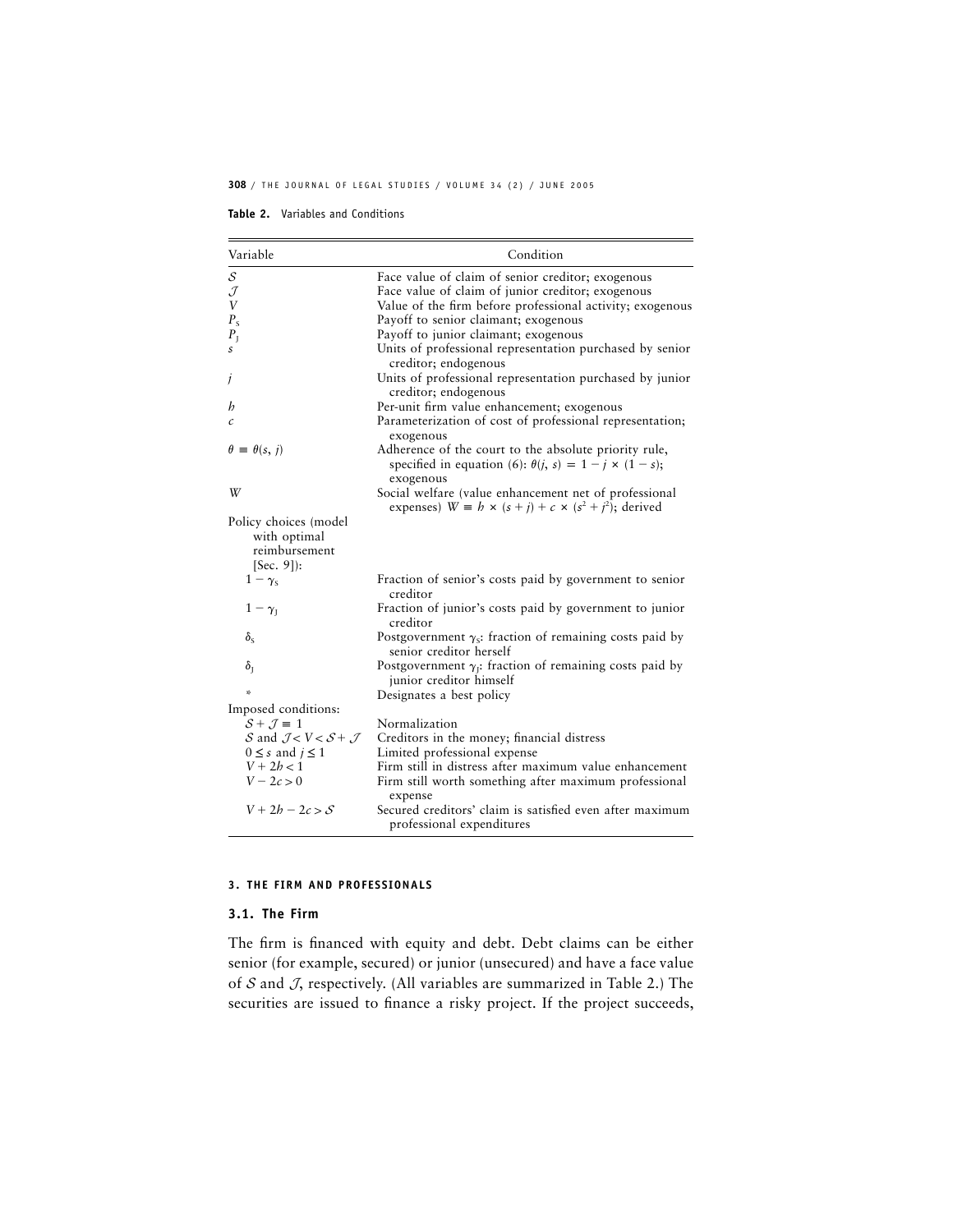all creditors are fully repaid without financial distress and without any professional representation. Our model is concerned with the state in which the project fails and the total debt cannot be paid off, that is,  $V < S + J$ , and we normalize the claims to add up to 100 percent  $(S + J = 1)$ . We assume that project proceeds are sufficient to repay either the senior creditors ( $V > S$ ) or the junior creditors ( $V > J$ ).<sup>12</sup>

## **3.2. Professionals' Contributions to Firm Value**

Senior creditors and junior creditors engage  $s$  and  $j$  units<sup>13</sup> of professional representation, respectively. We assume  $0 \le s \le \bar{s}$  and  $0 \le j \le \bar{j}$ , where  $\bar{s} = \bar{j} = 1$ . Creditors' professionals increase the value of the firm in a linear fashion. The expected value of the firm after enhancement but before professional payout (if applicable) is  $V(s, j) = V + h\sqrt{s} + h\sqrt{j}$ , where  $h > 0$ . Thus, h is a parameter measuring professional effectiveness.

The cost of professional representation is parameterized by  $c$  ( $c > 0$ ). Senior and junior creditors pay  $cs$  and  $ci$  for professionals, respectively. We work exclusively with the monotonic transformation  $s = \sqrt{s}$  and  $j \equiv \sqrt{j}$ , so the value function is  $V(s, j) \equiv V + hs + hj$  and professional costs are  $cs^2$  and  $cj^2$  for senior and junior creditors, respectively. That is, our model with its linear improvements and quadratic costs is identical to a model with square-root improvements and linear costs.

Our specification deliberately assumes that it is not optimal for creditors to pool resources and hire all professional advice jointly:

$$
h \times (s+j) - c \times (s+j)^2 < hs + hj - cs^2 - cj^2. \tag{2}
$$

This is largely a domain assumption. Conflict among creditors, the possible possession by creditors of different private information about the effect of creditor efforts on the firm's prospects, and different types of creditor expertise will make creditor specialization efficient some of the time. When specialization would be inefficient, the firm, representing all creditor classes, can hire its own professionals (as firms sometimes do).

12. A senior creditor would wear two hats if, say, she expected the Chapter 11 plan to give her a lien for part of the value of the senior claim and equity for the remainder. It would be interesting to extend our model to this case. Our introductory analysis here focuses on the basic case, but we note that bank creditors are prohibited from holding equity and that firms usually emerge from Chapter 11 with as much debt as before or more. As a consequence, the practical significance of this possible extension is unclear.

13. These units are measured in terms of time in our model, but they also could be measured in terms of quality. For example, they could equally well represent hiring a better and more expensive professional.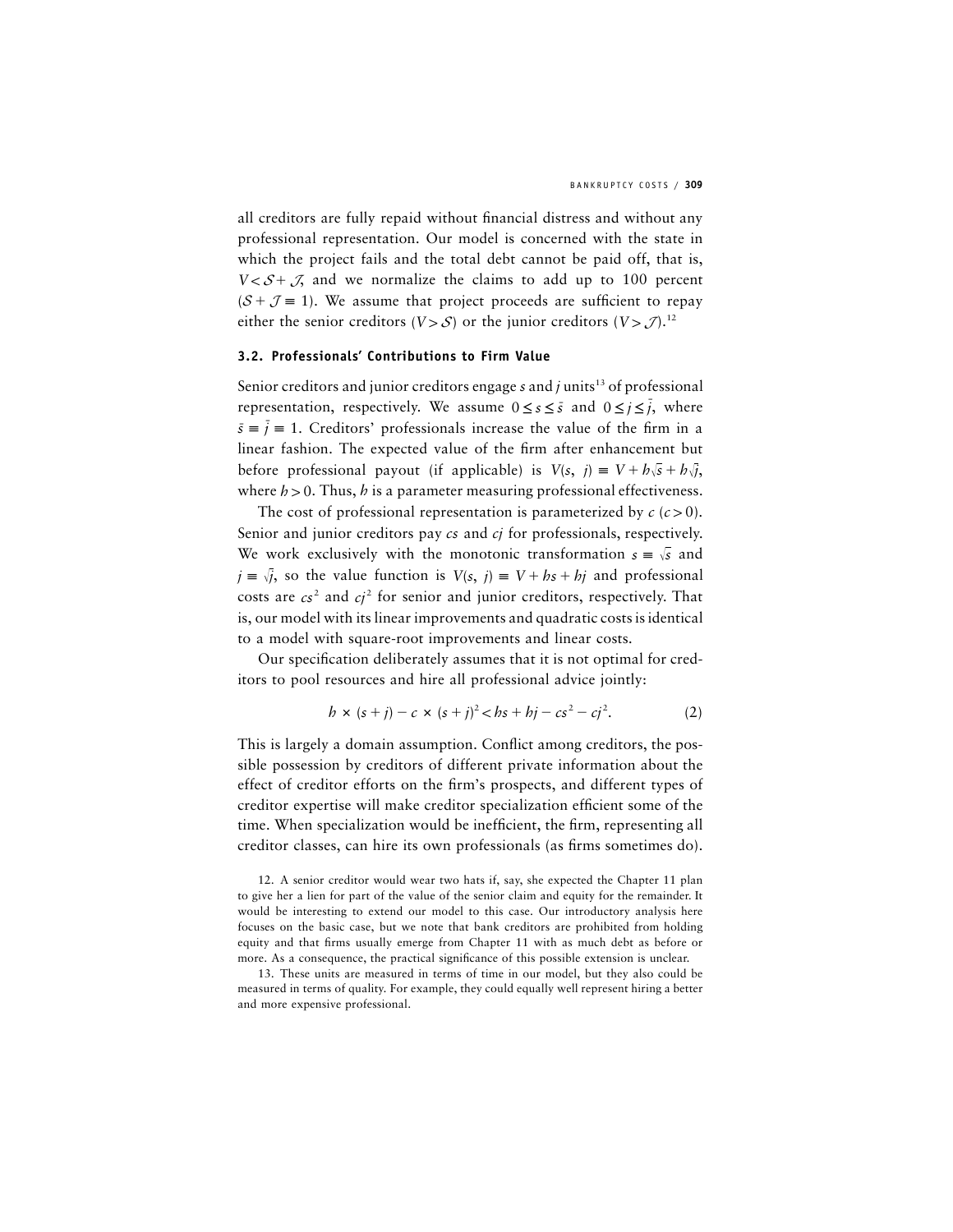In sum, we assume that there are reasons for having professionals on both sides instead of a single dedicated professional team working jointly on behalf of the creditors. (If this were not so, the current U.S. system would be utterly nonsensical.)

We make four assumptions regarding the costs and benefits of hiring professionals:

Assumption 1:  $V + 2h - 2c > S$ . This ensures that, if the APR is satisfied, senior creditors always fully recover their claim  $S$ . In other words, if both groups of creditors spend  $s = j = 1$  on professionals and the firm reimburses their expenses, the value of the firm is sufficient to pay the senior creditors' claim  $S$ .

We motivate this assumption as follows: if the senior claim is substantially out of the money, junior claims will obviously be worthless. In such cases, the senior will be allowed to take her collateral, and the firm will be liquidated in Chapter 7. Our paper focuses on Chapter 11 reorganizations, in which both types of creditors can engage in the valueincreasing and redistributional activities we model.

Assumption 2:  $V + 3h < S + J \equiv 1$ . This restriction states that even with exceptional professional contributions, the firm remains in bankruptcy. This includes the less restrictive condition that the firm remain in default even with maximal professional participation,  $V + 2h < S +$  $\mathcal{J} = 1.^{14}$ 

Assumption 3:  $h < 2c$ . There is an unconstrained optimum for creditors' professional expenses.

Assumption 4:  $V - 2c > 0$ . Creditor expenses can be reimbursed out of the firm's assets.

# **4. SOCIALLY OPTIMAL PROFESSIONAL EXPENSES**

The socially optimal spending on professionals trades off gains in firm value against the costs of professional representation without regard to redistributional properties. This is the solution to

$$
\max_{s,j} W \equiv h \times (s+j) - c \times (s^2 + j^2). \tag{3}
$$

14. Although we assume that professionals of both groups of creditors are equally efficient, we have solved the case in which professionals are differentially efficient. The results are qualitatively the same.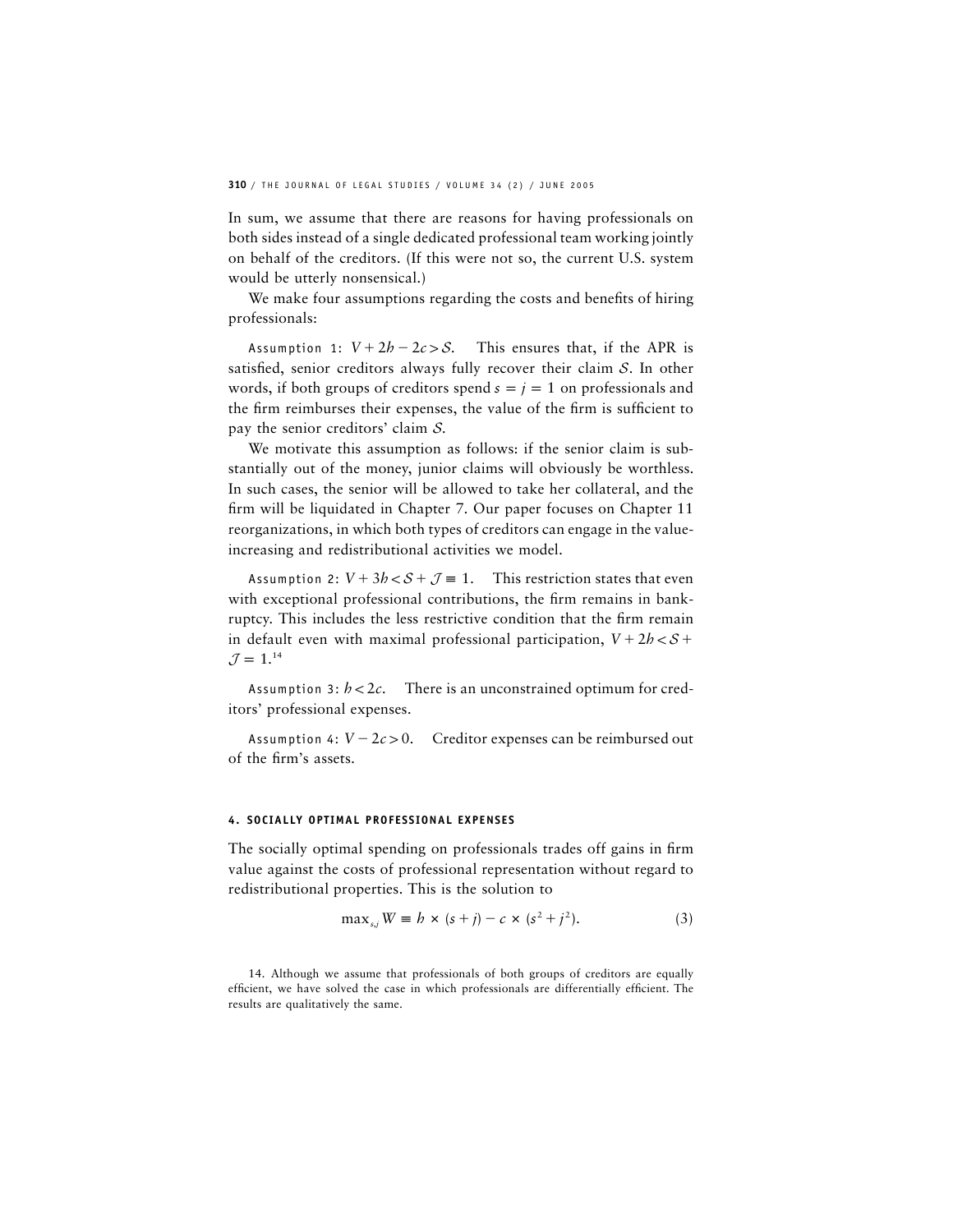Proposition 1. The first-order conditions show that it is socially optimal for both senior and junior creditors to hire professional advice of

$$
s^* = \frac{b}{2c} \quad \text{and} \quad j^* = \frac{b}{2c}.\tag{4}
$$

The resulting welfare *W* is

$$
W^* = \frac{h^2}{2c}.\tag{5}
$$

We use an asterisk throughout the paper to denote solutions under the socially first-best case. Our model specification was chosen to produce these closed-form interior solutions. The optimal expenses are such that, for every creditor, the marginal revenue of using professionals *h* equals its marginal costs  $2c<sub>j</sub>$  and  $2c<sub>s</sub>$ .

If such first-best equilibrium behavior could be forced upon the two creditors, we can determine how their behavior changes with the two key parameters, the professionals' costs *c* and the professionals' benefits *h*. The optimal choice of professionals increases with benefit and decreases with cost, in terms of both units (quantity or quality) and expense, as Figure 2 shows.

Although this is only a hypothetical benchmark, in the numerical illustration earlier and the model later we posit a function for how senior and junior professionals sway the equilibrium between two extremes: a pro rata allocation  $(\theta = 0)$  and an absolute priority allocation  $(\theta = 1)$ . In this benchmark, the in-equilibrium APR violation probabilities are highest for intermediate values of professional costs: with very low costs, senior creditors fully defend their claim. With very high costs, junior creditors "attack" less. Figure 3 shows the APR violation in equilibrium as a function of expert parameters, *c* and *h*.

The creditors' relative payoffs are determined by both the cost-benefit contribution of professionals and the implicit APR violation. Senior creditors end up being better off with less professional participation, junior creditors with more. Thus, Figure 4 shows that senior creditors are better off and junior creditors worse off in equilibria with high professional costs and low professional benefits.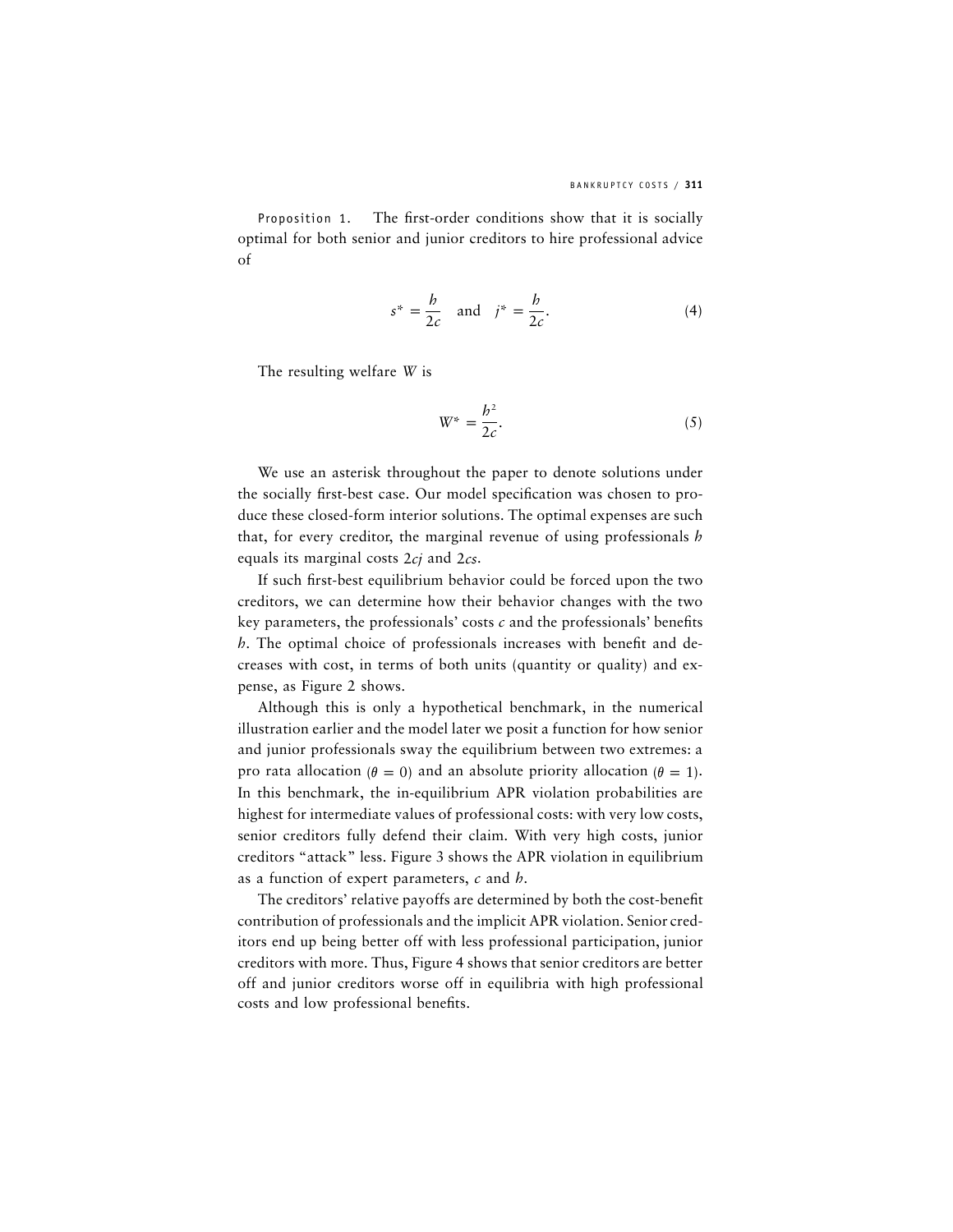

**Figure 2.** In-equilibrium expert costs and benefits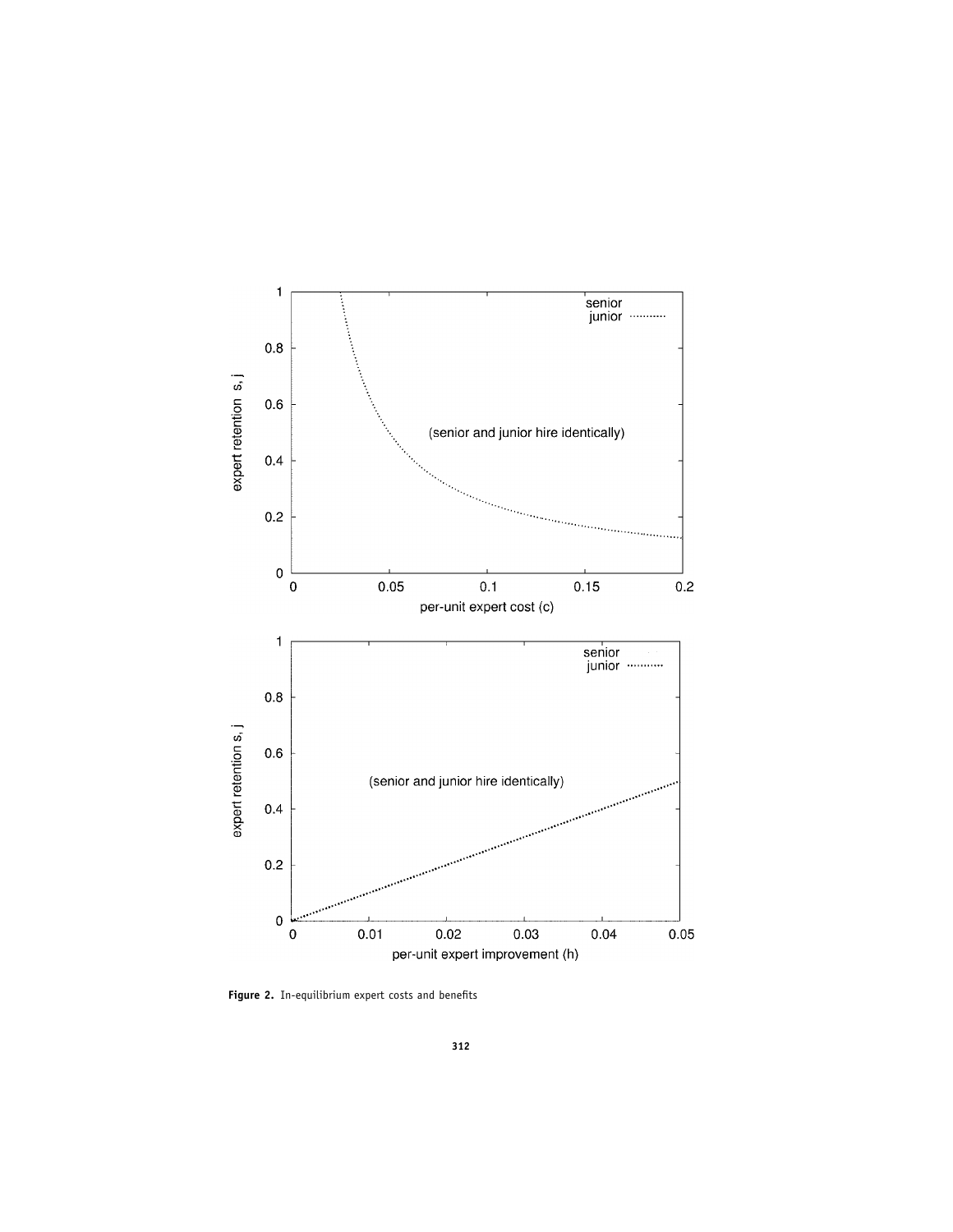

**Figure 2.** *continued*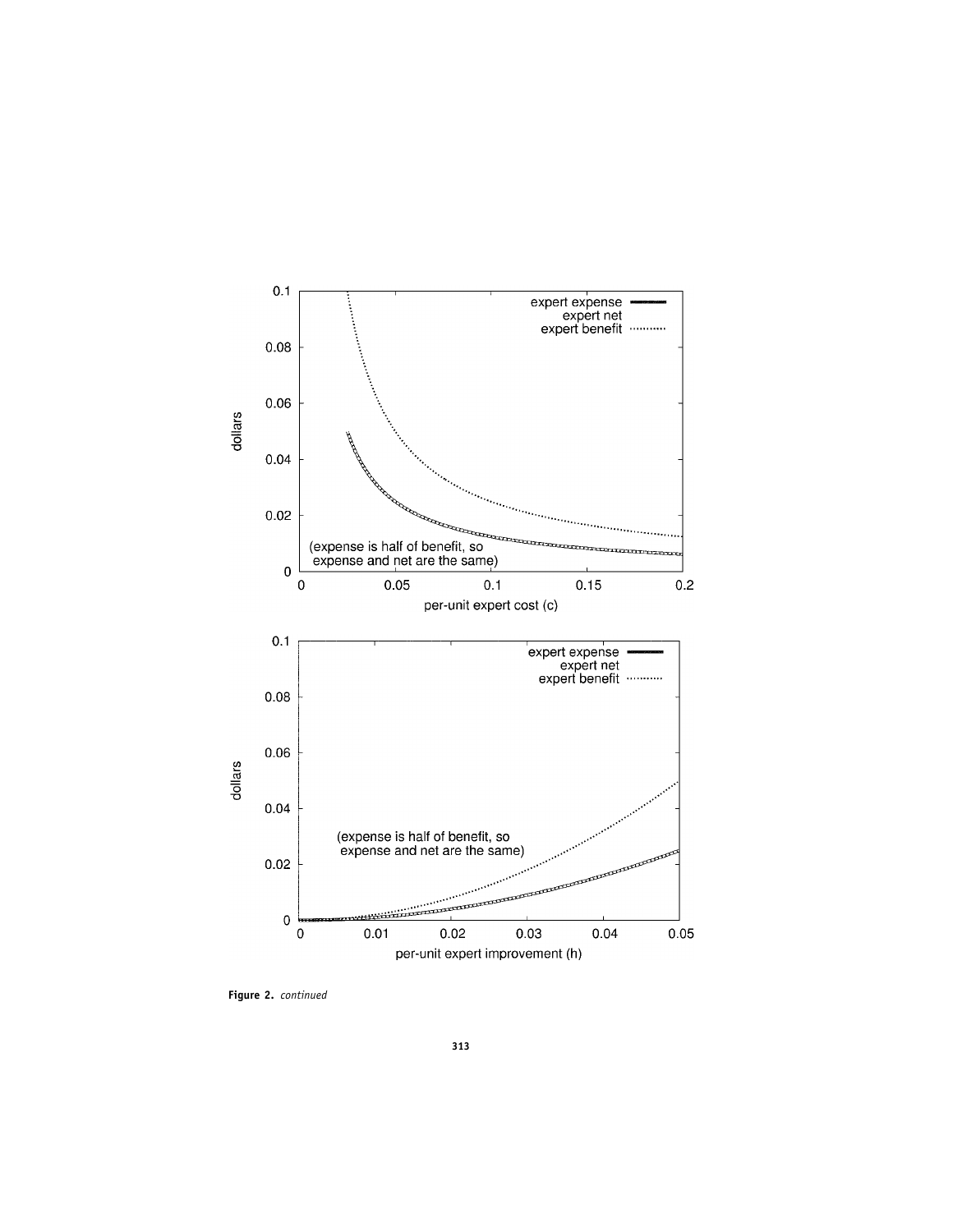

**Figure 3.** In-equilibrium absolute priority rule violation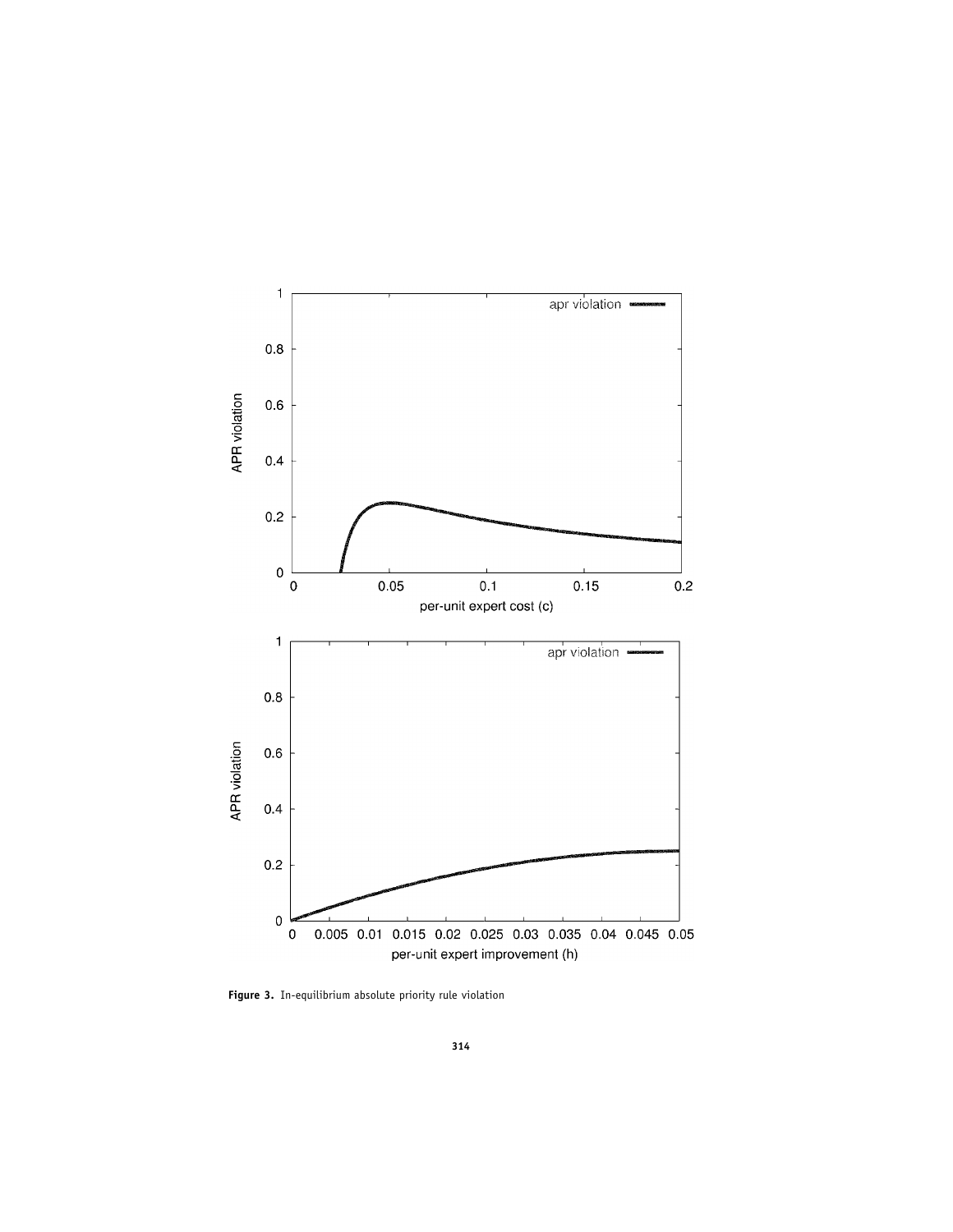

**Figure 4.** In-equilibrium claim satisfaction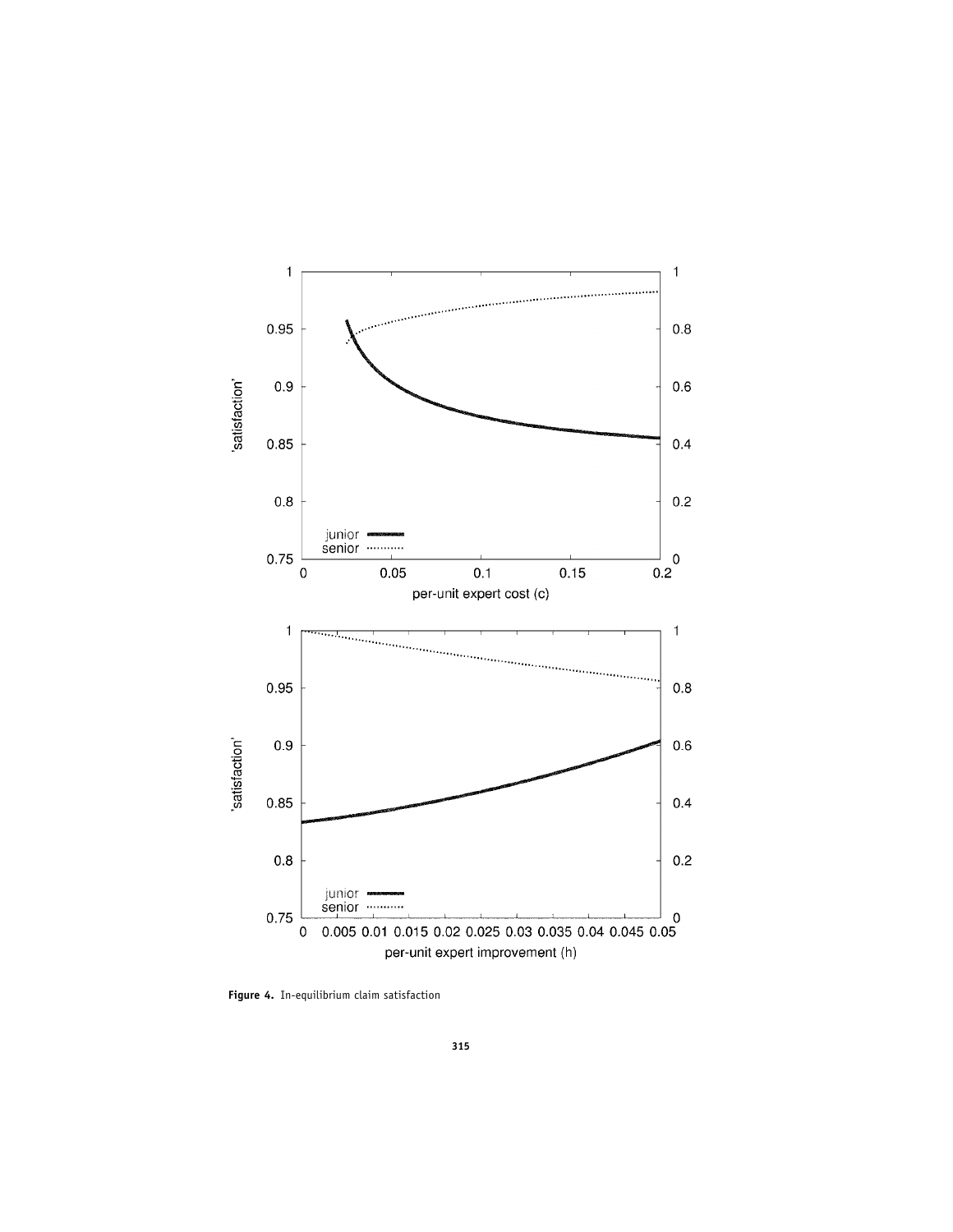### **5. THE INFLUENCE COMPONENT**

The current U.S. Bankruptcy Code suffers from a confusion. Its intent is appropriate enough, as in section 330(a)4A: "The court shall not allow compensation for . . . [services] that were not reasonably likely to benefit the debtor's estate." Unfortunately, it defines an admissible reimbursable value enhancement to be any professional activity that enhances the unsecured creditor's estate. But the junior estate could increase not only if the total estate increases but also if the junior can redistribute wealth from the senior. This creates an incentive for the junior to engage in redistributional activities, such as discovering minor flaws in senior liens. The statute thus should define benefit to the estate as actual increases in the value of the insolvent firm. This naturally brings us to the core of our paper: the redistributional nature of some professional activities.

Professionals not only enhance firm value but also try to convince the court to take a more favorable view toward their clients. A professional hired by the junior creditor thus may advocate that the firm has a higher value than previously thought, so junior creditors deserve a larger fraction of the recapitalized claims. Professionals hired by the senior creditor will respond by advocating that the firm has a lower value. If the court overestimates firm value, then it in effect violates the APR in favor of junior creditors.

In our model, courts allocate the residual value of the firm in a fashion that is influenced by professional activities. To be precise, courts allocate either according to the APR, or pro rata, or somewhere in between. If the court is "APR oriented," the proceeds fully satisfy the senior creditors first and then repay the junior creditors with the remainder. The payoffs to senior creditors are  $P_s = S$ ; the payoffs to junior creditors are  $P_i =$  $V - S$ , where  $P_s$  and  $P_l$  denote the allocation to senior and junior creditors, respectively. If the court is "anti-APR oriented," the firm's cash flows are distributed proportionally; that is,  $P_s = [S/(\mathcal{S} + \mathcal{J})]V = \mathcal{S}V$  and  $P_{\text{J}} = [J/(\mathcal{S} + \mathcal{J})]V = \mathcal{J}V = (1 - \mathcal{S})V.$ 

The parameter  $\theta \in [0, 1]$  determines the extent to which one or the other of these allocation schemes is followed. Thus,  $\theta$  can be interpreted as the probability that the court upholds the APR, or as a compromise fractional allocation between the APR and non-APR, or both. Both senior and junior creditors' professionals influence the reorganization parameter  $\theta$ . We specify the outcome of the senior-junior conflict as

$$
\theta(j, s) = 1 - j \times (1 - s). \tag{6}
$$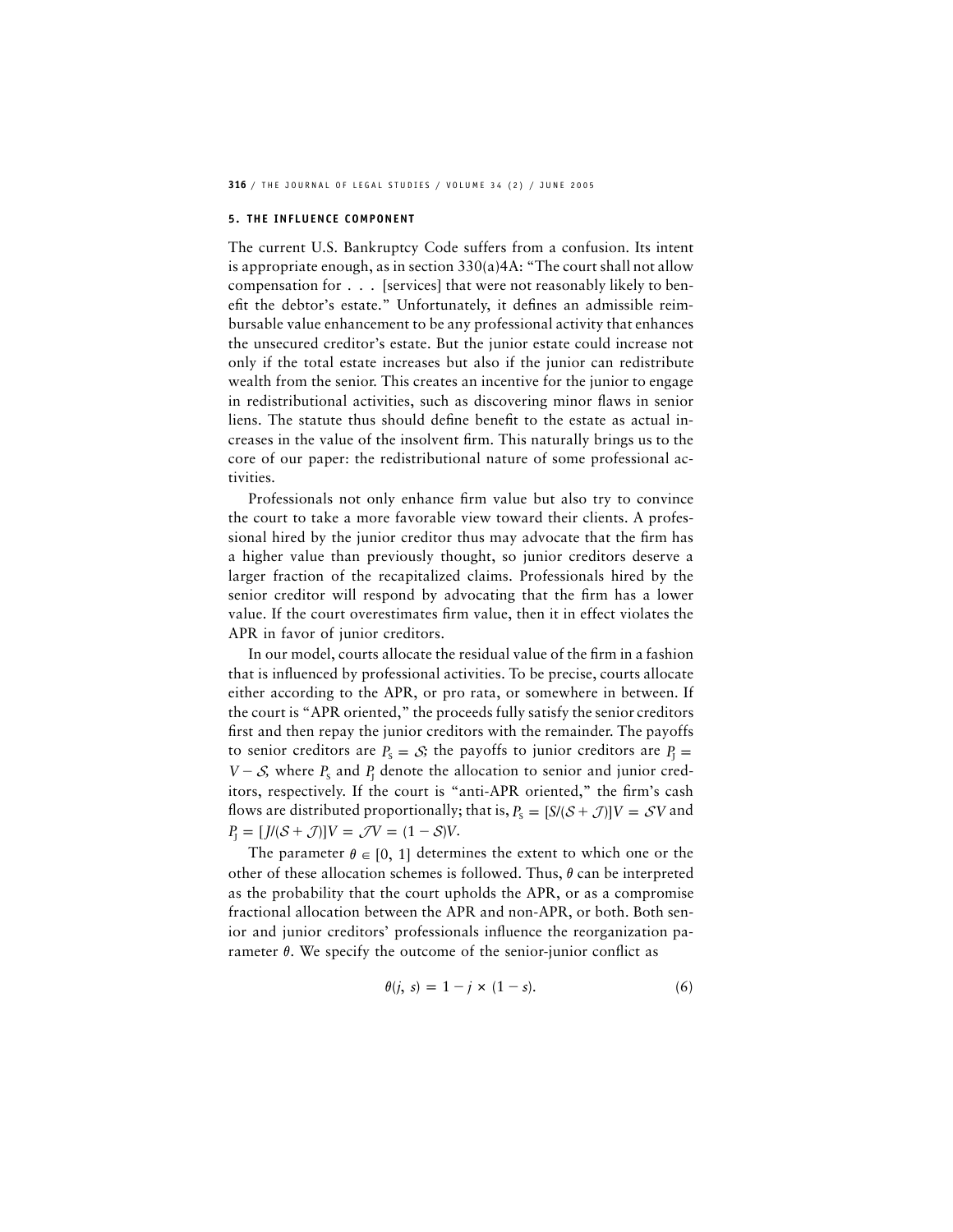This functional form implies that

1. If the junior creditors do not spend money on professionals, the court is APR oriented irrespective of the senior creditors' behavior  $(j = 0 \Rightarrow \theta = 1)$ . This assumption is consistent with the law and practice in the United States.

2. The more resources that junior creditors spend on professionals, the less APR oriented the court is:  $\partial \theta / \partial j = -(1 - s) \leq 0$ .

3. Senior creditors can mitigate  $(\partial \theta / \partial s = j \ge 0)$  or even completely undo the juniors' efforts by spending on professionals ( $s = 1 \Rightarrow \theta = 1$ ).

# **6. FULL-PAYMENT SYSTEMS**

Before we proceed to systems in which professional costs are shared by participants, it is instructive to compare schemes in which all professional fees are paid for by one party. This highlights the incentive issues that arise later. The next sections consider partial-reimbursement regimes.

# **6.1. Government Pays Professionals**

If the government fully pays for all professionals retained by creditors (GP), the senior and junior creditors would solve, respectively,

$$
\max_{s} P_{s} \equiv \theta(s, j)\mathcal{S} + [1 - \theta(s, j)] \left(\frac{\mathcal{S}}{\mathcal{S} + \mathcal{J}}\right) V(s, j) \tag{7}
$$

and

$$
\max_{j} P_{j} \equiv \theta(s, j) [V(s, j) - S] + [1 - \theta(s, j)] V(s, j) \left(\frac{\mathcal{J}}{\mathcal{S} + \mathcal{J}}\right). \tag{8}
$$

Because we have exogenously imposed a limit on expenditures in our model,

$$
s^{\text{GP}} = \bar{s} \equiv 1 \qquad \text{and} \qquad j^{\text{GP}} = \bar{j} \equiv 1. \tag{9}
$$

Relative to the first-best solution (5), both creditors overspend on representation. The court is APR oriented, so  $P_s = S$  and  $P_l = V + 2h - S$ . Social welfare is a low  $2h - 2c < 0$ . Fortunately, although it may be realistic to presume that the government carries some expenses caused by professionals (for example, in maintaining a court system), it is neither realistic nor desirable to have the government pay for all creditor professionals.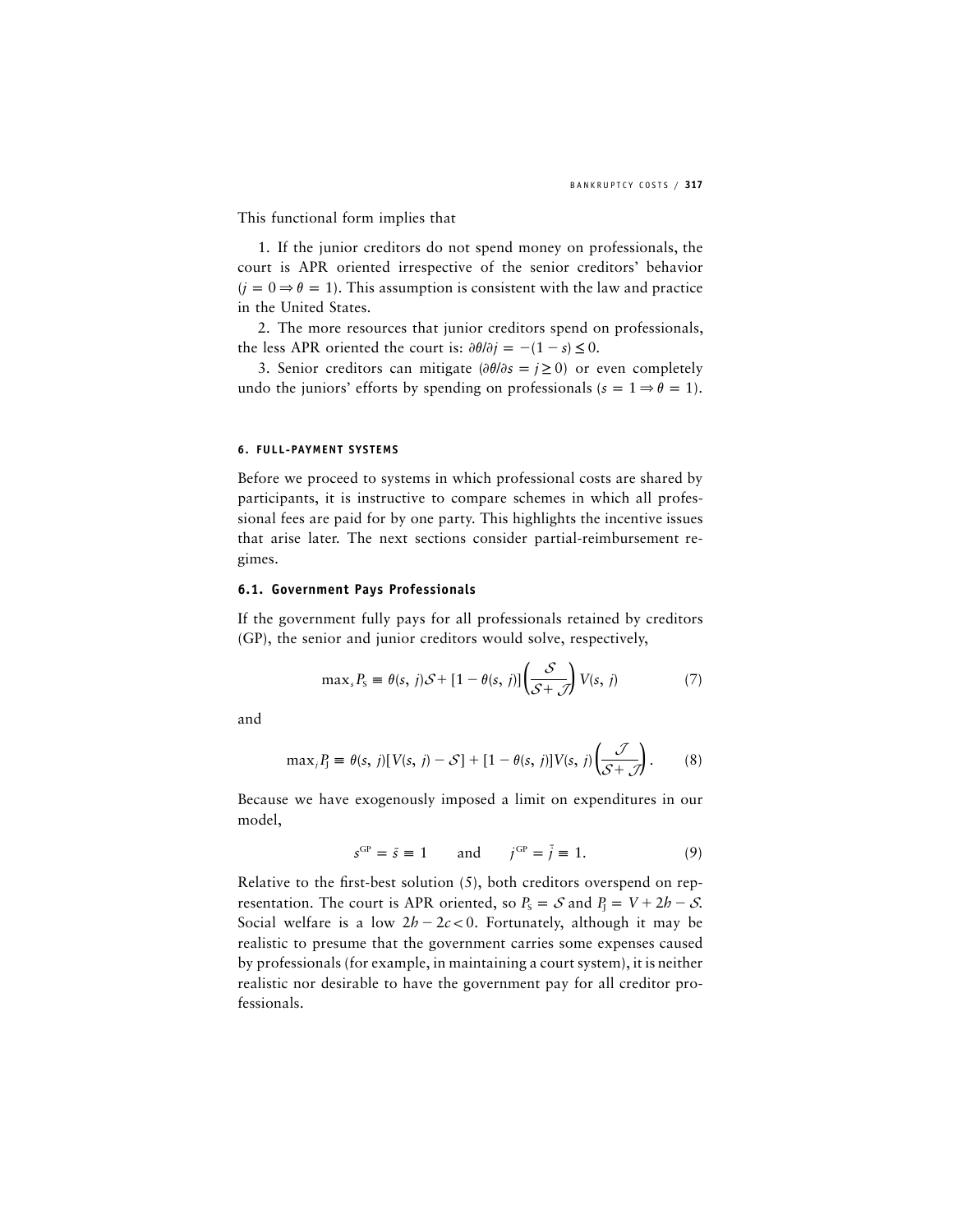### **6.2. Firm Pays Professionals**

If professionals' fees are reimbursed at the court's discretion out of firm value, senior creditors solve

$$
\max_{s} P_s \equiv \theta(s, j) \min \left[ \mathcal{S}, V(s, j) - cs^2 - cj^2 \right]
$$

$$
+ \left[ 1 - \theta(s, j) \right] \left[ V(s, j) - cs^2 - cj^2 \right] \left( \frac{\mathcal{S}}{\mathcal{S} + \mathcal{J}} \right). \tag{10}
$$

This equation assumes that even if the maximum amount is spent on professionals ( $s = \overline{s}$ ,  $\overline{j} = \overline{j}$ ), creditors still receive some value. Similarly,

$$
\max_{j} P_{j} \equiv \theta(s, j) \max[V(s, j) - cs^{2} - c j^{2} - S, 0]
$$
  
+  $[1 - \theta(s, j)][V(s, j) - cs^{2} - c j^{2}] \left(\frac{\mathcal{J}}{\mathcal{J} + S}\right).$  (11)

Proposition 2. If the firm fully pays for creditors' expenses (FP), senior creditors overspend on representation, and junior creditors spend optimally:

$$
s^{\text{FP}} = \bar{s} \quad \text{and} \quad j^{\text{FP}} = j^*, \tag{12}
$$

where  $\bar{s}$  is the maximum expense possible. Further,  $W^{FP} > W^{GP}$ .

*Proof.* See Appendix B.

Because the senior spends a lot, the APR is followed, so the junior becomes a pure residual claimant.

# **6.3. Creditors Pay Professionals**

If each creditor pays for his own professionals, senior creditors solve

$$
\max_{s} P_{s} \equiv \theta(s, j)\mathcal{S} + [1 - \theta(s, j)] \left(\frac{\mathcal{S}}{\mathcal{S} + \mathcal{J}}\right) V(s, j) - cs^{2}.
$$
 (13)

and junior creditors solve

$$
\max_{j} P_{j} \equiv \theta(s, j) [V(s, j) - S] + [1 - \theta(s, j)] \left(\frac{\mathcal{J}}{\mathcal{S} + \mathcal{J}}\right) V(s, j) - c j^{2}.
$$
 (14)

Proposition 3. If creditors pay for their own expenses (CP), junior creditors overspend on representation,

$$
j^{\rm CP} > j^* \tag{15}
$$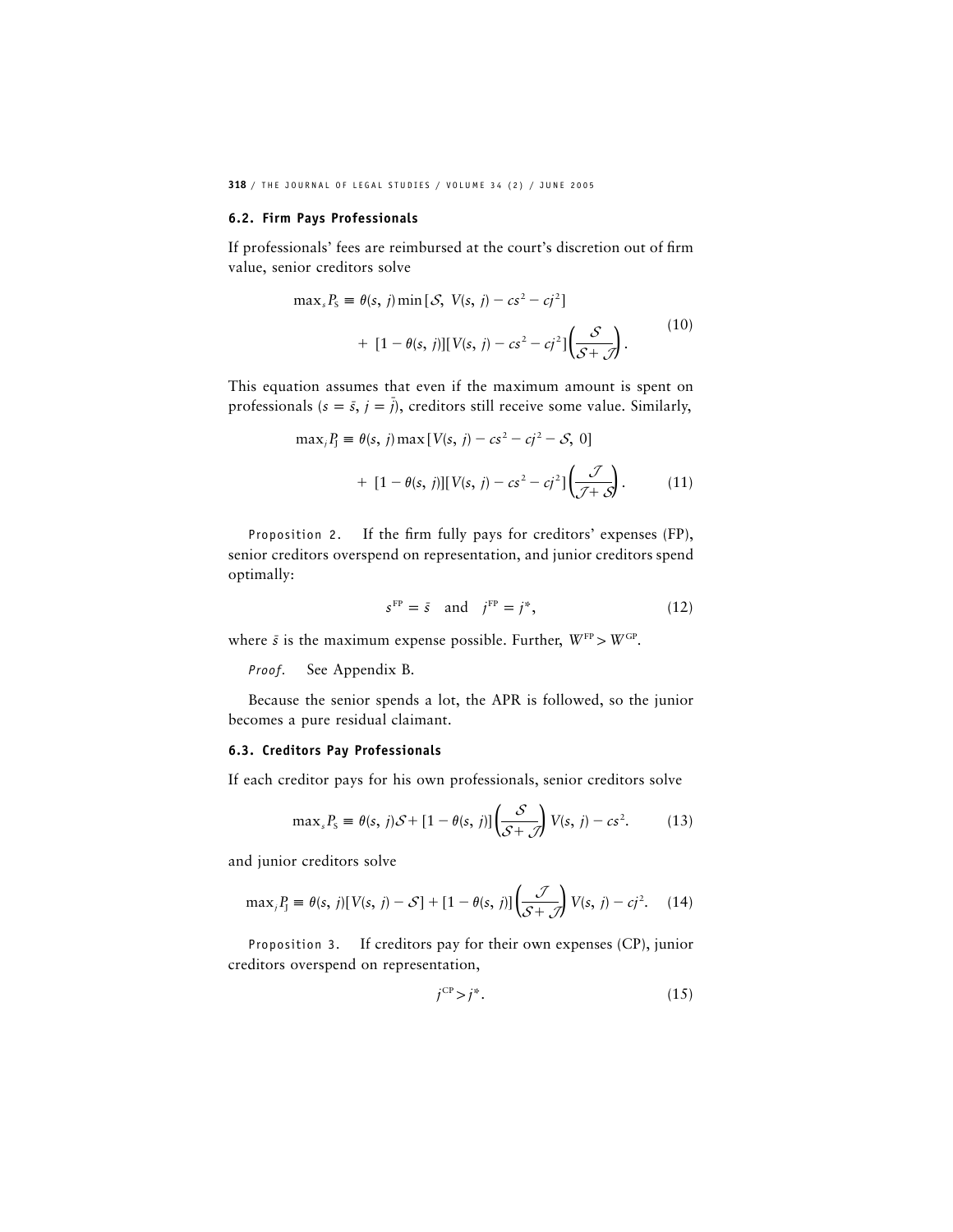Senior creditors underspend on professional advice

$$
s^{CP} < s^* \quad \text{if } \mathcal{S} < \mathcal{S}^M,\tag{16}
$$

where  $S^M \equiv 2c/[1 - V + h - (3h^2)/2c]$ . This is a (mild) sufficient but not necessary condition. Further,  $W^{CP}$  >  $W^{FP}$ .

*Proof.* See Appendix B.

When the APR is violated, senior creditors share in the residual claim. Hence, they are better off when firm value increases and will contribute some improvement, although too little from a social perspective. Among all full-pay schemes, this regime, in which creditors pay for their own expenses, is best. Unlike the earlier schemes, it does not induce either creditor to spend the maximum amount.

# **7. ASYMMETRIC FULL-PAYMENT SYSTEMS**

# **7.1. The Current U.S. System: Full Junior Creditor Reimbursement**

The U.S. Bankruptcy Code fails expressly to reimburse most senior expert expenses and does expressly reimburse substantial junior expert expenses. We continue to analyze this system here under the convenient, and largely on the mark, assumption that the seniors are not recompensed while the juniors are. Our results are similar to those of Welch (1997). When the junior claim is out of the money, junior creditors are indifferent between bearing costs themselves or being reimbursed by the court. However, if spending on professionals tilts the court against the APR, senior creditors ultimately bear part of the juniors' professional expenses. The next proposition shows that junior creditors overspend with respect to the case in which costs are paid for by the creditors. In addition, senior creditors will overspend in order to overcome the juniors' efforts.

Proposition 4. Under the U.S. system, both creditors spend more than when neither is reimbursed. In addition, the senior underspends and the junior overspends relative to the social optimum.

$$
s^{CP} < s^{US} < s^* \qquad \text{and} \qquad j^* < j^{CP} < j^{US}. \tag{17}
$$

Social welfare in this case is not higher than when creditors pay themselves  $(W^{US} \leq W^{CP})$ .

*Proof.* See Appendix B.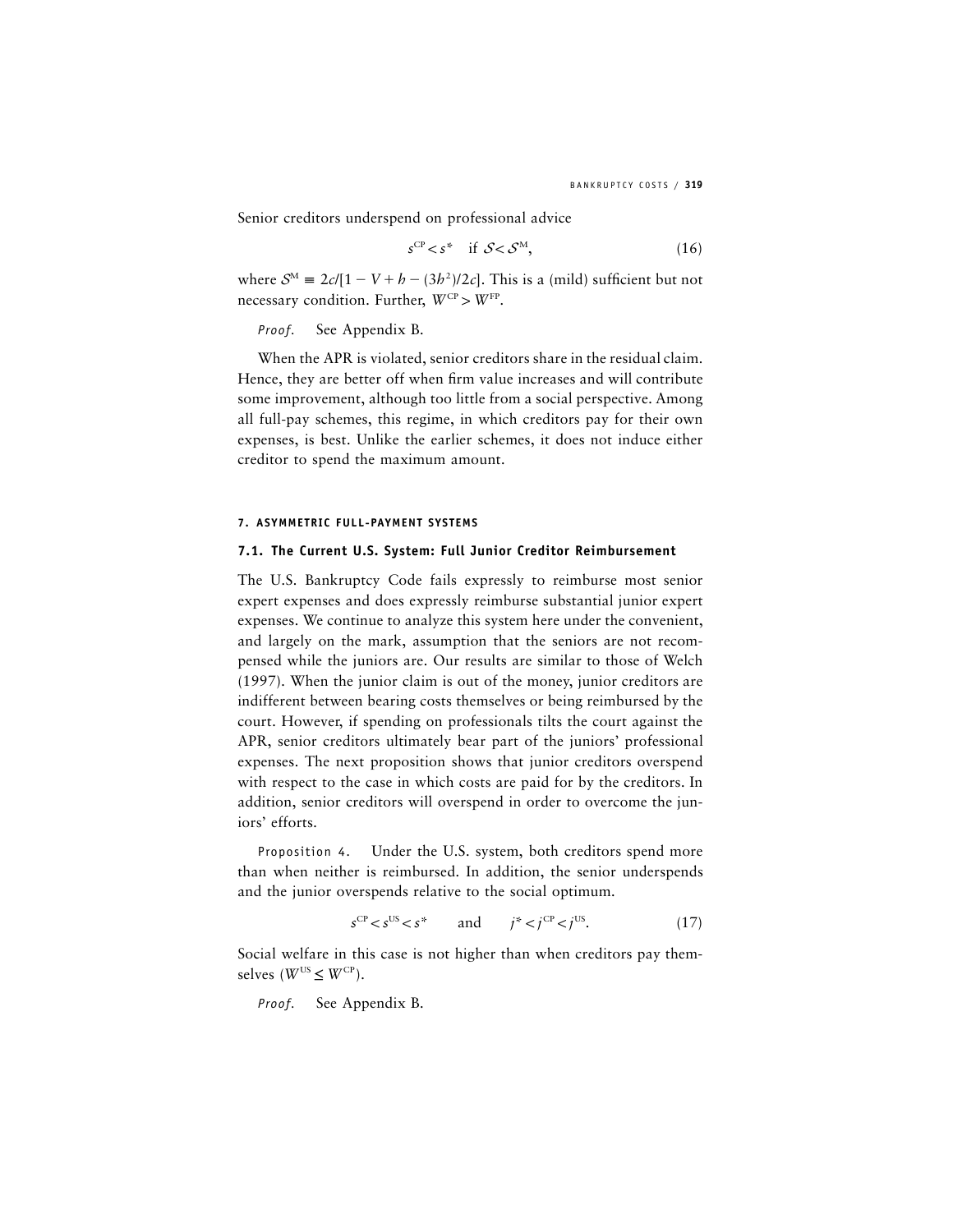The intuition is that the junior creditor attempts to cause APR violations, knowing that the senior creditor will typically not find it in her interest to hire enough professionals to fully defend the APR. Still, unlike in the self-financing expenses case, senior creditors spend more in this system than when creditors self-reimburse. This is because when the junior is subsidized, he will overspend, thereby increasing the likelihood that the senior will be partly a residual claimant. The senior creditor then becomes more concerned about junior expenses that reduce the value of the firm and her own claim. Her optimal response is to increase spending.

# **7.2. Another Poor Alternative: Full Senior Creditor Reimbursement**

As our numerical illustration showed, reversing the current U.S. reimbursement system (so that senior creditors rather than junior creditors are reimbursed) is not a panacea. Indeed, because the APR is fully upheld, the solution is the same as when the firm fully reimburses professionals from both parties. In our model, we can show

$$
W^{US} < W^{\text{reverse US}} = W^{\text{FP}} < W^{\text{CP}}.\tag{18}
$$

This system can be better than the current U.S. system because it at least attempts to correct reimbursement in the right direction. However, beyond the context of our model, it will depend on how bad excessive senior spending in such a system would be relatively to how bad excessive junior spending is in the current U.S. system.

# **8. SYSTEMS WITH PARTIAL REIMBURSEMENT BY FIRMS**

Unlike earlier schemes, we now allow society to set more flexible rules for who pays for professional expenses. These schemes may permit firm managers the discretion to decide how creditors are reimbursed for their professionals' contributions. Any unreimbursed expenses must be carried by the creditors themselves.

We consider two schemes. In the first, the firm can set reimbursement rules at the time of loan origination. In the second, the firm can set reimbursement rules only at the time of bankruptcy. In both cases, the debtor's managers are presumed to maximize the value of the firm.

### **8.1. Socially Optimal Partial Reimbursement by the Firm**

Proposition 5. Managers that can commit to reimburse creditors' expenses will contract for a scheme that maximizes firm value ex ante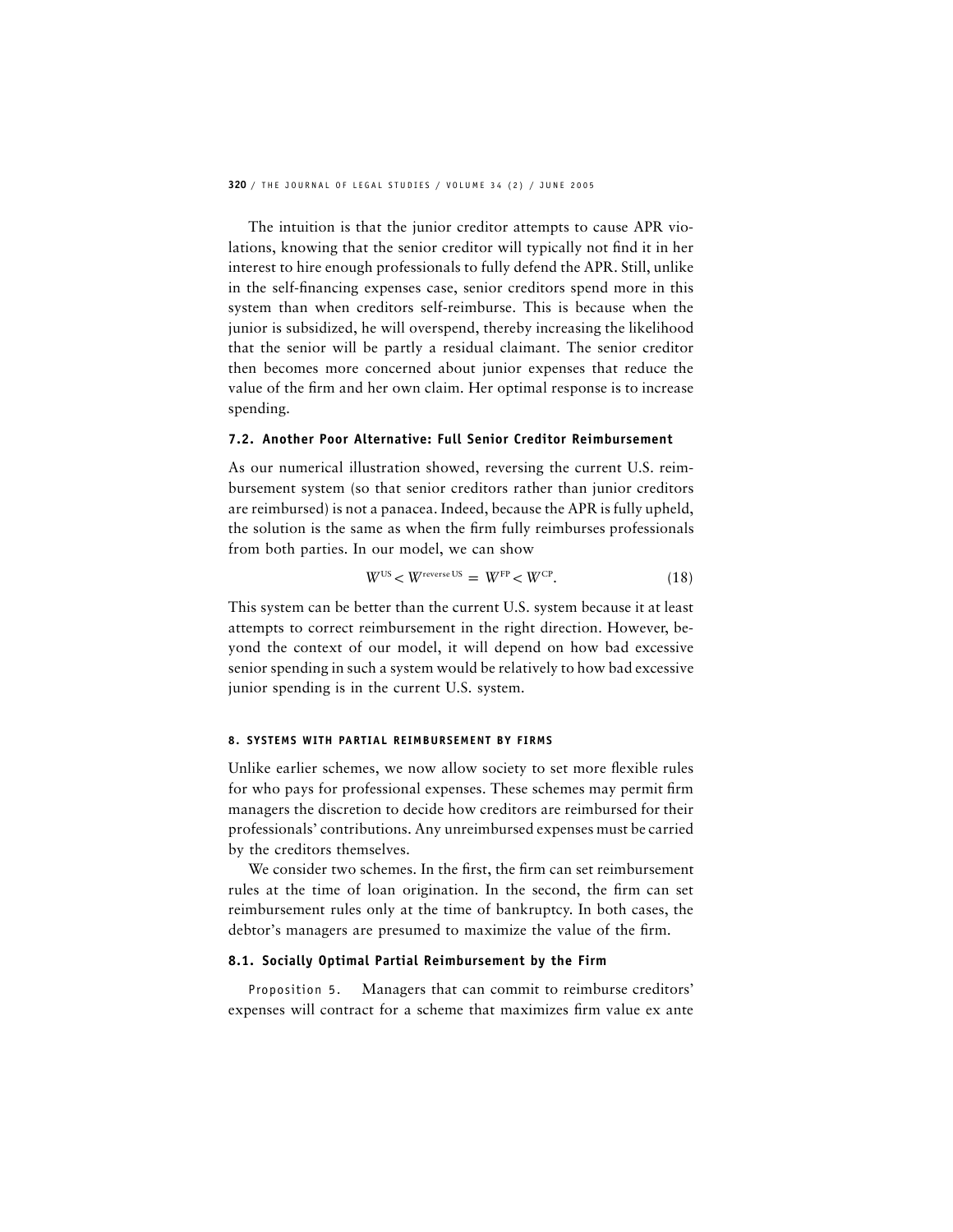(at loan origination). In this scheme, the firm agrees partially to reimburse senior creditors but will not reimburse junior creditors.

Both creditors overspend in equilibrium:

$$
s^{\text{FRA}} > s^* \qquad \text{and} \qquad j^{\text{FRA}} > j^*, \tag{19}
$$

where FRA indicates that the firm agrees ex ante to reimburse. Social welfare in this case is higher than when creditors pay for their own expenses  $(W<sup>FRA</sup> > W<sup>CP</sup>)$ .

*Proof.* See Appendix B.

When the firm borrows, it will fully internalize the costs and benefits of any allocation scheme. As we have seen, it is optimal for the firm to reimburse some senior expenses but no junior expenses. Maximizing managers will offer creditors the optimal contract because this minimizes the cost of capital.

In numerical experiments, this scheme yields solutions that are usually close to the first-best situation when compared with the current U.S. bankruptcy regime. To see why, recall that the social problem in bankruptcy is that senior creditors contribute too little because most residual benefits accrue to the junior. The junior creditors spend too much because they not only internalize most of the professional's residual value enhancement but also receive the additional redistributional part of the pie from the senior creditors' claims. The social goal is thus to subsidize the senior creditors in order to enhance their incentives to hire professionals while dampening junior spending. The trick is to avoid subsidizing the senior too much, that is, not to reimburse all senior expenses. If the firm reimburses senior creditors, it will find it in its interest to suitably constrain the senior's reimbursement. In equilibrium, the junior creditor still chooses to hire too much representation because the senior creditor does not spend enough to defend the APR fully. The junior creditor thus should not be subsidized by the estate.

Although this system is better than all single-payor systems and the current U.S. bankruptcy system, it still fails to reach the first-best solution. The problem is that firms can only subsidize and not tax professionals' participation. In our model, in equilibrium, senior and junior professionals are substitutes: more spending by one leads to less spending by the other. Because the junior cannot be further restrained from seeking redistribution, the best reimbursement system induces the senior creditor to overspend a little on professional representation, in order to reign in the junior creditor's rent seeking.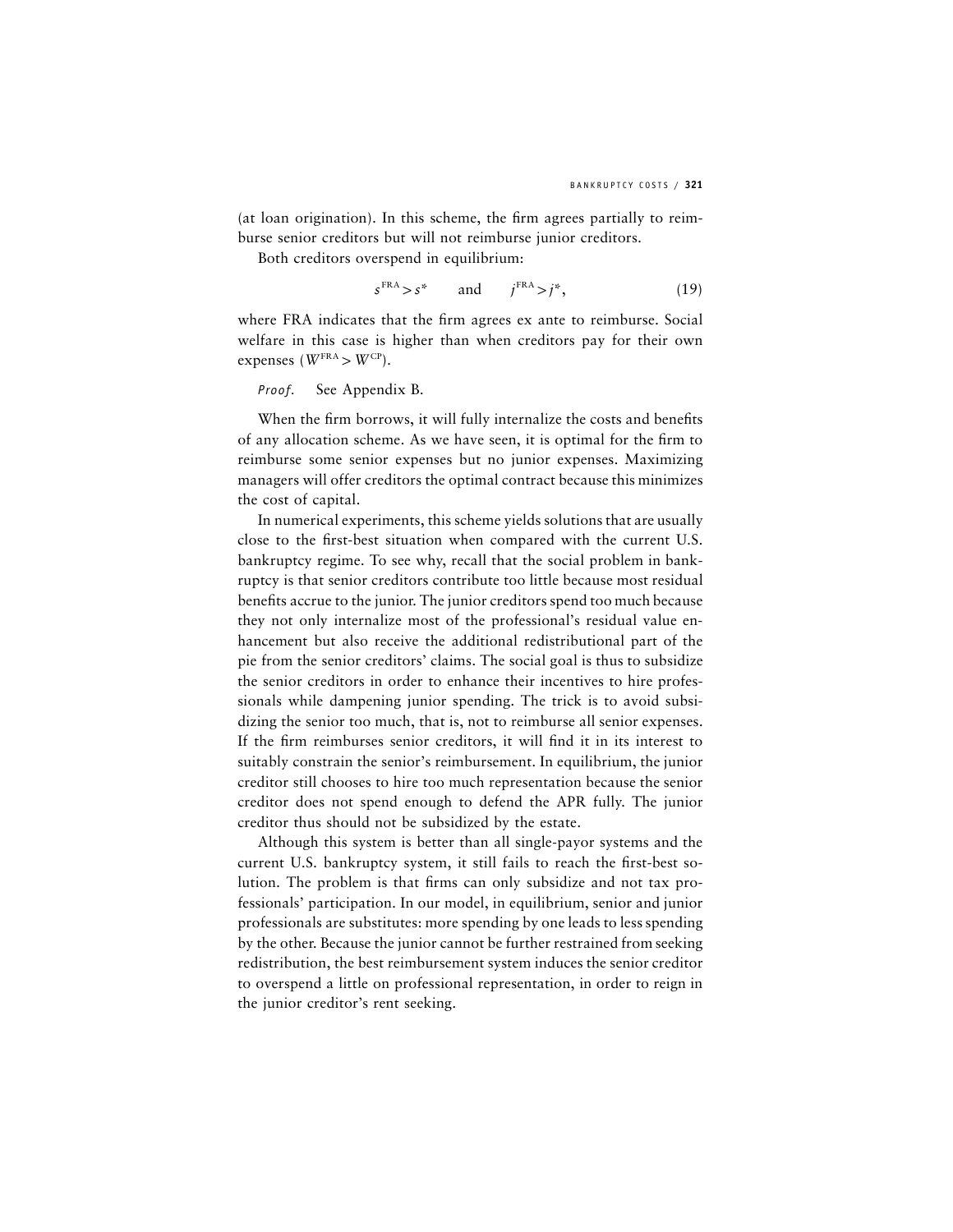# **8.2. Self-Seeking Partial Reimbursement by Firm**

We have explained the difficulties that plague any compensation scheme. Therefore, we consider an alternative scheme in which managers not only are free to contract ex ante for reimbursement schemes but may choose a reimbursement scheme in bankruptcy that maximizes firm value. Such an ex post firm-value-maximizing system is time consistent, relatively simple to implement, and robust with respect to different parameter values.<sup>15</sup> Although this scheme is inferior to an ex ante contracted-for firm-value-maximizing system, the difference is often surprisingly small, for example, as in our numerical illustration.

Proposition 6. Managers who are permitted to reimburse creditors' expenses ex post will not maximize benefits because managers fail to internalize enough of the senior professional costs. Their objective leads them to partially reimburse senior creditors (less than in the FRA case) but not to reimburse junior creditors.

In this scheme, both creditors overspend in equilibrium. Compared to the professional-benefit-maximizing choices (case FRA), senior creditors receive less reimbursement and thus hire less professional advice, and junior creditors spend more, taking advantage of less senior resistance:

$$
sFRP < s* < sFRA \qquad \text{and} \qquad jFRP > jFRA > j*, \tag{20}
$$

where FRP indicates that the firm agrees ex post to reimburse. Social welfare is lower when the firm maximizes ex post than when it can maximize ex ante,  $W^{FRP}$  <  $W^{FRA}$ .

*Proof.* See Appendix B.

### **8.3. Discussion**

Because our results suggest that it is appealing to allow the managers of insolvent firms to choose how to compensate creditors in bankruptcy—for such reasons as simplicity, decentralized decision making, and relative social outcome—our paper suggests closer consideration of such a scheme.

Figure 5 plots the contribution of professionals to the social good and to the value of the firm as a proportion of senior expenses that are

<sup>15.</sup> Because the economic intuition is solid, this system is also robust with respect to many other functional specifications.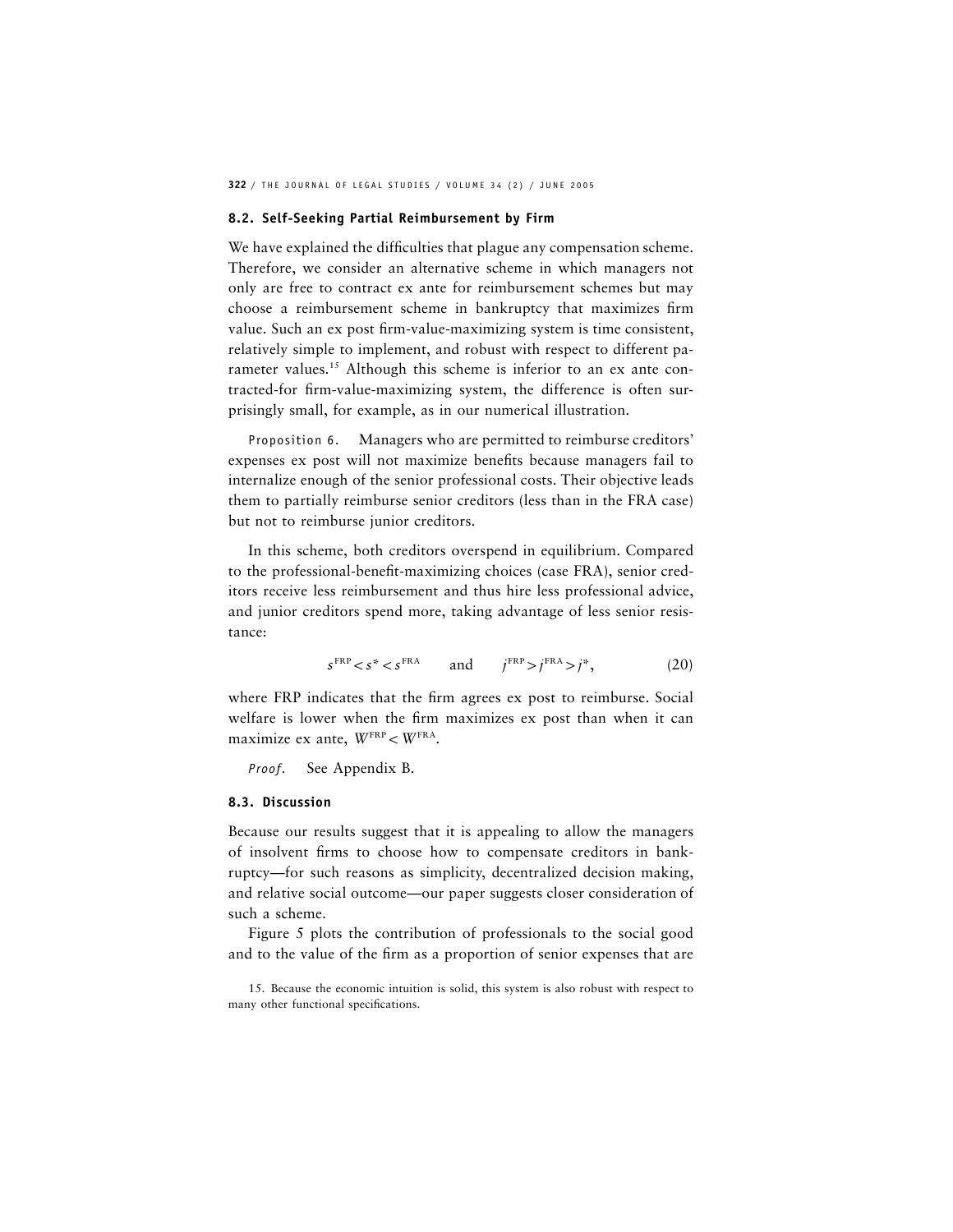### BANKRUPTCY COSTS / **323**



Figure 5. Professionals' contribution to social good and firm value

reimbursed by the firm. The figure shows that there is a modest but steady improvement in professionals' contribution, both to firm value and to social value, over a wide range of reimbursement fractions. As our propositions and figure show, the social gain is strictly higher when firms are permitted discretion in reimbursement than when one party fully pays for the expenses. If reimbursement is 0 percent, this case reverts to one in which creditors self-pay—a modestly bad scheme. If reimbursement is 100 percent, this case reverts to one in which the firm fully reimburses creditors, in which case senior creditors overspend dramatically—a very bad scheme.

Figure 5 also shows that there is little difference in the optimal choice of reimbursement between the case in which reimbursement rates are set by the firm at the time the contract is written or at the time of bankruptcy. When the firm "shaves" the reimbursement proportion, it has to pay a little less to the senior creditor, but it also gains less from the senior creditor's value improvement. Because all of the value improvement provided by senior creditors is internalized in the firm manager's objective function, the difference between the optimal reimbursement fractions when set ex ante (72 percent) and ex post (69 percent) is small.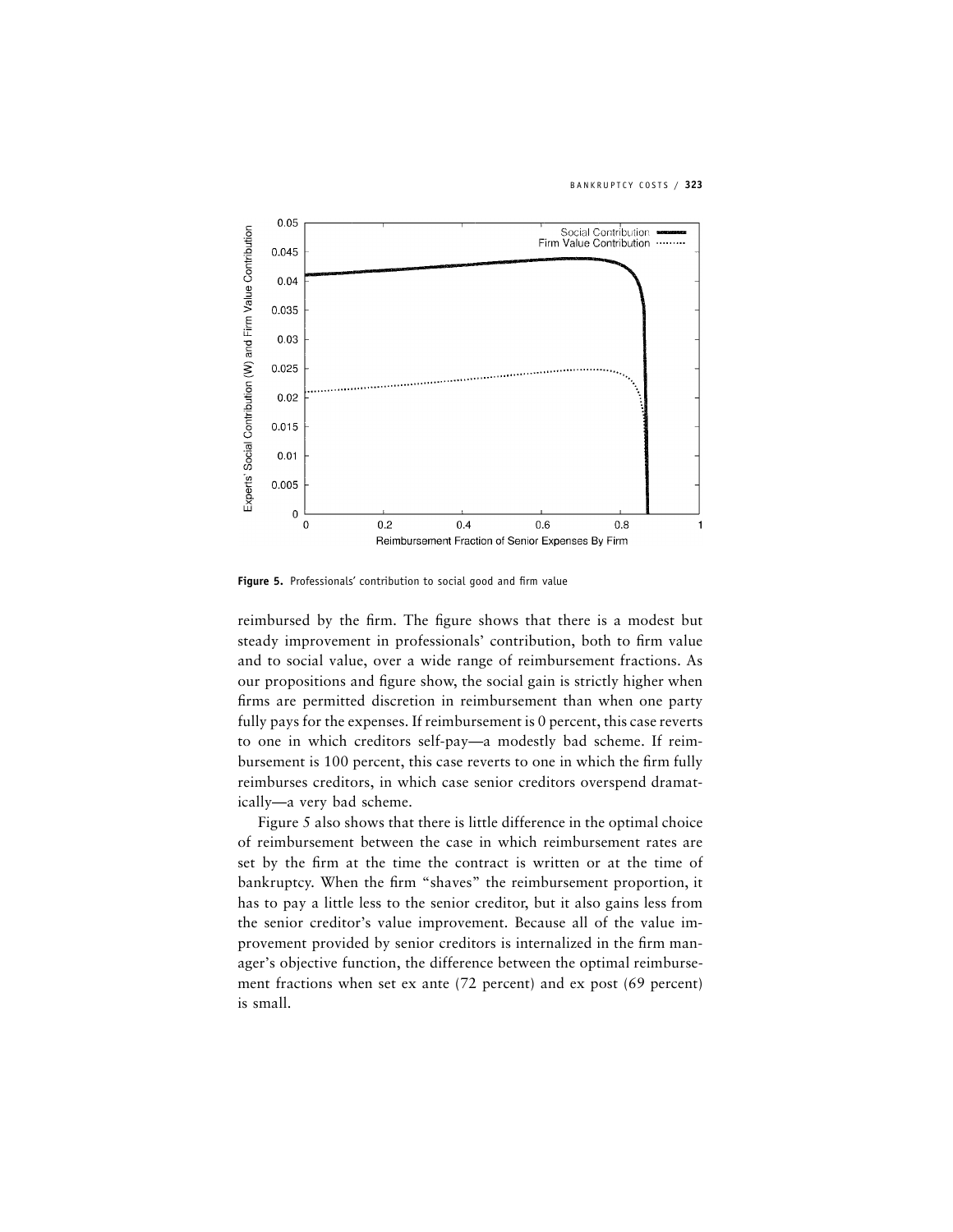The remaining figures consider the comparative statics of the model when managers choose the optimal reimbursement for senior creditors at the time of bankruptcy (see also Appendix C).<sup>16</sup> Figure 6 shows that our scheme has the desirable characteristic that professional retention in equilibrium decreases with cost *c* and increases with value effectiveness *h*. For low enough professional costs, senior professionals should be 100 percent reimbursed. (Junior creditors will similarly hire 100 percent professionals for very low *c*.)

Figure 7 shows how social benefits decrease with *c* and increase with *h*. There is a kink in professional expenses because for low enough costs *c*, senior creditors are 100 percent reimbursed and thus max out on professional advice. Any increase in costs just increases the total cost. Beyond such very small values of *c*, professional retention decreases in *c*, and with it total professional expenses in equilibrium. However, the professionals' net contribution to both social and firm value always declines with higher costs. Figure 8 shows that when senior creditors do not max out on their professionals (the optimal reimbursement fraction is below 100 percent), the APR is violated in equilibrium with positive probability.

Putting together professional expenses and APR violations in equilibrium, we can compute the relative satisfaction of senior and junior claims. Figure 9 shows that for very low costs *c* and very high value improvement *h*, the professionals provide sufficiently valuable improvements in equilibrium to keep both creditors' recovery rates relatively high. For medium costs *c* and medium value improvement *h*, junior creditors succeed in capturing some value from senior creditors. Still, both creditors are worse off. If costs are very high and improvement very low, junior creditors find it less worthwhile to influence the court. They are thus worse off. Senior creditors, however, benefit from the reduced aggressive behavior of junior creditors and are thus better off.

Our analysis suggests that it is desirable to allow value-maximizing managers to set creditor reimbursement fractions. The debtor in possession today incurs the bulk of expert expenses, so our recommendation expands the scope of the debtor's discretion: it would continue to be able to use its own experts but also would be able to enlist creditors in the value-maximization task. Senior creditors sometimes may have more

<sup>16.</sup> The figures are practically identical if the consideration for senior professionals is decided ex ante (at the time of loan initiation). When plotting as a function of *c*, we hold *V* equal to .9, *h* equal to .05, and *S* equal to .4. When plotting as a function of *h*, we hold *V* equal to .9, *c* equal to .05, and *S* equal to .4.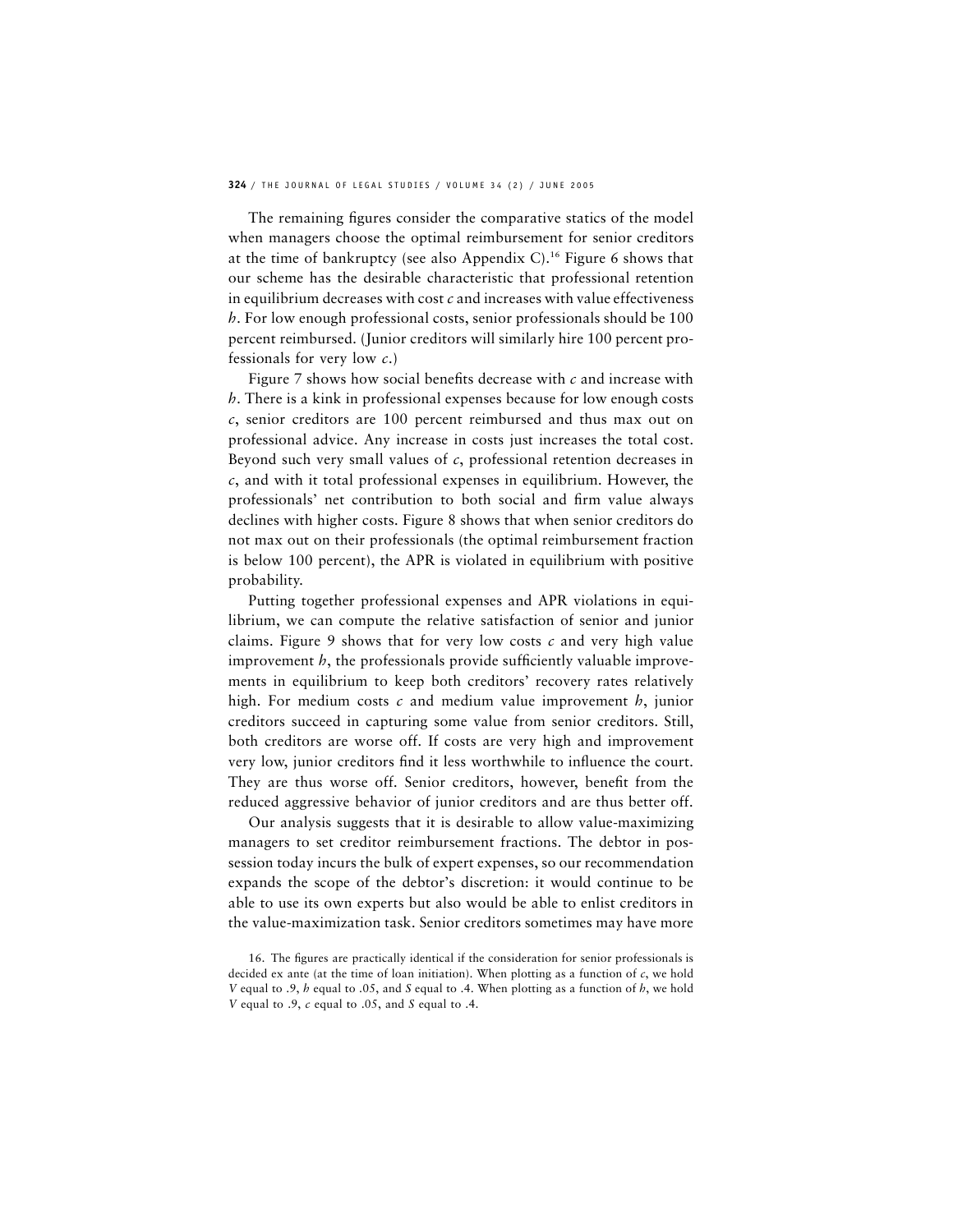

**Figure 6.** In-equilibrium expert retention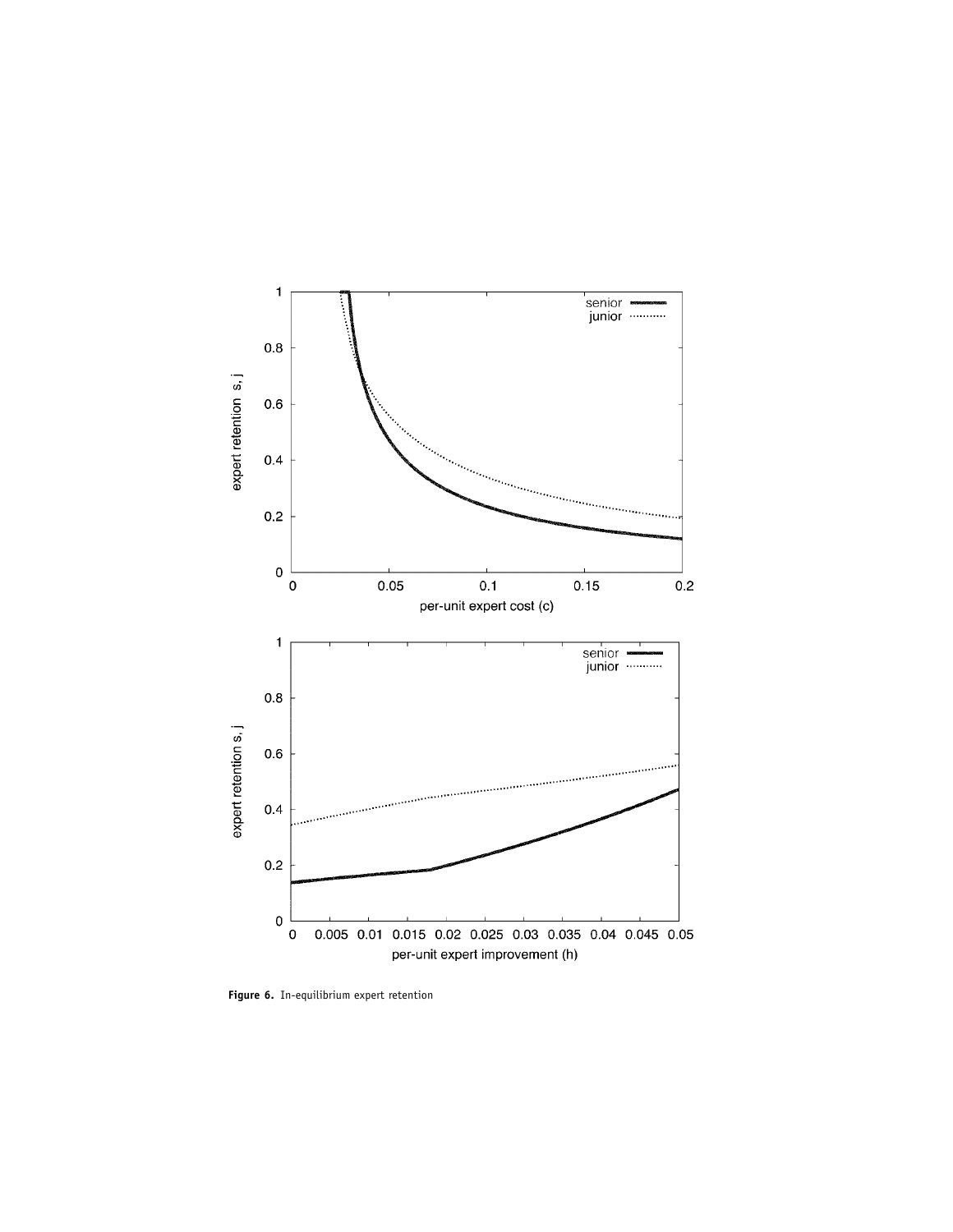

**Figure 7.** In-equilibrium costs and benefits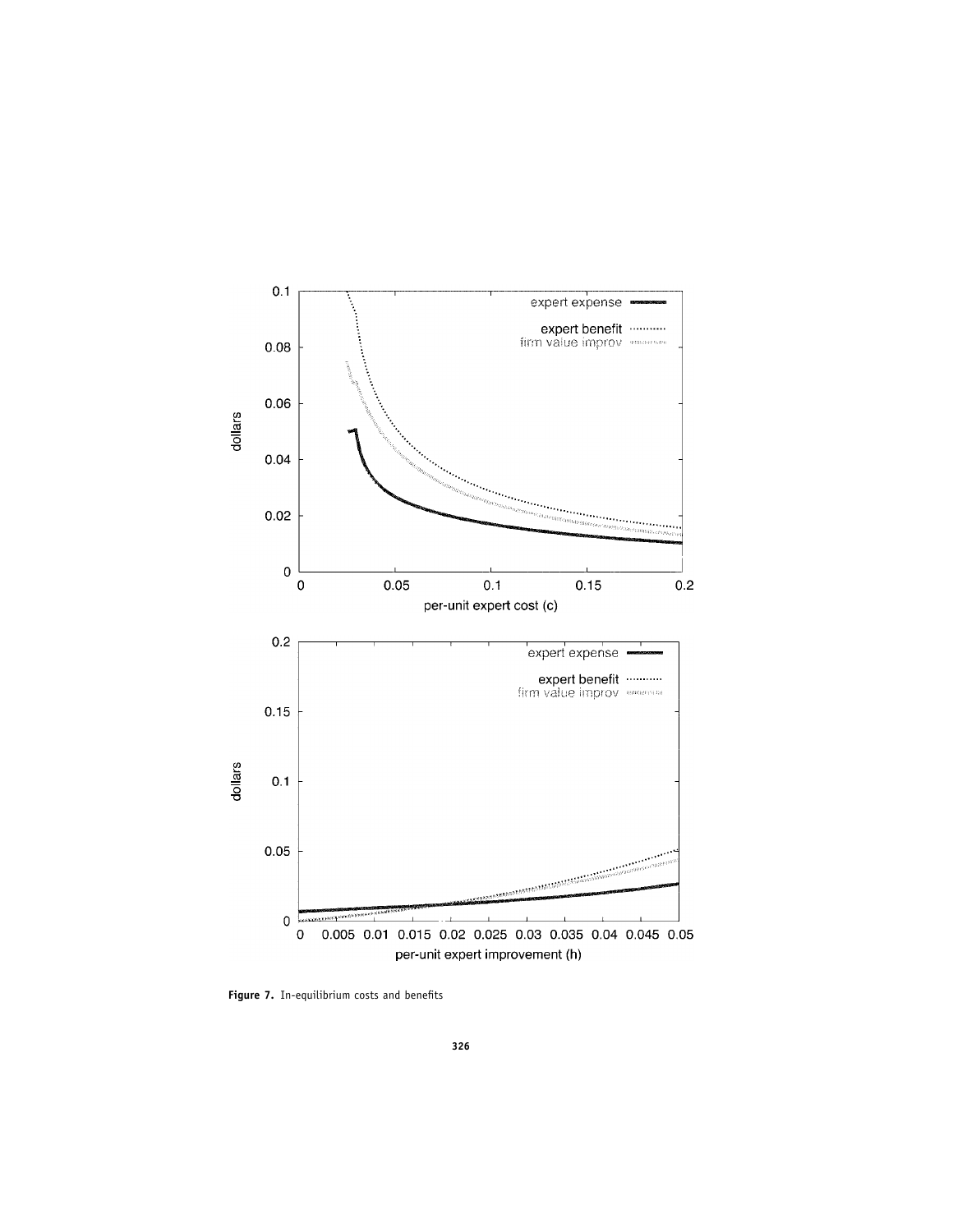

**Figure 8.** In-equilibrium absolute priority rule violation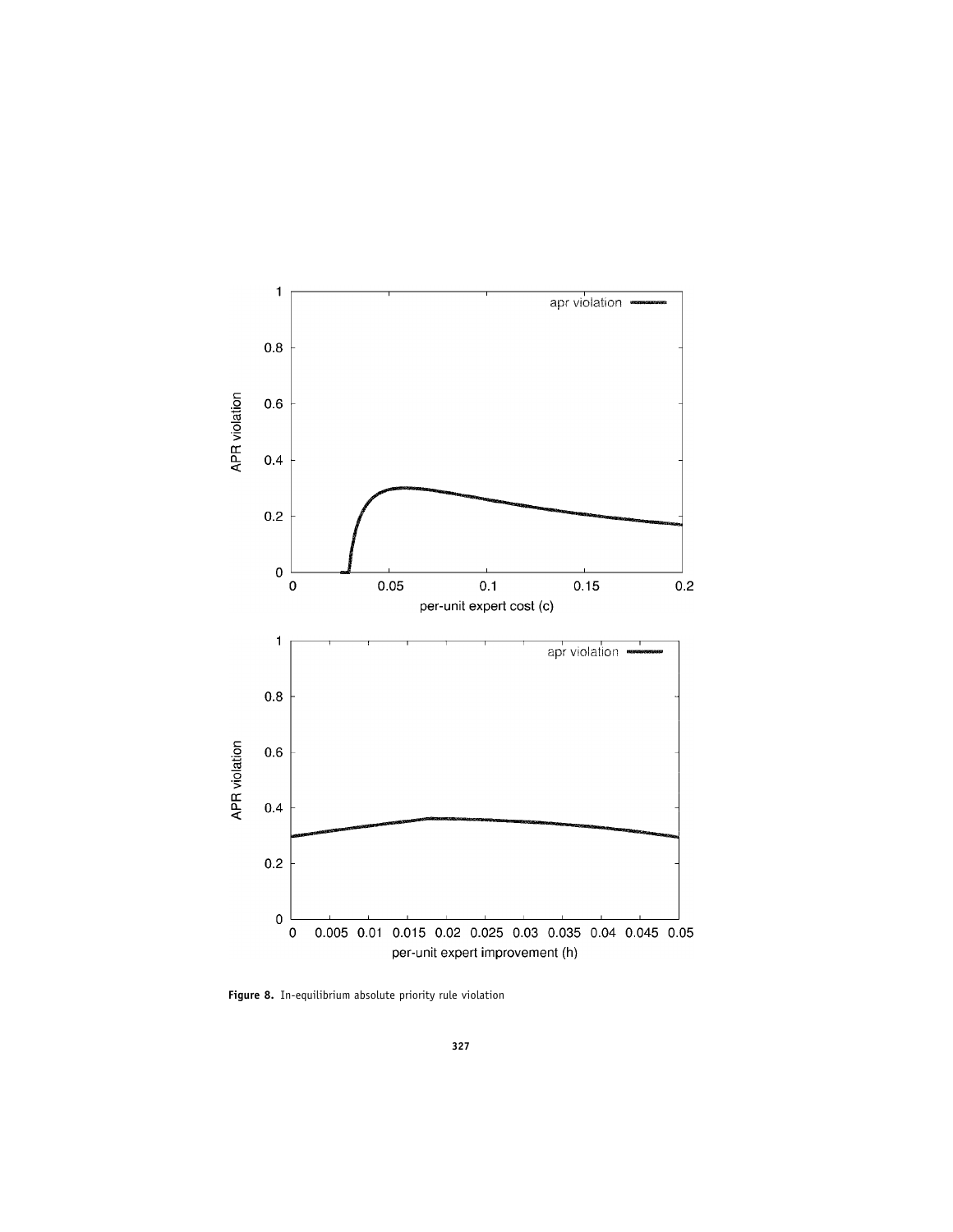

**Figure 9.** In-equilibrium claims satisfaction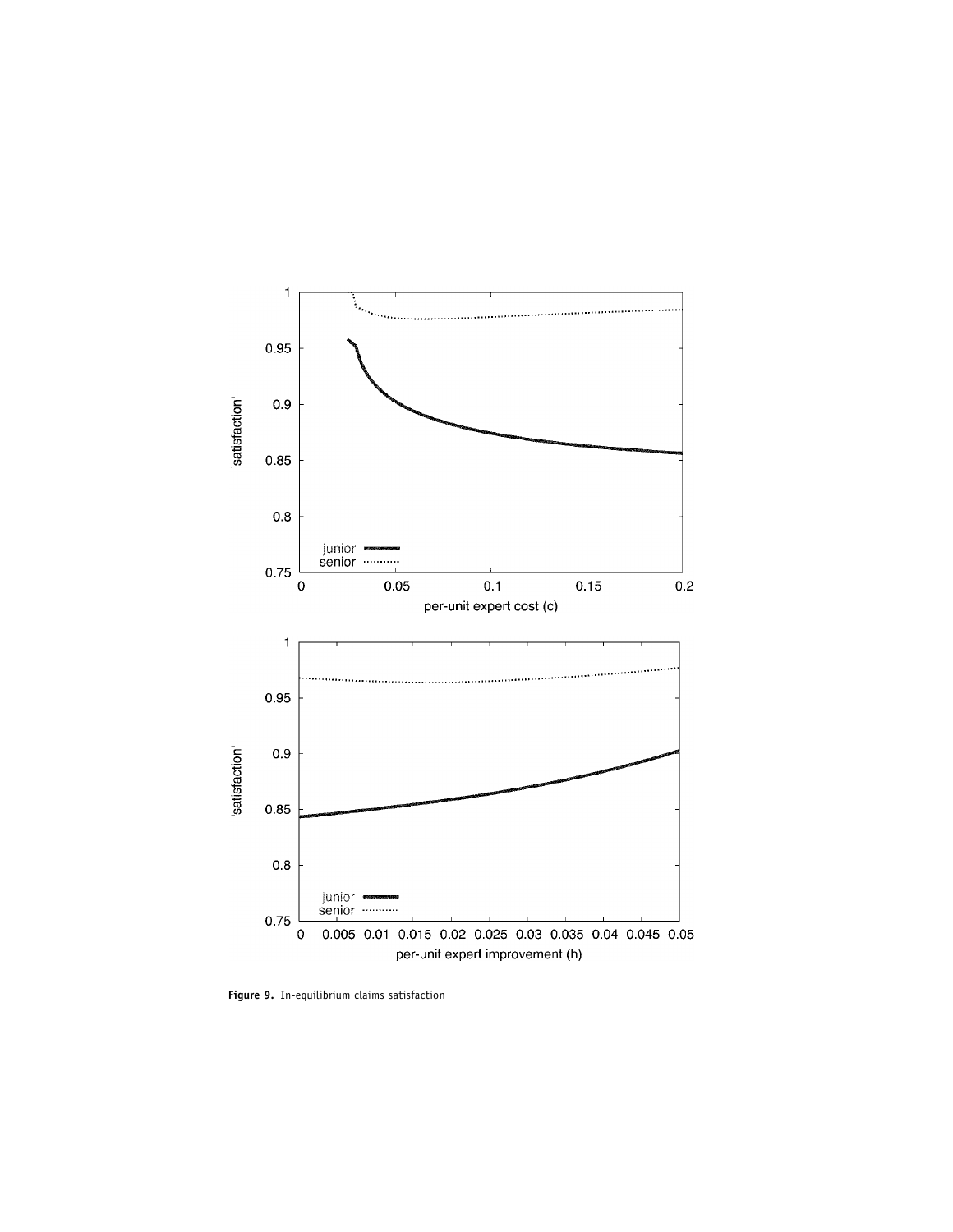expertise than the debtor when the relevant issues involve valuation, restructuring, or asset disposition. Seniors may share this expertise with the debtor, and this sometimes happens, but perfect cooperation in bankruptcy contexts is not always to be expected, and the seniors may want to perform a supervisory role regarding expert performance. To be sure, our assumptions that managers are competent and objective value maximizers with knowledge of the parameters may not always be satisfied. It seems reasonable to presume that even if managers do not have full knowledge of professionals' effectiveness, their knowledge of the effects of professional advice on firm value (the parameters) is likely to be better than that of a court or the government. Further, in this solution, in contrast to a theoretically better system in which a court or government maximizes social value (see below), the firm needs to judge only how reimbursement influences its own value. The firm is buying a service and does not have to know creditor costs in order to make its reimbursement decision.

A more serious concern relates to our assumption that the managers of a debtor in possession want to maximize the value of the insolvent firm. Managers sometimes have a continuation bias. This bias could yield two types of bad behavior. First, the firm could choose professionals who are good at delay or who will help to propose overly optimistic reorganization plans. Second, if matters look bleak, the managers could enlist professionals in a collusive scheme with junior claimants to cause the firm to overinvest. We nevertheless prefer the firm over the court as principal decision maker. Bankruptcy courts also have a continuation bias, so letting the firm decide is unlikely to make matters worse. Of greater importance, that the managers who brought the firm into bankruptcy sometimes have poor incentives now is widely recognized. Creditors who are residual claimants thus have an incentive, more frequently acted on than heretofore, to replace the old managers with new ones, whose compensation and reputations are tied to success at reorganization. These new managers should act to promote efficient and to dampen bad creditor spending.

# **9. SYSTEMS PERMITTING PARTIAL REIMBURSEMENT BY THE GOVERNMENT**

We still have one degree of freedom that we have not exploited: what if the government is also allowed to pay a part of professionals' costs? Suppose that both the government and the firm can reimburse different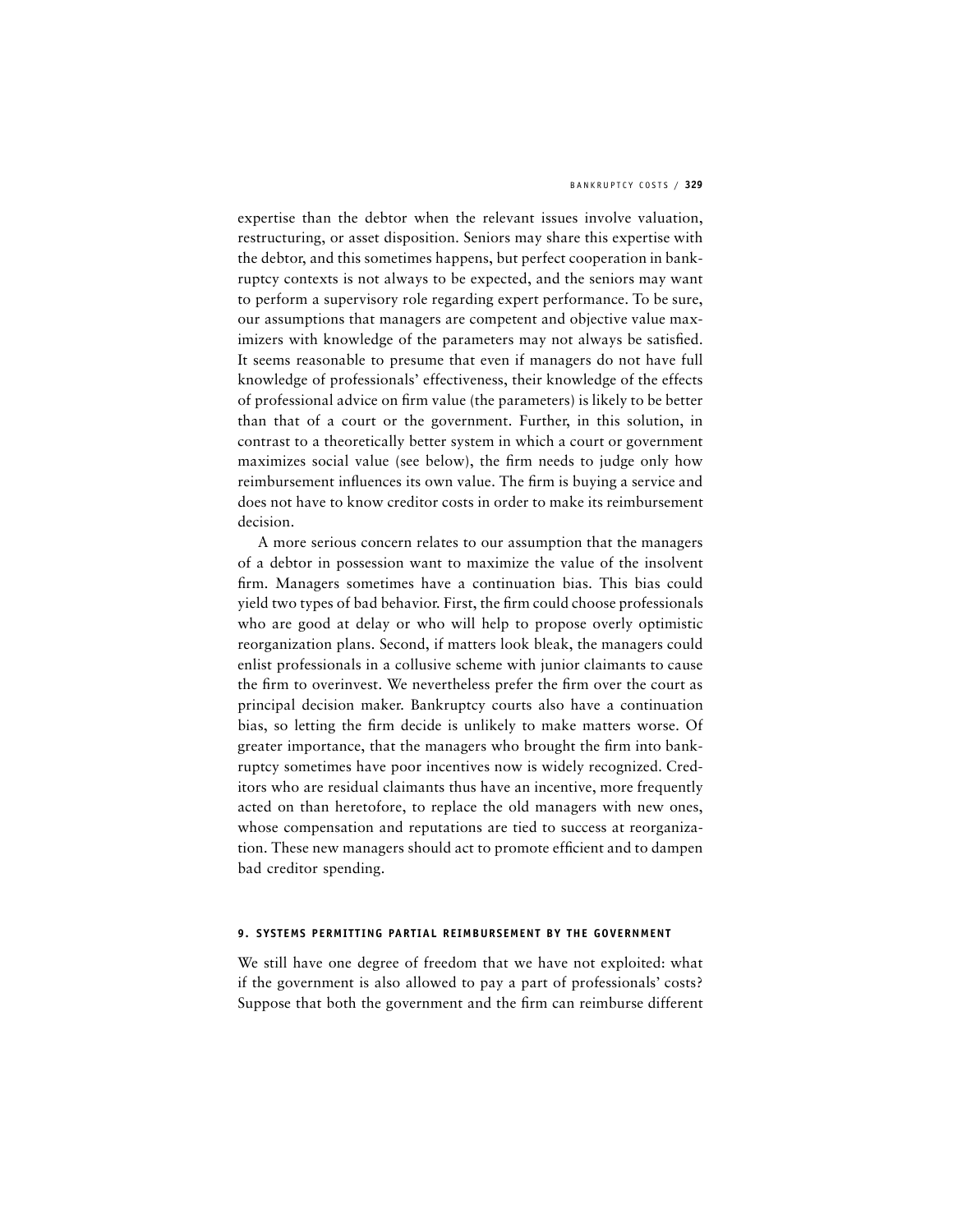proportions of senior and junior creditors' claims. The remainder, unreimbursed by government and firm, is carried by creditors themselves. Further, we assume that not only the firm, but also the government, has zero administrative cost, is benevolent, and is omniscient about the model parameters. Call this case GR.

Proposition 7. If both the government and the firm can reimburse creditors, the optimal solution is for the government to reimburse a part of the senior creditor's expense and nothing of the junior creditor's expense. The firm should not reimburse either creditor. The remainder of the expenses should be borne by the creditors themselves.

Even in this scheme, both creditors overspend on professional representation,

$$
s^{GR} > s^* \qquad \text{and} \qquad j^{GR} > j^* \tag{21}
$$

The professionals' welfare contribution is higher in this scheme than in schemes considered earlier, inferior only to the first-best solution.

# *Proof.* See Appendix B.

Senior creditors need to be encouraged. Either the firm or government reimbursement schemes can be tuned to achieve an almost socially optimal first-best senior professional participation. The remaining problem is how to limit junior creditors from overretaining professionals. The problem when the firm reimburses is that the junior creditors' residual claim becomes smaller, inducing them to become more aggressive in seeking the larger senior share.

Naturally, with the extra degrees of freedom, this scheme can approach the social optimum better than previous schemes. However, even four degrees of freedom are not enough to fine-tune the choices so that junior creditors do not overspend. First-best could be achieved only if one could "tax" the junior creditors' professional expenses.17

We consider such optimal government reimbursement schemes to be academic. It is doubtful that governments can fine-tune their reimbursements appropriately to attain this second-best solution.<sup>18</sup> The optimal reimbursement fraction depends on the professionals' production function (*c* and *h*), which is not only model specific but unlikely to be ac-

<sup>17.</sup> Note that this would need to be a tax on junior creditors' expenses, which is different from forcing junior creditors to subsidize senior creditors' expenses.

<sup>18.</sup> In the real world, the government subsidizes the court system, so we have something of a partial-reimbursement system now.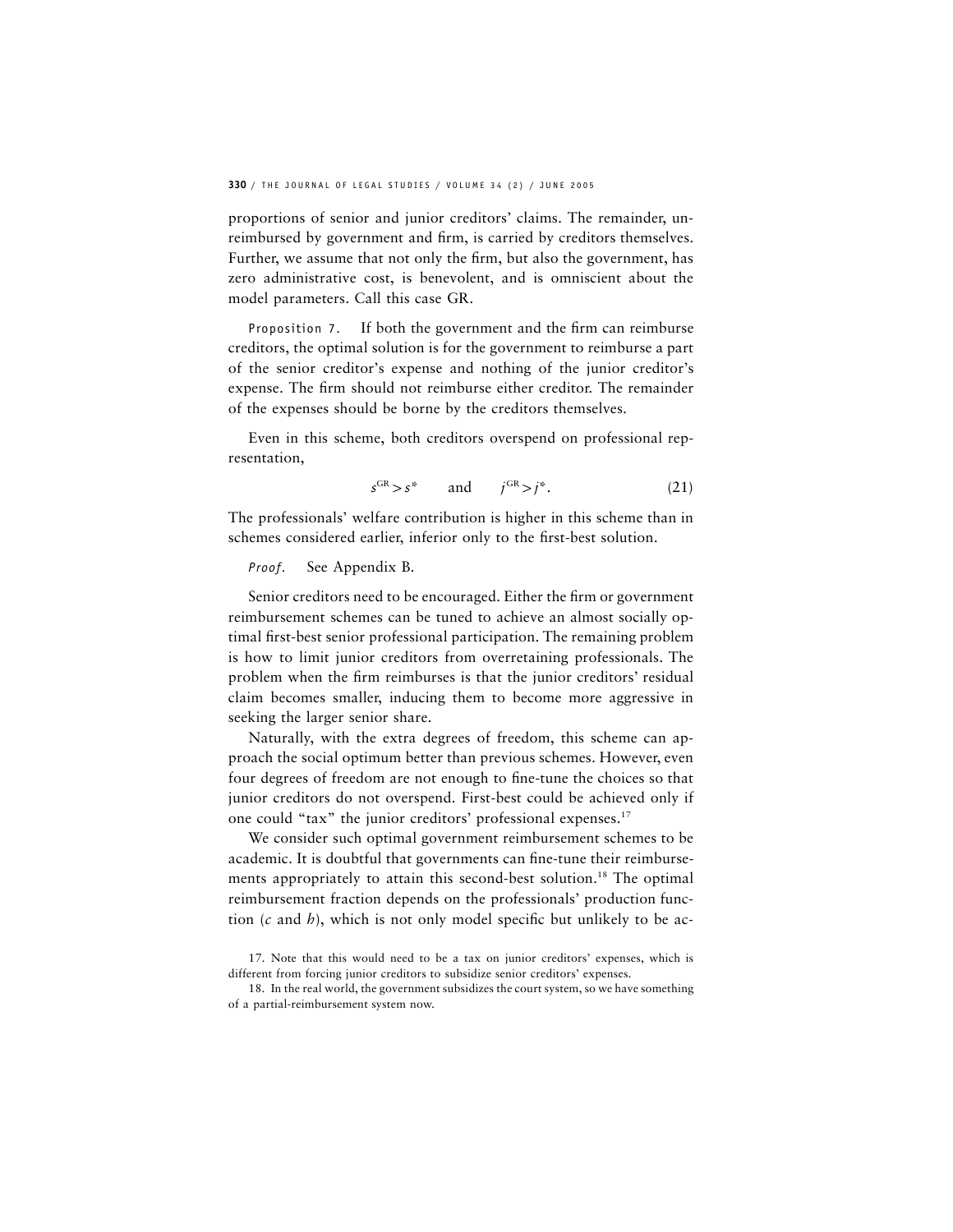cessible to either legislators or courts.19 Otherwise, a simpler system that achieves the first-best solution would be one in which the court (or the government) fully reimburses creditors' expenses when they spend exactly the social optimum and zero otherwise. Thus, we are reluctant to advocate such government involvement in the bankruptcy reimbursement system.

### **10. CONCLUSION**

Our model describes the trade-offs faced in designing an optimal professional reimbursement process in bankruptcy: good solutions must balance the value-increasing benefits of professionals against the valuedecreasing distortions caused by creditors' rent-seeking activities. When the government fully reimburses creditors' professional expenses, both types of creditor spend too much money (in rent seeking) from a social perspective. When the firm fully reimburses both creditors' expenses, senior creditors' expenses are effectively subsidized by junior creditors (the residual claimants), and both parties end up spending excessively on professionals. When creditors fully pay for their own professionals' expenses, senior creditors fail to provide a sufficient contribution to the corporate value-enhancement process.

Partial-reimbursement systems work better. A robust characterization is that some, but not all, possible senior creditors' expenses should be reimbursed, while junior creditors should not receive any subsidy. We close our paper with our judgment on which solutions can reasonably be implemented.

1. The first-best solution can be obtained only if redistributional activities of all production function parameters are observable by the parties and the court. However, if redistributional activities can remain hidden, or production functions remain unobservable, the first-best solution is not attainable. A second-best solution, in which the government pays part of the senior creditors' professional expenses, and does so without introducing other distortionary incentives into the process, similarly suffers from an inability to observe the relevant parameters.

2. A third-best solution, often nearly as good as the first-best solution, can be obtained if managers are permitted to reimburse creditors, either ex ante or ex post. Firm-value-maximizing managers would choose

<sup>19.</sup> Simple comparative statics, which can be derived, are not sufficient for guidance.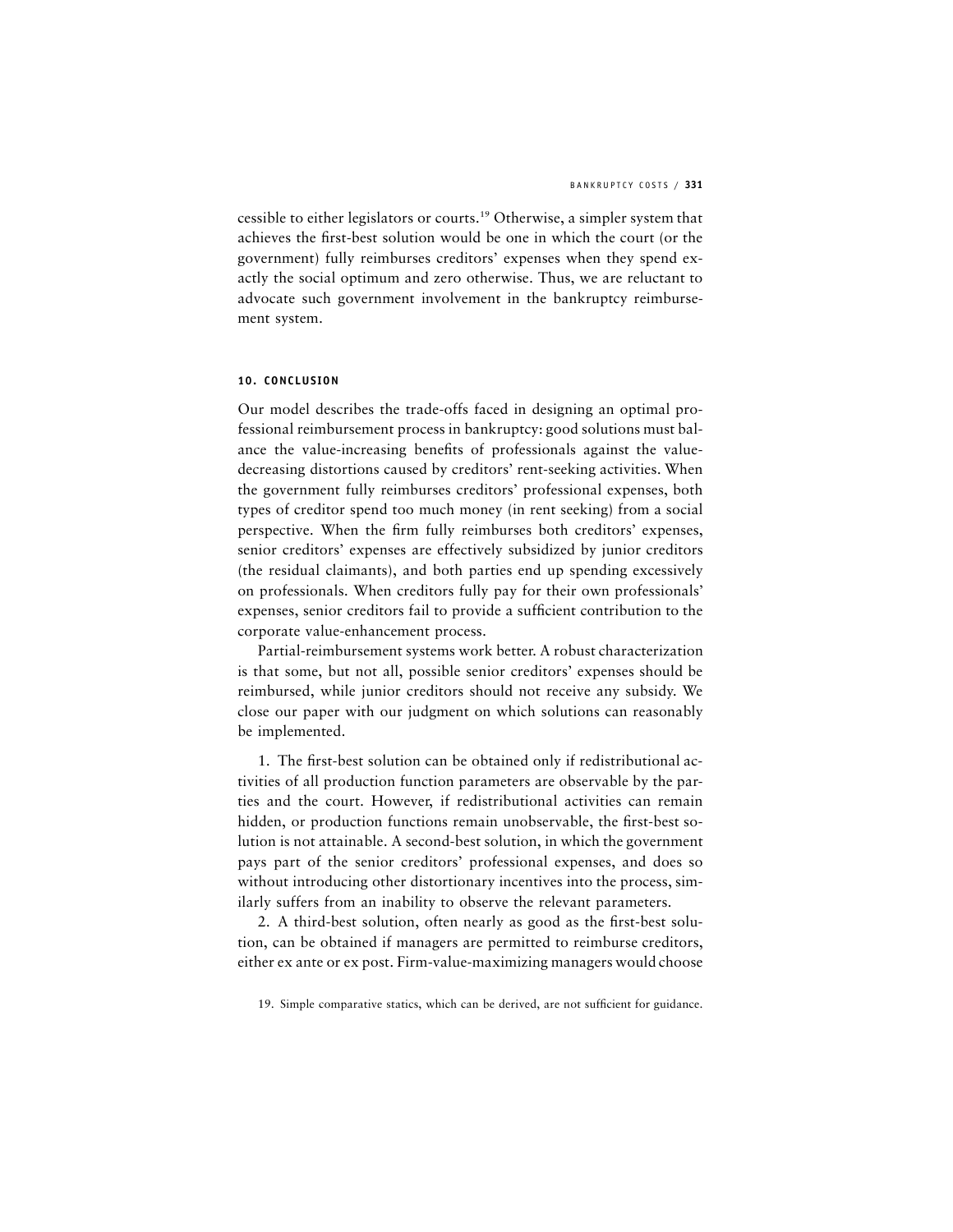to partially reimburse senior creditors but not junior creditors. This scheme can be implemented by a simple amendment to the bankruptcy code. The amendment would provide that creditors do not apply to the court for reimbursement but instead apply to the firm. The court then would review firm decisions only to ensure that they are not made in an arbitrary fashion. This scheme not only increases the amount of productive professional spending but, by substantially dampening redistributional spending, will also reduce the total amount of spending on professionals. Our two proposed schemes strike us as feasible and efficient bankruptcy reimbursement systems.

3. The current U.S. practice, in which junior creditors are reimbursed from the estate and senior creditors are not, is counterproductive. Junior creditors end up seeking redistributional rents (a bigger share of the estate), and senior creditors end up not spending enough on professional advice. (Also, within the current U.S. system, it would make sense to change the definition of redistributional activities to encompass the entire estate, not just the junior lien.)

We conclude by noting three promising areas for future research. First, the functional form we use for relating expenses to the probability that the court will follow the APR is deterministic: hours spent on professionals affect the probability in a predefined, quantified way. Creditors, however, may be able to direct spending relatively more toward productive or rent-seeking activities. This could in turn endogenize our  $\theta$  function. Second, although creditor committees coalesce multiple junior creditors into one party, it would be interesting to allow for more creditors (Bris and Welch, forthcoming) and allow creditors to form coalitions. Third, our proposed reform should dampen creditor rent seeking, and this will increase the likelihood that courts will follow the APR. A bankruptcy procedure that awards the equity nothing, however, may worsen prebankruptcy investment incentives (Povel 1999). Thus, a more complete treatment should ask whether the reform we advocate would be an improvement, all things considered.<sup>20</sup>

<sup>20.</sup> Schwartz (forthcoming) analyzes the trade-offs between the ex ante efficiency effects of following the APR strictly and the possible ex post inefficiency effects of discouraging use of the bankruptcy process.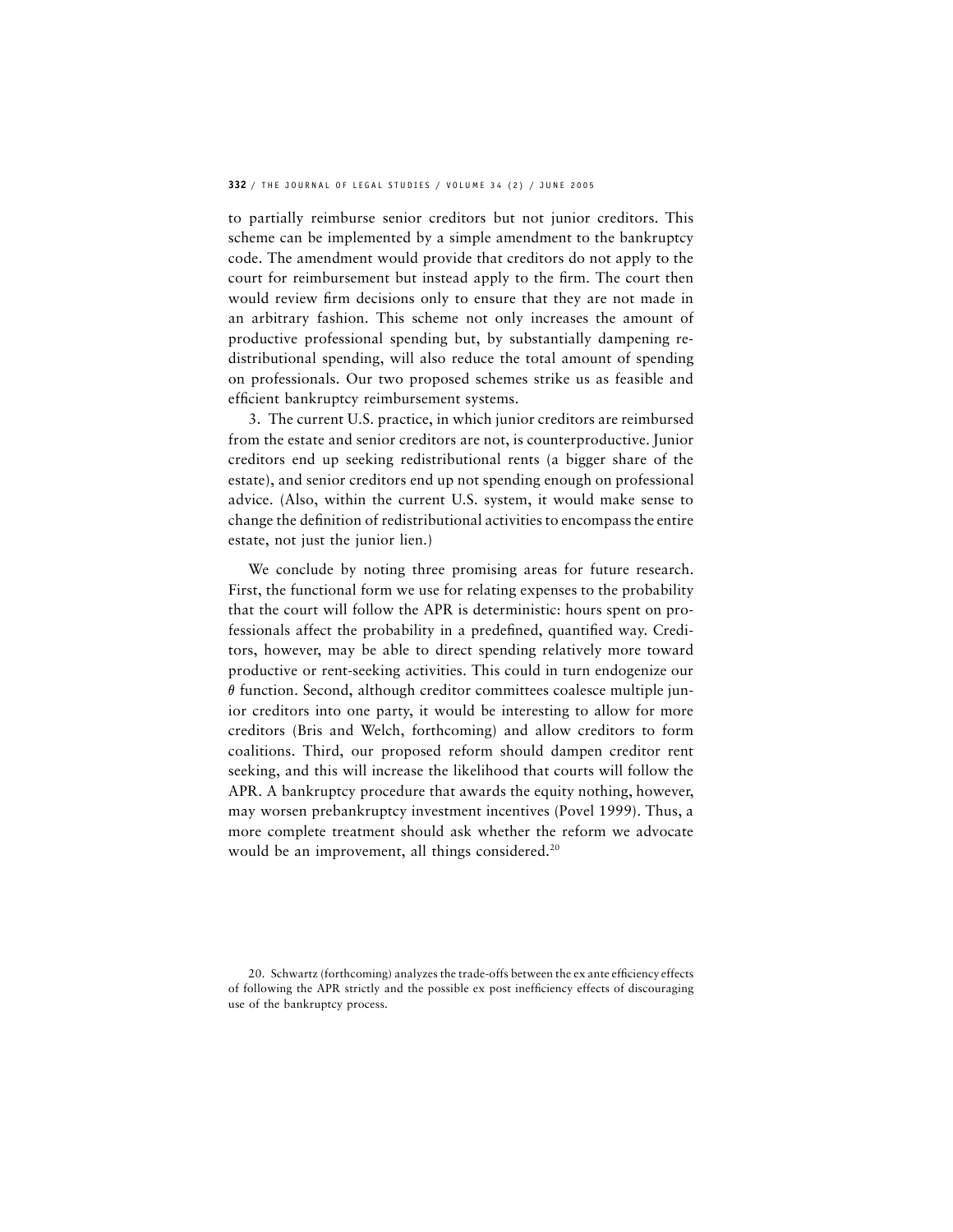### **APPENDIX A: NUMERICAL EXAMPLE CONTINUATION**

For completeness, we now extend the numerical illustration of Section 2 to an even better partial (senior) reimbursement scheme, in which a benevolent omniscient government maximizes social welfare. We do not suggest this to be a feasible improvement.

In this scheme, the government would reimburse the senior for 81.0 percent of the senior's expense and none of the junior's expense. The firm would reimburse nothing, and a creditor who would want to spend more on professionals would have to fund such professional hours herself.

This case has an interesting intuition. Recall the case in which the firm's intention was to maximize professional contribution (case A). If the senior creditor had been reimbursed for 83.6 percent of her expenses, she would have spent the social optimum of 4 hours, but the junior would have hired about 7.23 hours. Increasing the senior reimbursement from 83.6 percent to 84.6 percent meant that she would hire a little bit more than the optimal 4 hours, but at a social cost of second-order importance (guaranteed by the envelope theorem). Because the junior and senior expenses are substitutes in equilibrium, this reduces the junior's professionals from 7.5 to 7.09 hours, which raises welfare.

Still, the problem in equilibrium remains that both creditors overspend. But reducing the firm reimbursement to senior creditors increases the junior's incentive to rent seek. The reason is of course that when the firm reimburses some senior expenses, the pro rata payoffs become worse for the junior creditors, and rent seeking becomes relatively more attractive. If the government instead of the firm reimburses the senior creditor, the junior is less eager to assail the senior claim and will spend less (socially inefficiently) on professionals. Thus, a better equilibrium can be achieved when the government reimburses creditors than when the firm reimburses creditors.

The optimal government reimbursement proportion for seniors is 81.0 percent, which is similar to the proportions when the firm reimburses creditors. The senior spends 4.6 hours. Her objective function is

$$
\theta \times \$40 + (1 - \theta) \times \left[\frac{1}{3}(\$100 + \$2\sqrt{s} + \$2\sqrt{j})\right] - .207(s \times \$.50).
$$

The junior still finds it optimal to attack the senior claim and spends 6.39 hours. His objective function is

$$
\theta \times [(\$100 + \$2\sqrt{s} + \$2\sqrt{j}) - \$40]
$$
  
+  $(1 - \theta) \times \left[\frac{2}{3}(\$100 + \$2\sqrt{s} + \$2\sqrt{j})\right] - j \times \$.50.$ 

Thus, both creditors overspend on representation. In this system, the court chooses 75.4 percent APR and 24.6 percent PPR; the senior receives \$38.69, and the junior receives \$67.02.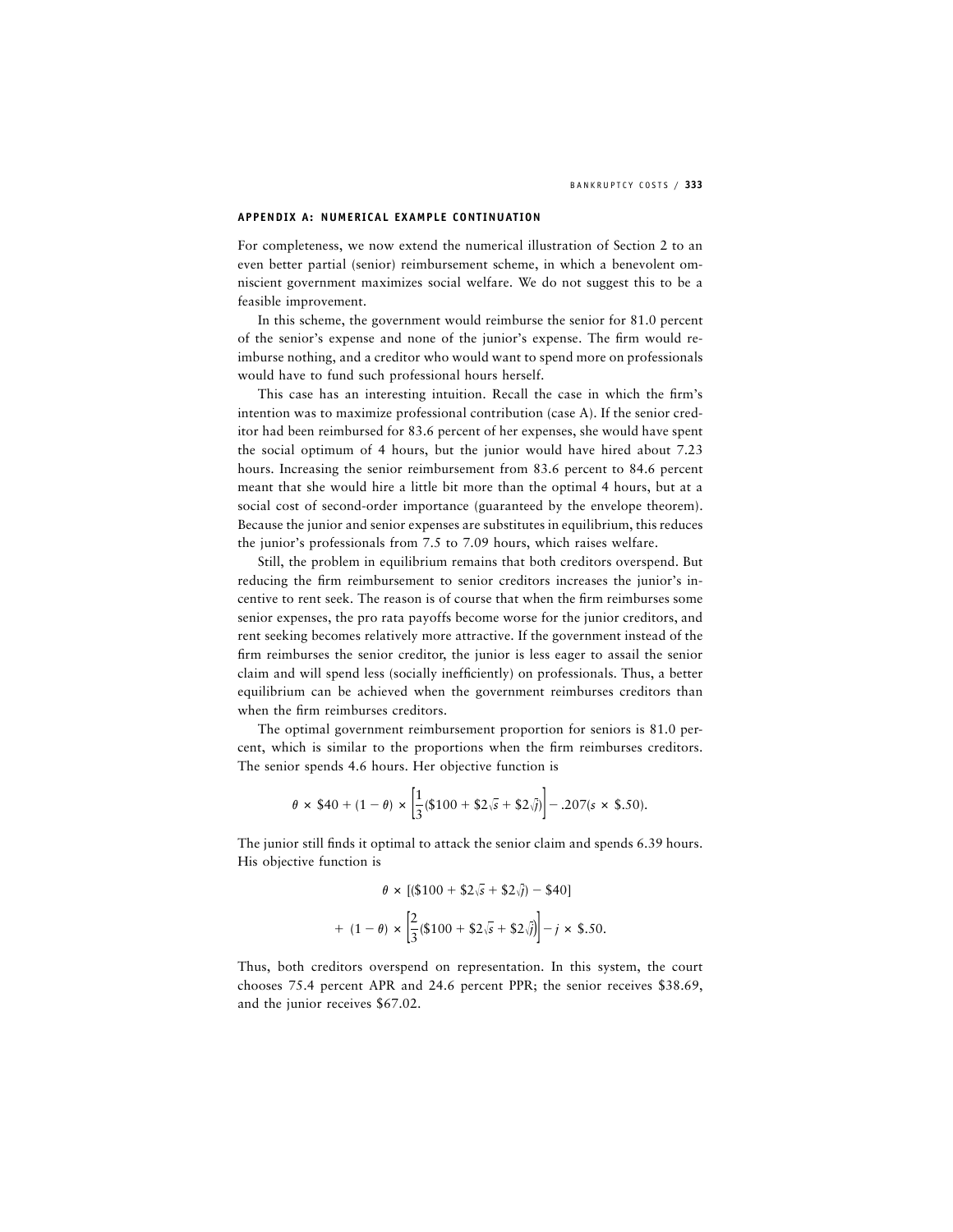Therefore, in the case, the social net professional benefit is \$3.85. Unfortunately, although this is the best partial-reimbursement system, an optimal government reimbursement is probably not feasible. It relies on governmental knowledge of parameters and unbiased, uninfluenceable decisions—abilities and tendencies that we are not willing to attribute to courts.

# **APPENDIX B: PROOFS**

*Proof of Proposition 2.* If senior creditors do not pay for their professionals, they maximize their profits by spending  $s = 1$  because in that case the APR is upheld for sure and they receive  $S$ . Consequently, junior creditors maximize

$$
\max_{j} P_{j} = V + (s + j)h - cs^{2} - cj^{2} - S,
$$
 (B1)

which is maximized when  $j > h/2c$ . Finally, because  $s^{GP} = j^{GP} = 1$ , then  $W^{GP} =$ arg min  $_{s,j}$ W. Hence,  $W^{GP}$  <  $W^{FP}$ . Q.E.D.

*Proof of Proposition 3.* Differentiating equation (14) with respect to *j* yields

$$
\frac{\partial P_j}{\partial j} = S(1-s)[1-V-sh-2hq] + h - 2cj.
$$
 (B2)

The first term in (B2) is positive if  $V + 3h < 1$ . Hence, it must be that  $h 2c j^* < 0$  for  $\partial P_i / \partial j = 0$ . Therefore,  $j > h/2c$ . Solving for *s* in the partial derivative  $\partial P_s/\partial s = 0$  yields

$$
s = \frac{j\mathcal{S}[1 - V + h \times (1 - j)]}{2j\mathcal{S}h + 2c}.
$$
 (B3)

Note that this expression is decreasing in *j*. Therefore, because  $j > h/2c$ ,

$$
s = \frac{j\mathcal{S}[1 - V + h \times (1 - j)]}{2j\mathcal{S}h + 2c} < \left(\frac{h}{2c}\right) \left(\frac{\mathcal{S}[1 - V + h \times (1 - j)]}{(\mathcal{S}h^2)/c + 2c}\right) < \left(\frac{h}{2c}\right)
$$
 (B4)

when  $S[1 - V + h(1 - j)]/[(Sh^2/c) + 2c] < 1$ . Because  $j > h/2c$ , the condition is equivalent to  $S < 2c/[1 - V + h - (3h^2/2c)]$ . To prove that  $W^{CP} > W^{FP}$ , note that  $\partial s^{CP}/\partial j > 0$  and  $\partial j^{CP}/\partial s < 0$ . Therefore, using the envelope theorem,  $\partial W^{CP}/\partial s < 0$ for all  $j^{\text{CP}}$  and  $s > h/2c$ , and  $\partial W^{\text{CP}}/\partial j < 0$  for all  $s^{\text{CP}}$  and  $j > h/2c$ . Hence, because  $j<sup>FP</sup> = h/2c$  and  $s<sup>FP</sup> = 1$ , it follows that  $W<sup>FP</sup> < W<sup>CP</sup>$ . Q.E.D.

*Proof of Proposition 4.* In proposition 3,  $\partial j^{\text{CP}}/\partial s < 0$  because  $\partial^2 P_j / \partial j \partial s = 2Sbs - Sh + SV + 2jSh - S < 0$ . In addition,  $\partial s^{CP} / \partial j > 0$  because  $\partial^2 P_s / \partial s \partial j = S - S[V + (s + j)h] - jSh + (1 - s)Sh > 0$ . Under a system in which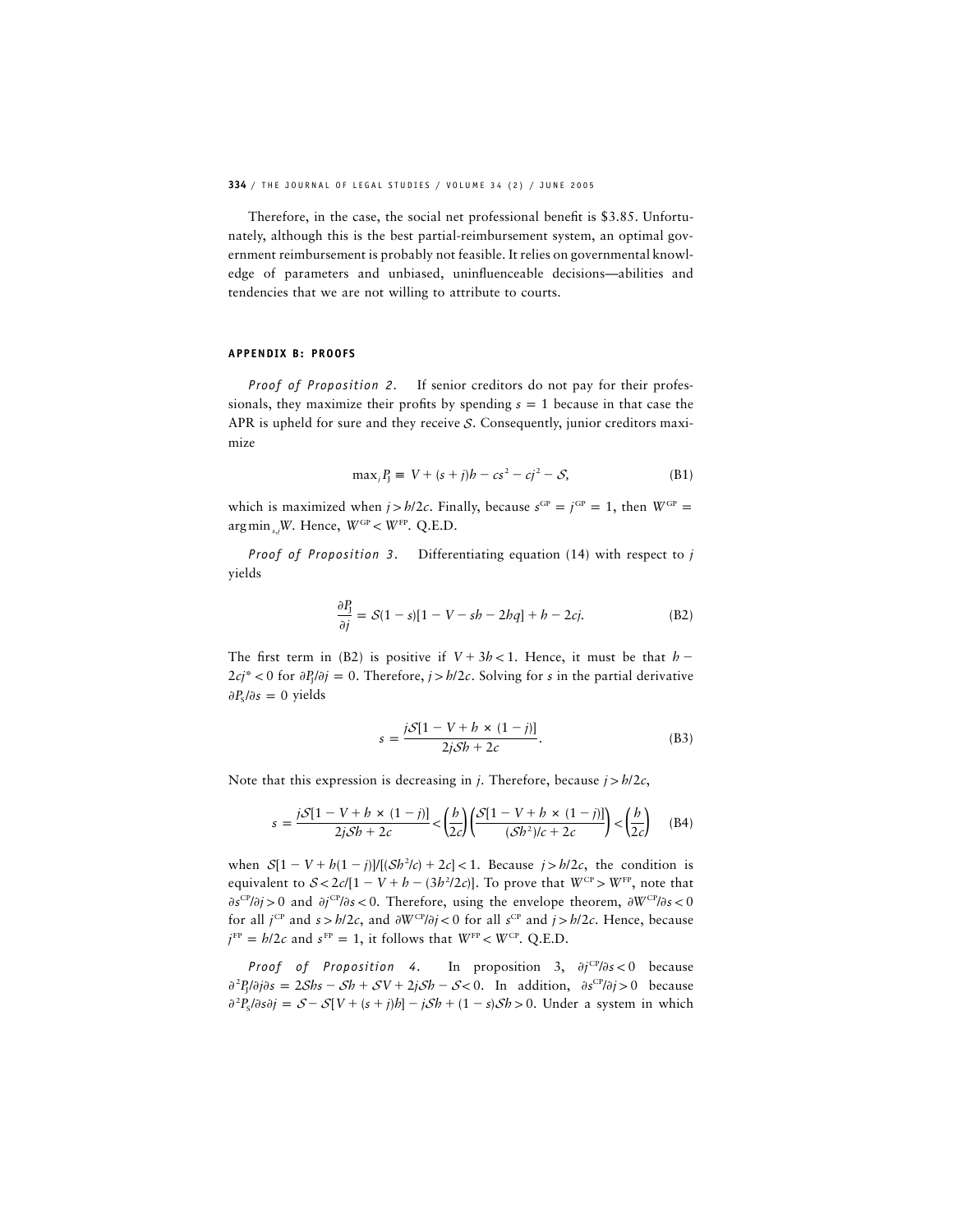the firm reimburses junior creditors only and senior creditors pay for their own expenses,

$$
P_{\rm s} = \theta(s, j)\mathcal{S} + [1 - \theta(s, j)]\mathcal{S}[V(s, j) - cj^2] - cs^2
$$
 (B5)

and

$$
P_{j} = \theta(s, j)[V(s, j) - cj^{2} - S] + [1 - \theta(s, j)](1 - S)[V(s, j) - cj^{2}], \quad (B6)
$$

which implies  $s^{US} = j^{US}S[1 - V + h(1 - j) + cj^2]/(2jSh + 2c)$ .

From proposition 3,  $s^{CP} = j^{CP} \mathcal{S} [1 - V + h(1 - j)]/(2j\mathcal{S}h + 2c)$ . Therefore,  $s^{US} > s^{CP}$  for a given *j*. Suppose now that *s* is given. In equation (B6), it means that  $j^{US} > j^{CP}$  for given *s*. This is so because *q* increases as more *j* is financed by the firm. Therefore, because  $\partial j^{CP}/\partial s < 0$  and  $\partial s^{CP}/\partial j > 0$ , and because  $s^{US} > s^{CP}$  for a given *j* and  $j^{US} > j^{CP}$  for a given *s*, it must be that  $s^{US} > s^{CP}$ . Moreover, differentiating (B6),

$$
\frac{\partial P_j}{\partial j} = (b - 2cj)\{1 - S[1 - \theta(s, j)]\}
$$
  
+  $(1 - s)(1 - S)[V(s, j) - cj^2 - S] = 0,$  (B7)

which implies that  $j > h/2c$  because the second term in (B7) is positive and  $[S[1 - \theta(s, j)] < 1$ . To prove that  $W^{US} \leq W^{CR}$ , and using propositions 3 and 2,  $\partial s^{CP}/\partial j > 0$  and  $\partial j^{CP}/\partial s < 0$ . Therefore,  $\partial W^{CP}/\partial s > 0$  for all  $j^{CP}$  and  $s > h/2c$ . Similarly,  $\partial W^{CP}/\partial s < 0$  for all  $s^{CP}$  and  $i > h/2c$ . Hence, because  $i^{US} > h/2c$  and  $s^{US} \le 1$ , then  $W^{US} \leq W^{CP}$ . Q.E.D.

*Proof of Proposition 5.* Let  $\delta_s$  and  $\delta_j$  be the percentage of creditors' expenses that are paid by themselves; the rest are paid by the company. From propositions 3 and 2,  $j^{CP} > h/2c$  and  $j^{FP} = h/2c$ . Therefore, *j* is increasing in  $\delta_s$ . From the proof of proposition 7, *j* is also increasing in  $\delta_1$ . Therefore, the optimal constrained reimbursement policy is  $0 < \delta_s < 1$  and  $\delta_l = 1$ .

From the proof of proposition 7, it must be that  $\gamma_s (1 - \delta_s) = 0$  for  $s^* =$ *h*/2*c*. If the government cannot subsidize creditors, then  $\gamma_s = 1$ ; hence, it must be that  $\delta_s = \delta_l = 1$  for  $j^*$  to be minimum. However, for  $\delta_s = \delta_l = 1$ ,  $s^* = 1$  and  $j^* = h/2c$ , which can never be optimal. Therefore, it cannot be that  $\delta_s = 1$  when  $\gamma_s = 1$ . Therefore,  $\delta_s < 1$ . However, this implies that  $s^* > h/2c$  because s is decreasing in  $\delta_s$ . Finally, for  $0 < \delta_s < 1$  and  $\delta_l = 1$ ,  $j^* > h/2c$  from propositions 4 and 7. Finally, to prove that  $W^{FRA} > W^{CP}$ , note that the FRA policy is the optimal reimbursement policy among those in which the firm reimburses creditors, including the one in which the firm reimburses nothing (the CP policy). Q.E.D.

*Proof of Proposition 6.* If the firm reimburses a percentage  $\gamma$  of the senior expenses, then the firm's objective function is

$$
F = h \times (s + j) - c\gamma s^2.
$$
 (B8)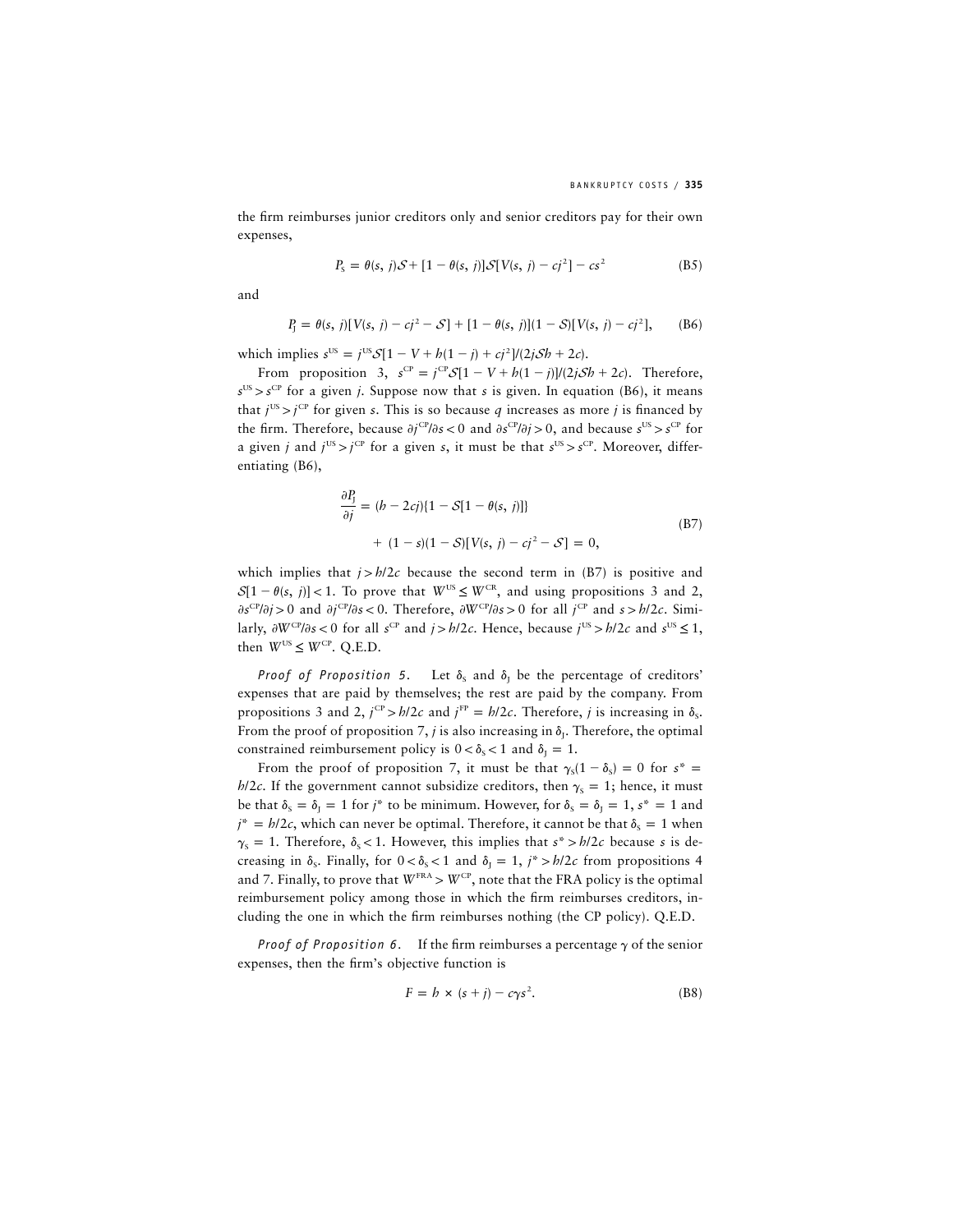Similarly, senior and junior creditors maximize, respectively,

$$
P_{\rm s} = \theta S + (1 - \theta)S[V + b \times (s + j) - c\gamma s^2] - c(1 - \gamma)s^2
$$
 (B9)

and

$$
P_j = \theta[V + b \times (s + j) - c\gamma s^2 - \mathcal{S}]
$$
  
+ 
$$
(1 - \theta)(1 - \mathcal{S})[V + b \times (s + j) - c\gamma s^2] - cj^2.
$$
 (B10)

The first-order conditions are

$$
\frac{\partial F}{\partial \gamma} = (b - 2c\gamma^{\text{FRP}} s^{\text{FRP}}) \frac{\partial s}{\partial \gamma} - c s^{\text{FRP}2} + b \frac{\partial j}{\partial \gamma} = 0,
$$
\n
$$
\frac{\partial P_s}{\partial s} = j^{\text{FRP}} S - j^{\text{FRP}} S \Theta + j^{\text{FRP}} (1 - s^{\text{FRP}})
$$
\n
$$
\times \ S(b - 2c\gamma^{\text{FRP}} s^{\text{FRP}}) - 2c(1 - \gamma^{\text{FRP}}) s^{\text{FRP}} = 0,
$$
\n
$$
\frac{\partial P_j}{\partial j} = S(1 - s^{\text{FRP}})(1 - \Theta) + [1 - j^{\text{FRP}} S(1 - s^{\text{FRP}})]b - 2c j^{\text{FRP}} = 0,
$$
\n(B11)

where  $\Theta = V + h(s^{FRP} + j^{FRP}) - c\gamma^{FRP} s^{FRP}$ . From (B11), it cannot be that  $h$  $2c\gamma$ <sup>FRP</sup>s<sup>FRP</sup> < 0 because, using the envelope theorem, and because  $\partial j/\partial s$  < 0 from the second condition in (B11),  $F$  always increases by reducing  $s$ , so  $h$  –  $2c\gamma$ <sup>FRP</sup> $s$ <sup>FRP</sup> $> 0$ .

Therefore,

$$
\begin{bmatrix}\n\frac{\partial^2 P_s}{\partial s^2} & \mathcal{S}(1-\Theta) - j^{\text{FRP}} \mathcal{S} h \\
+ (1 - s^{\text{FRP}}) \mathcal{S}(h - 2c\gamma^{\text{FRP}} s^{\text{FRP}})\n\end{bmatrix}\n\begin{bmatrix}\n\frac{\partial s}{\partial \gamma} \\
\frac{\partial s}{\partial \gamma} \\
\frac{\partial s}{\partial \gamma}\n\end{bmatrix}
$$
\n
$$
= -\begin{bmatrix}\n\mathcal{S}c j^{\text{FRP}} s^{\text{FRP}} + j^{\text{FRP}} \mathcal{S} h & \frac{\partial^2 J}{\partial j^2} \\
\mathcal{S} (1 - s^{\text{FRP}}) c s^{\text{FRP}} (1 - s^{\text{FRP}}) \mathcal{S} + 2c s^{\text{FRP}}\n\end{bmatrix}.
$$
\n(B12)

Note that it must be that  $\partial^2 S/\partial S^2 < 0$  to satisfy the second-order conditions. Moreover,  $\mathcal{S}c_j^{\text{FRP}} \mathcal{S}^{\text{FRP2}} - 2c \mathcal{S}^{\text{FRP}} j^{\text{FRP}} (1 - \mathcal{S}^{\text{FRP}}) \mathcal{S} + 2c \mathcal{S}^{\text{FRP}} > 0$ . Since  $h - 2c \gamma^{\text{FRP}} \mathcal{S}^{\text{FRP}} >$ 0, then  $S(1 - \Theta) - j^{\text{FRP}} S h + (1 - s^{\text{FRP}}) S(h - 2c \gamma^{\text{FRP}} s^{\text{FRP}})$ , and using (B11), it must be that  $\partial s/\partial \gamma > 0 \Rightarrow \partial j/\partial \gamma < 0$ .

Finally, from (B8) it must be that  $\gamma$ <sup>FRP</sup>  $<$   $\gamma$ <sup>FRA</sup>, and using the previous result, this implies that  $S^{FRP} < S^{FRA}$  and  $j^{FRP} > j^{FRA}$ . Moreover, because the FRA policy maximizes social welfare for all policies in which the firm reimburses creditors, then  $W^{FRP}$  <  $W^{FRA}$ .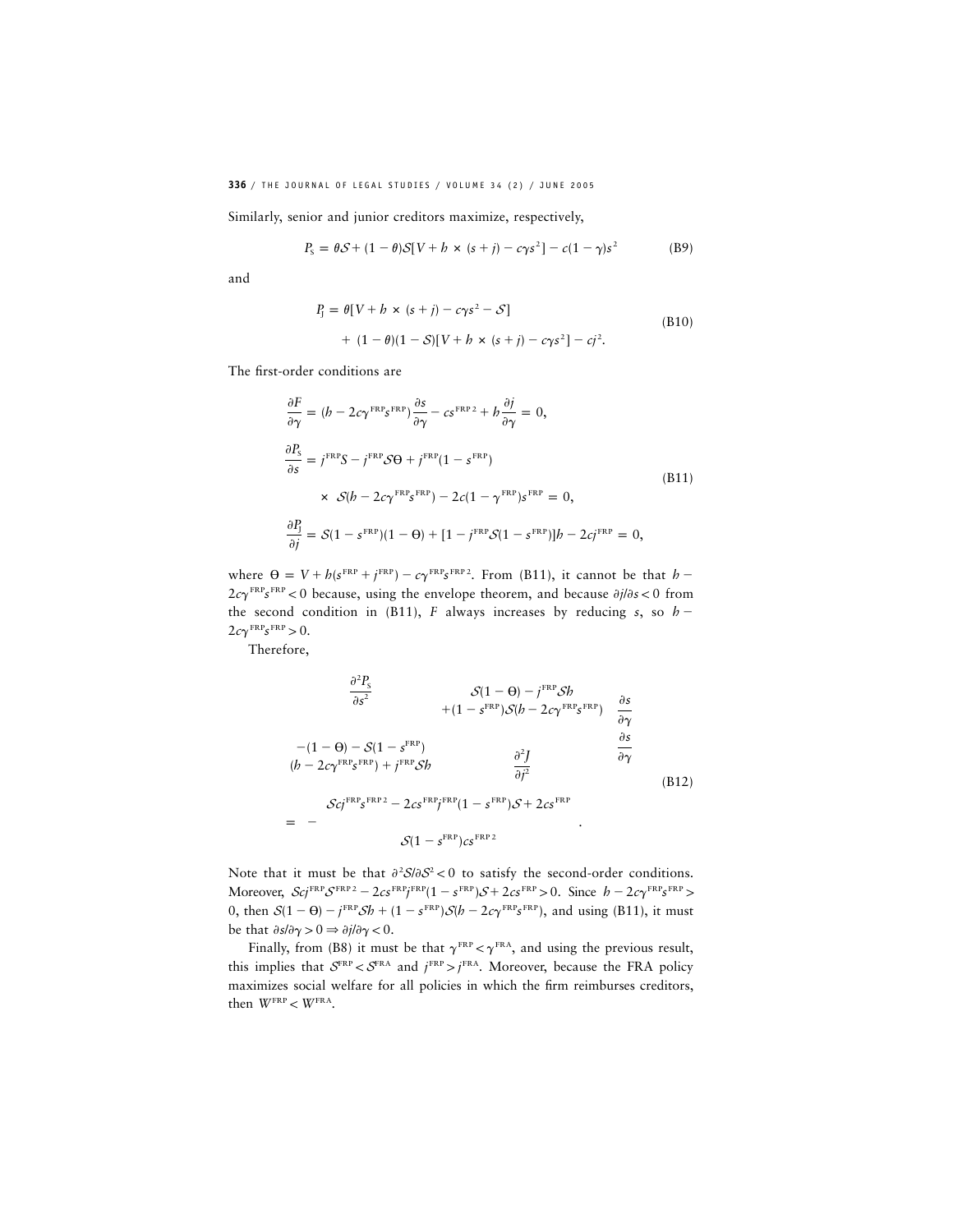To show that  $s^{\text{FRP}} < h/2c$ , we can rewrite the firm's objective function as follows:

$$
F = h(s + j) - c\gamma s^2 = W + cj^2 + c(1 - \gamma)s^2.
$$
 (B13)

Because *W* is maximized for  $s = h/2c$ , then differentiating *F* around  $s = h/2c$  and using the envelope theorem,

$$
\frac{\partial F}{\partial \gamma} \bigg| s = \left( \frac{b}{2c} \right) = \frac{\partial [c(1-\gamma)s^2]}{\partial s} + 2cj \frac{\partial j}{\partial \gamma} \bigg| s = \left( \frac{b}{2c} \right)
$$

$$
= 2sc(1-\gamma) \frac{\partial s}{\partial \gamma} \bigg| s = \left( \frac{b}{2c} \right) - cs^2 + 2cj \frac{\partial j}{\partial \gamma} \bigg| s = \left( \frac{b}{2c} \right). \tag{B14}
$$

Suppose that  $s^{FRP} \ge h/2c$ . Then it must be that  $(\partial F/\partial \gamma)|s = h/2c > 0$ , which implies, from (B14), that  $(\partial s/\partial \gamma)|s = h/2c \ge s/[2(1 - \gamma)]$  because  $\partial j/\partial \gamma < 0$ . Now, differentiating *F* with respect to *s* around  $s = h/2c$ , from (B13), yields

$$
\frac{\partial F}{\partial \gamma} \left| s = \left( \frac{b}{2c} \right) (b - 2c\gamma s) \frac{\partial s}{\partial \gamma} \right| s = \left( \frac{b}{2c} \right) + b \frac{\partial j}{\partial \gamma} \left| s = \left( \frac{b}{2c} \right) - cs^2 = 0 \quad (B15)
$$

for  $s = h/2c$ , which is greater than or equal to zero for  $s^{FRP} \ge h/2c$ . Finally, using the condition that  $(\partial s/\partial \gamma)$   $|s = h/2c| \geq (sc)/[2(1 - \gamma)]$  results in

$$
(b - 2c\gamma s) \frac{s}{2(1 - \gamma)} + b \frac{\partial j}{\partial \gamma} \left| s = \left(\frac{b}{2c}\right) \right| - cs^2 > 0,
$$
 (B16)

which implies that

 $\mathbf{r}$ 

$$
(h - 2c\gamma s)\frac{s}{2(1 - \gamma)} - cs^2 > 0
$$
\n(B17)

because  $(\partial j/\partial \gamma)|s = h/2c < 0$ . This is equivalent to  $s < h/2c$ , which contradicts the initial assumption. Therefore, it must be that  $s^{FRP}$  <  $h/2c$ . Q.E.D.

*Proof of Proposition 7*. Let  $1 - \gamma_s$  and  $1 - \gamma_j$  be the percentage of creditors' expenses that are paid by the government; the rest are paid by either the creditors or the company. Similarly, let  $\delta_s$  and  $\delta_l$  be the percentage of the remaining expenses that are paid by the creditors themselves.

The maximization program for this problem is

$$
\max_{\gamma,\delta} G \equiv h(s^* + j^*) - c(s^{*2} + j^{*2}), \tag{B18}
$$

where

$$
s^* \in \arg \max_{s,j} P_S(s) \equiv \theta S + (1 - \theta) S[V + sb + j^*b
$$
  
-  $c \gamma_s (1 - \delta_S) s^2 - c \gamma_j (1 - \delta_j) j^{*2} ] - \gamma_s \delta_S c s^2$  (B19)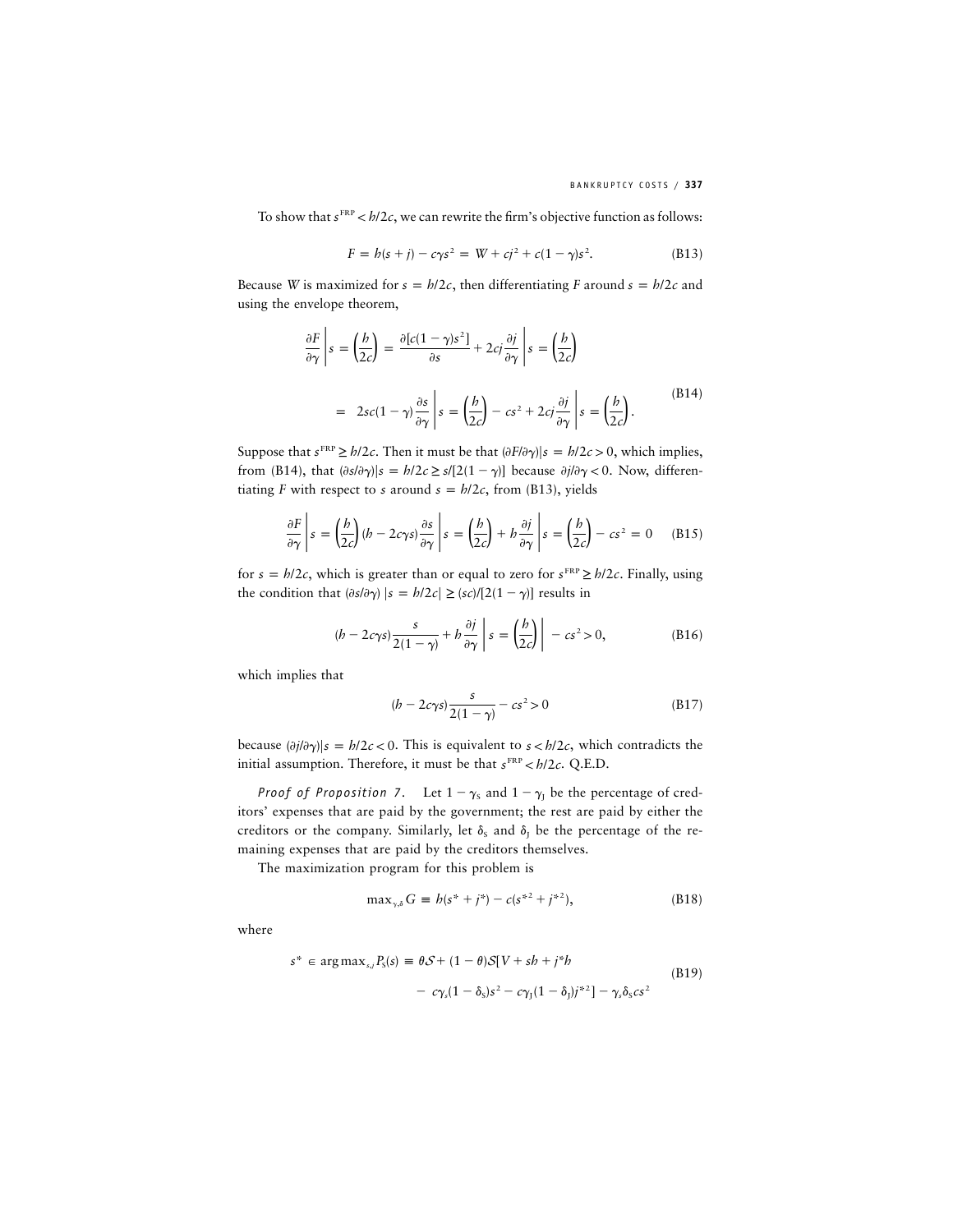and

$$
j^* \in \arg \max_j P_j(j) \equiv \theta \times [V + s^*h + jb - c\gamma_s(1 - \delta_s)s^{*2} - c\gamma_j(1 - \delta_j)j^2 - S] + (1 - \theta) (1 - S)[V + s^*h + jb - c\gamma_s(1 - \delta_s)s^{*2} - c\gamma_j(1 - \delta_j)j^{*2}] - \gamma_j\delta_j c j^2.
$$
 (B20)

First, note that  $j^* = h/2c$  only when  $s^* = 1$ . From propositions 3 and 2,  $j$ *h*/2*c* for any  $\gamma_s$ ,  $\delta_s$ , and  $s^* \neq 1$ , and it is closest to *h*/2*c* when  $\gamma_1^* = \delta_1^* = 1$ . To see that *j* is minimized for  $\gamma_j^* = \delta_j^* = 1$ , note that *j*\* is decreasing in  $\gamma_j^*$ , so it must be that  $\gamma_j^* = 1$ . Let  $P_j^c$  be the value of the junior creditors' claim when professional fees are paid for by the creditors. Similarly,  $P_i^f$  is the value of the junior debt when professional fees are financed by the firm. It is straightforward to show that  $\partial^2 P_i^f / \partial j \partial s < 0$  and  $\partial^2 P_i^c / \partial j \partial s < 0$ . Besides,  $P_i^f$  and  $P_i^c$  satisfy

$$
\frac{\partial P_j^{\epsilon}}{\partial j} = \frac{\partial P_j^{\epsilon}}{\partial j} + c(1 - s)(1 - S)(s^2 + 3j^2)
$$
 (B21)

for all *s* and *j*. Suppose that  $s^f = s^c$ . Then, because  $c(1 - s)(1 - S)(s^2 + 3j^2) > 0$ and  $\partial P_j^c / \partial j = 0$  for  $j = j^c$ ,  $s = s^c = s^f$ , it must be that  $j^f < j^c$ . Because  $s^f > s^c$ , it is still true that  $j^i < j^c$  because  $j^c$  is decreasing in  $s^c$ . Therefore, it must be that  $\delta_{I}^* = 1$ .

Substituting these values in the first-order condition for the junior creditors yields

$$
\frac{\partial P_j}{\partial j} = (1 - s^{\text{GR}}) \mathcal{S} (1 - \Lambda) + b [1 - j^{\text{GR}} (1 - s) \mathcal{S}] - 2cj^{\text{GR}} = 0,
$$
 (B22)

where  $\Lambda = V + s h + j h - c \gamma_s (1 - \delta_s) s^2$  and GR is the scheme in which the government partially reimburses the creditors.

Because  $\Lambda$  is decreasing in  $\gamma_s (1 - \delta_s)$ , then, using the second-order conditions, it must be that  $\partial j/\partial[\gamma_s(1 - \delta_s)] > 0$ . Given  $s^{\text{GR}}$ , G is maximized with the lowest *j*, so it must be that  $\gamma_s (1 - \delta_s) = 0$ , which implies either  $\delta_s = 1$  or  $\gamma_s = 0$ .

1. If  $\delta_s^{GR} = 1$ , then  $j^{GR}$  and  $\gamma_s^{GR}$  solve

$$
\frac{\partial P_{\rm S}}{\partial s} = j^{\rm GR} \mathcal{S} - j^{\rm GR} \mathcal{S} [V + 2cs^{*2} + j^{\rm GR}b]
$$
  
+  $j^{\rm GR} (1 - s^{\rm GR}) \mathcal{S}b - 2cs^{\rm GR} \gamma_{\rm S}^{\rm GR} = 0$  (B23)

and

$$
\frac{\partial P_j}{\partial j} = (1 - s^{\text{GR}}) \mathcal{S} [1 - (V + 2cs^{*2} + 2j^{\text{GR}} b)] + b - 2cj^{\text{GR}} = 0. \tag{B24}
$$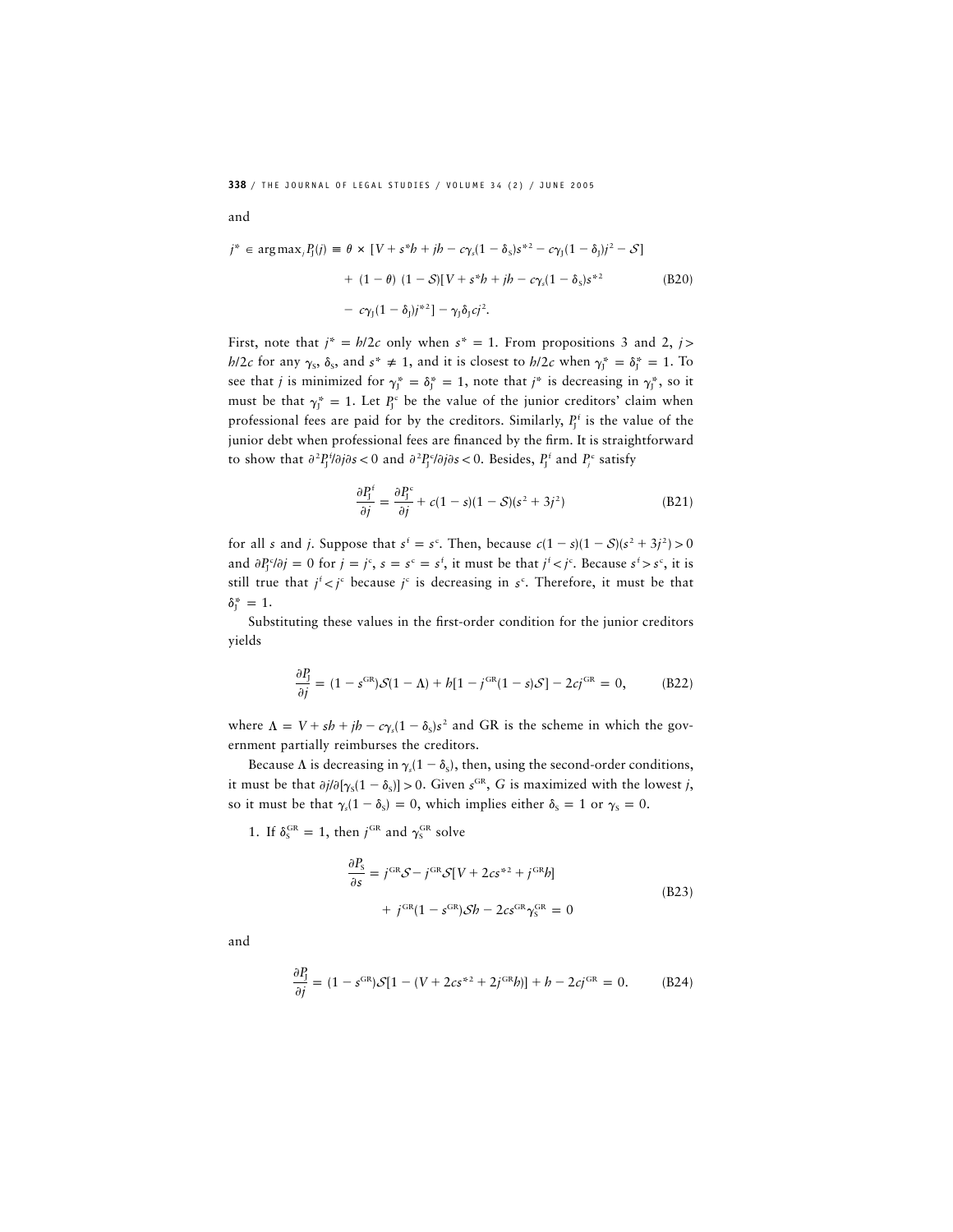Note that  $j^{GR} > h/2c$  because the first term in the previous expression is positive. Then, from (B23),

$$
\gamma_{\rm S}^{\rm GR} = \frac{j^{\rm GR} \mathcal{S} - j^{\rm GR} \mathcal{S} [V + 2cs^{*2} + j^{\rm GR}b] + j^{\rm GR} (1 - s^{\rm GR}) \mathcal{S}b}{2cs}.
$$
 (B25)

2. If  $\gamma_s^{GR} = 0$ , then  $\partial P_s / \partial s = 0$  and  $\partial P_t / \partial j = 0$  define a system of equations where only *j* is unknown and therefore lead to an absurd conclusion. Therefore, *G* is maximum where  $\delta_S^{GR} = \gamma_1^* = \delta_I^{GR} = 1$  and  $\gamma_S^{GR} > 0$ .

3. To prove that  $s^{GR} > h/2c$ , let us assume that  $s^* = h/2c$ . Using the envelope theorem, an infinitesimal decrease  $\varepsilon$  in  $s^{\text{GR}}$  increases  $j^{\text{GR}}$  because, from proposition  $4$ ,  $\partial j^* / \partial s < 0$ . Therefore,  $G \equiv h(s^{GR} + j^{GR}) - c(s^{*2} + j^{*2})$  decreases. However, for an infinitesimal increase  $\varepsilon$  in  $s^\text{GR}, j^\text{GR}$  increases, and therefore  $G$  increases. Therefore, the optimal  $\gamma_s^{GR} > 0$  must be such that  $s^{GR} > h/2c$  and  $j^{GR} > 2/2c$ .

### **APPENDIX C: NUMERICAL BACKGROUND FOR FIGURES**

This appendix computes the base values for the figures in the text. The base parameters are

value of the firm before enhancement:  $V = .9$ , senior creditor claim:  $S = .4$ , junior creditor claim:  $J = .6$ , per-unit professional value enhancement:  $h = .05$ , and cost of professionals:  $c = .05$ .

Because the professional fees are subtracted from the firm value,  $V + 2h$  $2c = .9 < 1$ . If the APR were to hold (when  $s = 1, j = 0$ , for instance), firm value would be  $V + h - c = .9$ , and junior creditors would receive only  $(0.9 - c)$  $.5/(1 - .4) = 66.66$  percent of their claim. If instead the APR is completely violated, junior creditors could be able to recover  $.6(.9/.6) = 90$  percent of their claim. Both junior and senior creditors can improve firm value up to .9 -  $.05 + .05 = 1$ . Note that this is possible only if  $s = j = 1$ , in which case the probability of an APR violation is  $j \times (1 - s) = 0$ , senior creditors receive .4 (100 percent of their claim), and junior creditors receive  $1 - .4 = .6$  (100 percent of their claim).

With these parameters, we have the following:

Socially Optimal. The optimal first-best solution entails that  $s^* = j^* = .5$ and total welfare  $W^* = .025$ ; the APR is violated with a probability of 25 percent.

Government Pays. If the government assumes all the professional expenses,  $s = j = 1$ , and social welfare is zero,  $W = 0$  because too much is spent in professionals; the APR is always upheld.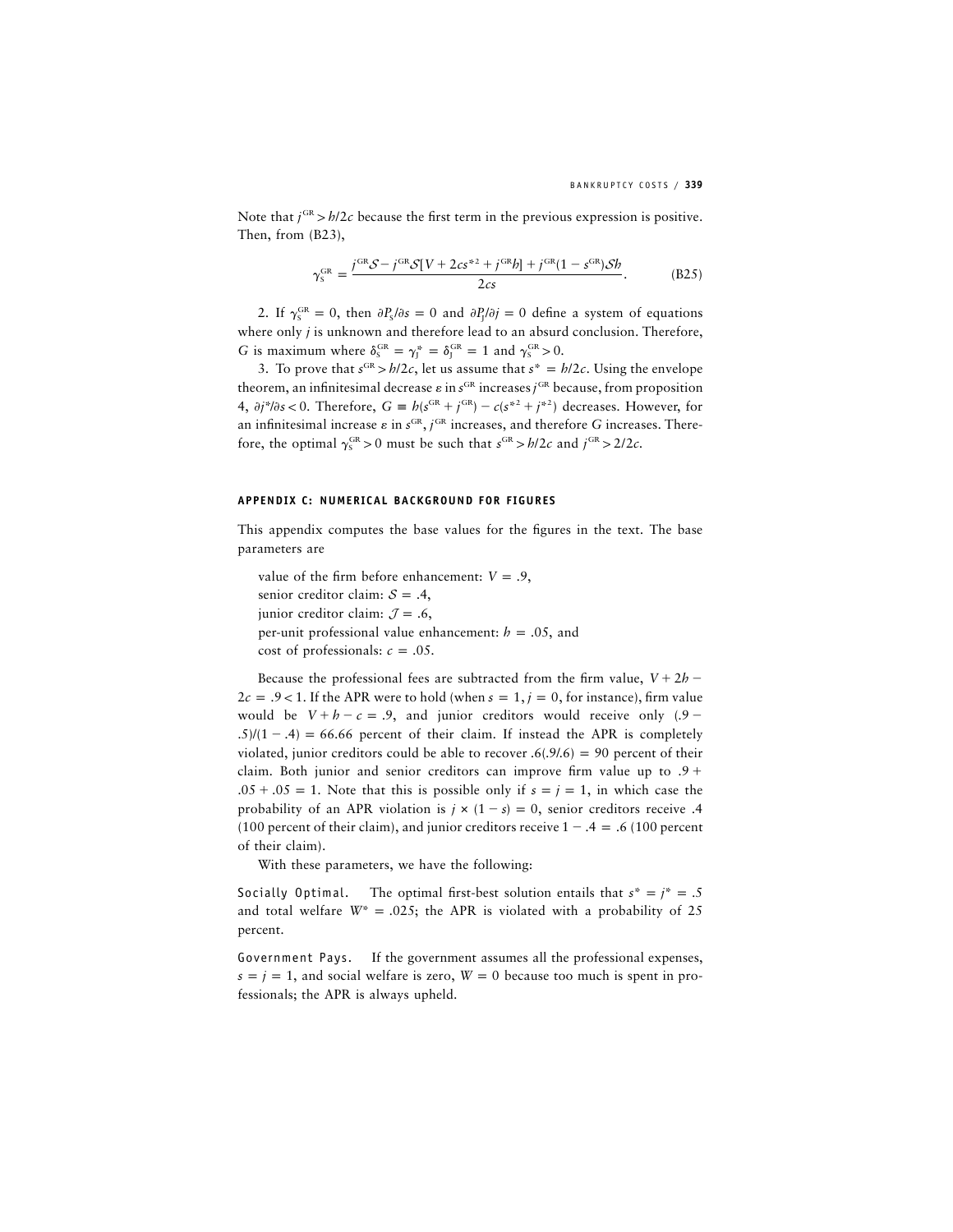Creditors Pay. If creditors finance their own expenses, then  $s = .23$ ,  $j = .25$ .59, and social welfare is  $W = .021$ ; the probability of violating the APR is 45 percent.

Firm Pays. If the firm finances creditors' expenses, then  $s = 1.0$ ,  $j = .50$ , and social welfare is  $W = 0.0125$ ; the probability of violating the APR is 0 percent.

U.S. System. If the firm finances junior creditors' expenses only and seniors finance their own expenses, then  $s = .33$ ,  $j = .75$ , and social welfare is  $W =$ .0203; the probability of violating the APR is 49.26 percent.

Partial Senior Reimbursement: Socially Optimal. The second-best solution with firm reimbursement of only senior expenses yields second-best values of  $s = .505$ ,  $j = .556$ , and welfare  $W = .0248$ . In the optimal reimbursement policy, the firm reimburses a fraction  $1 - \delta_s = .72$  of the senior professional expenses; the APR is violated with a probability of 28 percent.

Partial Senior Reimbursement: Managerial Firm-Value Maximization. The second-best solution, with partial senior reimbursement to maximize firm value, yields second-best values of  $s = .47$ ,  $j = .56$ , and welfare  $W = .0247$ . In the optimal reimbursement policy, the firm reimburses senior creditors a percentage  $1 - \delta = 69.1$  percent of their professional expenses, and the rest is financed by the creditors themselves. Junior creditors carry their own expenses; the APR is violated with a probability of 29.4 percent.

Government Partial Asymmetric-Reimbursement System. The secondbest solution with multipayor reimbursement and asymmetric creditor treatment yields second-best values of  $s = .51$ ,  $j = .54$ , and welfare  $W = .0249$ . In the optimal reimbursement policy, the government reimburses a fraction  $1 - \gamma_s =$ .31 of the senior professional expenses; the APR is violated with a probability of 27 percent.

### **REFERENCES**

- Altman, Edward I. 1984. A Further Empirical Investigation of the Bankruptcy Cost Question. *Journal of Finance* 39:1067–89.
- Ang, James S., Jess H. Chua, and John J. McConnell. 1982. The Administrative Costs of Corporate Bankruptcy: A Note. *Journal of Finance* 37:219–26.
- Betker, Brian L. 1997. The Administrative Costs of Debt Restructurings: Some Recent Evidence. *Financial Management* 26:56–68.
- Bris, Arturo, and Ivo Welch. Forthcoming. The Optimal Concentration of Creditors. *Journal of Finance.*
- LoPucki, Lynn M., and Joseph W. Doherty. 2004. The Determinants of Professional Fees in Large Bankruptcy Reorganization Cases. *Journal of Empirical Legal Studies* 1:111–41.